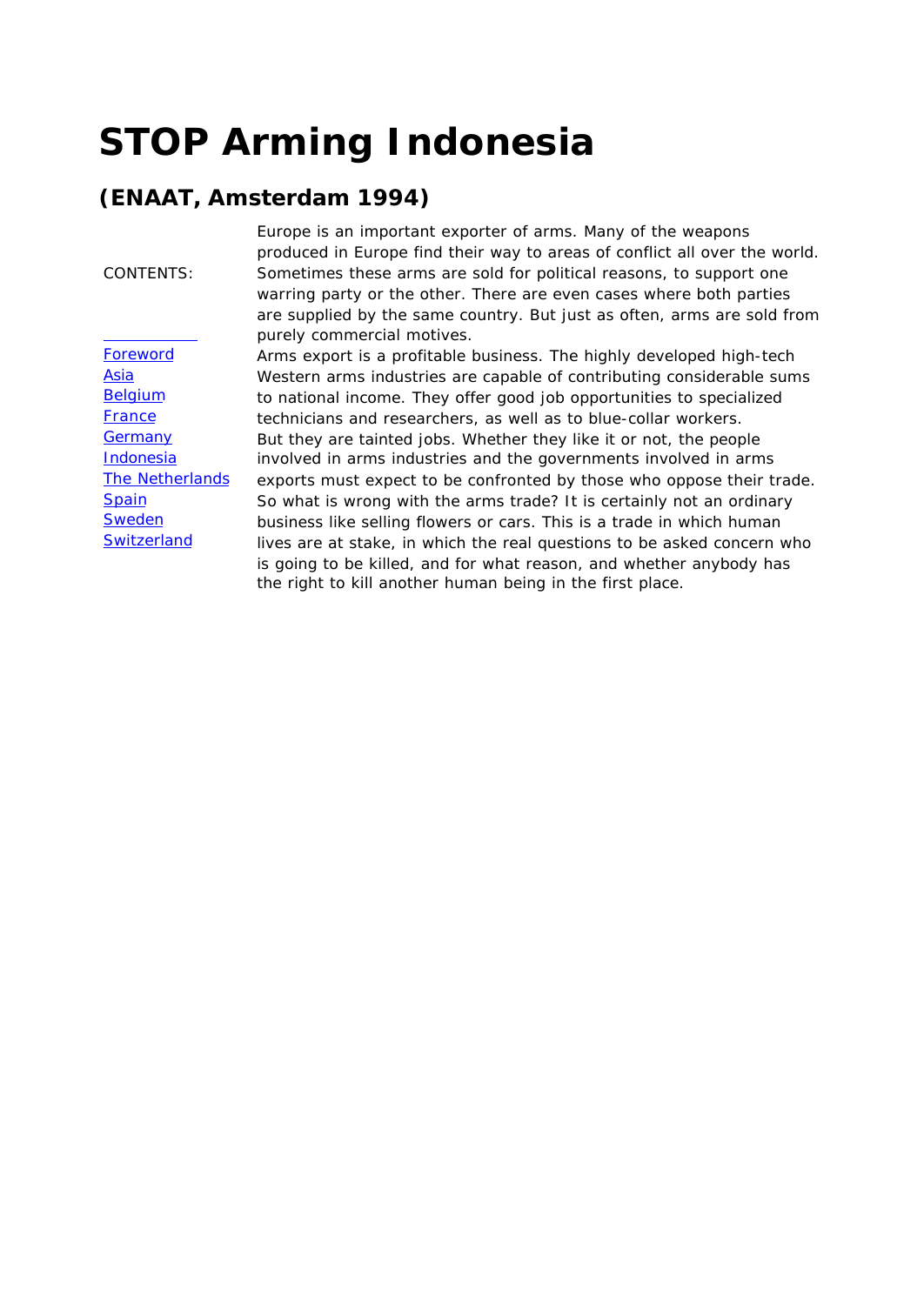# **Introduction**

#### **Wendela de Vries, Arms Trade Study Group of the Anti-Militarist Research Collective, The Netherlands.**

Europe is an important exporter of arms. Many of the weapons produced in Europe find their way to areas of conflict all over the world. Sometimes these arms are sold for political reasons, to support one warring party or the other. There are even cases where both parties are supplied by the same country. But just as often, arms are sold from purely commercial motives.

Arms export is a profitable business. The highly developed high-tech Western arms industries are capable of contributing considerable sums to national income. They offer good job opportunities to specialized technicians and researchers, as well as to blue-collar workers.

But they are tainted jobs. Whether they like it or not, the people involved in arms industries and the governments involved in arms exports must expect to be confronted by those who oppose their trade.

So what is wrong with the arms trade? It is certainly not an ordinary business like selling flowers or cars. This is a trade in which human lives are at stake, in which the real questions to be asked concern who is going to be killed, and for what reason, and whether anybody has the right to kill another human being in the first place.

Of course, every army or government that buys arms will tell you that it needs them for self-defence, that it will use them only if all peaceful methods have failed. And, of course, that the cause they will be used for will be a just one. In truth, many countries buy arms because they want to have a military advantage over their neighbours. Not necessarily because these neighbouring countries pose a real threat, but also because military ascendancy furnishes political influence within a region. Countries are more likely to accede to the political wishes of a militarily strong neighbour because they know that if such a country can not get what it wants by diplomacy, it can always use force. In essence, it is wiser to stay friends with the big guy.

In many parts of the world two or more countries are competing for the position of regional military power. This can easily lead to a regional arms race: when country A buys a new submarine country B has to have anti-submarine equipment; if it can afford to, it buys its own submarine as well. This kind of competition not only creates distrust and tension, it wastes scarce resources.

Many people object to the arms trade because they feel that the money spent on weapons could be used in much better ways. In countries where much of the population lives below or around poverty level, governments are literally choosing between 'bread or bombs'. Sadly, too often governments seem to feel that military spending is more deserving than investment in education, primary health care, public housing and other basic human needs. This is especially in countries where the military wields political power.

Especially objectionable are those governments that use arms to suppress their own population. Numerous states to which European industries sell their weapons do not have what can be described as a democratic government. In these countries, opposition groups such as democracy movements, trade unions or ethnic minorities demanding improved rights, may find themselves confronted by policemen or military forces armed with weapons of European origin. To export arms to countries like this is a blow in the very face of democracy.

European governments are well aware of the objections to the arms trade. Indeed, most have legislation which restricts the flow of arms to certain countries. Yet arms export is one of the very few economic areas that is not included in European Union regulations.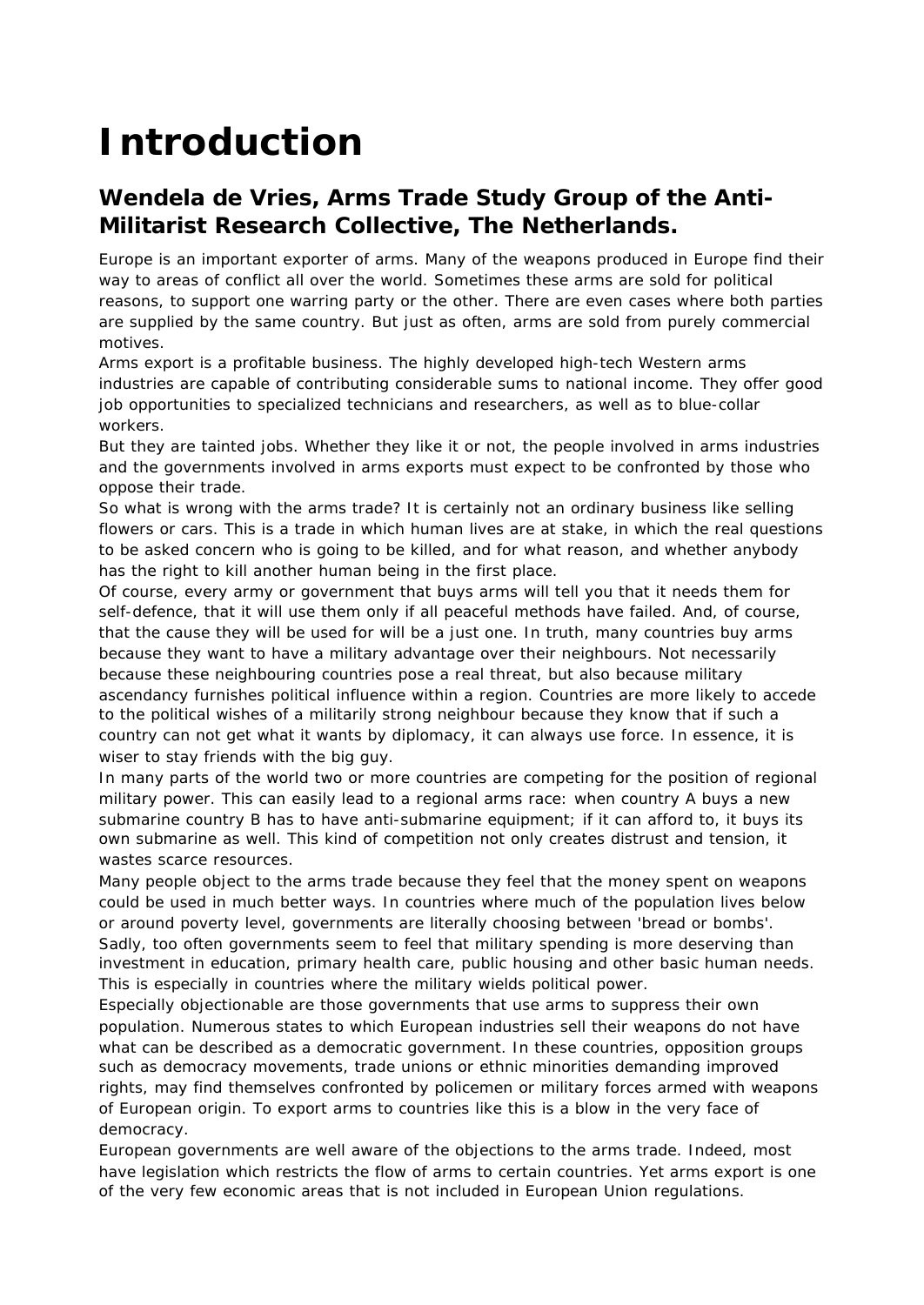Consequently, individual countries have their own legislation on arms trade. Some are more restrictive than others; a number even include remarks about human rights and the danger of conflicts.

However, restrictions are easily forgotten when a military order is placed. National interests tend to carry more weight than the well-being of people in far away countries.

Arms exports can also be politically motivated. By the sale of arms the supplying country can influence which country in a region becomes the strongest military power. By arming governments of their choice, the countries with the most highly developed arms industries can influence the political balance all over the world. It is a long-term strategy, because an importing country will stay dependent on its supplier for spare parts and modernization.

## **TACKLING THE FLOW OF ARMS**

The European Network Against Arms Trade (ENAAT) is a group of individuals and organizations that has met regularly since 1984 to monitor the arms export and production of Western European countries. The members of the Network are from a variety of backgrounds: some are individual researchers intent on publishing as much information about arms trade as possible; others belong to campaigning organizations or peace movements for which the arms trade is just one part of their activities. With their different specializations they form a platform that by publication and political action tries to stop the flow of arms. Co-ordinated simultaneous action in a number of countries increases the chance that a transaction can be successfully blocked. It prevents the possibility that a would-be purchaser of arms vetoed in one country can turn to a rival firm in another. The exchange of information has been one of the main goals of the Network. The arms industry operates internationally. It is not unusual that warships sold by a German company contain radio electronics from the Netherlands and guns from Switzerland or Sweden. Only the accumulation of information from each of these countries can give a clear picture of the whole transaction. Opposition movements in countries to which the arms are exported also provide valuable information. When European governments try to deny that their weapons are used for human rights violations, exact data and photographs that are received from the country in question are used by ENAAT members to provide evidence. The trade in arms is hard to tackle. Information is often secret and may only be revealed by intensive research. Since the Gulf War the United Nations has joined the pursuit of openness. The excessive arming of Iraq made many people realize the dangers of the arms trade. The General Assembly ordered an investigation of the trade in major conventional weapons so that the world would never again be wrong-footed by a country that had overarmed itself in such a threatening way. The result was the UN Register of Conventional Arms, which was first published in 1993 and in which about 80 countries participated. Although the Register turned out to be a useful step towards introducing greater transparency into the murky world of the arms trade, until now it has proved no more than that. The convention does not include any sanctions against countries that buy large amounts of weapons or against countries that supply weapons to such customers. One thing that became clear from the publication of the UN Register of Conventional Arms is that the biggest suppliers are the members of the Security Council, the highest organ of the very organization that started the Register. Unfortunately, it is unlikely that a Security Council member will accept any UN restrictions on its arms export policies. It is not easy to limit the arms trade. Governments have many reasons to continue buying and selling. There seems to be only one way forward: the citizens of supplying and purchasing countries have to organize pressure groups to convince their governments that in the end the arms trade will know only losers. It does not make the world a safer or a nicer place. It is a serious danger which has to be stopped.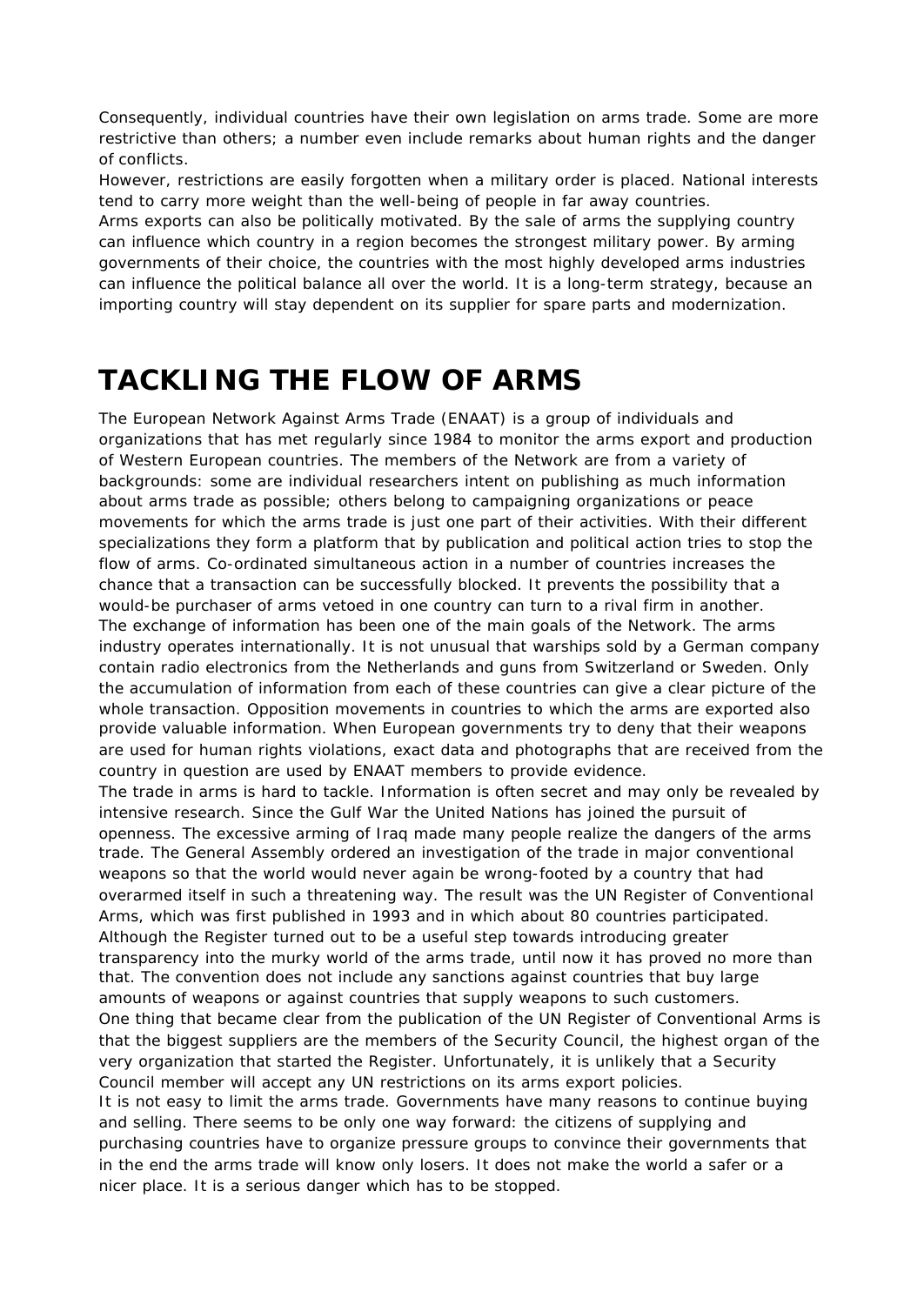# **THE SUPPLY SIDE**

Work is getting scarce in the arms industry. Since the end of the Cold War military factories in Europe and the United States have been confronted with a shrinking market. The dètente between East and West has reduced demand, while the belt-tightening economic policies of governments have led to even more cuts in defence budgets. Western armies have often preferred the option of updating and repairing old weaponry to the purchase of more modern but highly expensive new arms. A unique opportunity to put an end to the arms trade and to convert military production into civilian production has been created. Unfortunately, conversion has seldom occurred.

The reasons are obvious: arms suppliers constitute a highly specialized industry with its own sales network a huge degree of governmental protection. Conversion to civilian industry entails sacrificing specialist knowledge and risking the loss of market share - not a very attractive prospect in times of economic hardship. Hardly surprising, then, that most national arms industries are seeking alternative ways to stay in business. Cost reduction and business restructuring have become the order of the day; international take-overs are rife; and all this is accompanied by a massive loss of jobs.

Another way the arms suppliers are seeking to overcome these economic difficulties is to find new customers. The most promising source of such custom is to be found in those parts of the Third World that have something to spend. For about a decade the Middle East was the biggest buyer of Western military equipment. A few years ago, the best market prospects switched to South East Asia.

# **A CAMPAIGN AGAINST THE ARMING OF INDONESIA**

South East Asia is a fast-growing arms market for Europe. The countries of the Far East are doing well economically, and have money to spend. Their armies are simultaneously upgrading and expanding their military equipment by import of high quality weapons. In short, the region is becoming one of the best-armed parts of the world.

The relations between different countries, however, are far from stable and there is extensive potential for conflict. Since the partial retreat of the United States as the military guardian of South East Asia, competition to become the new dominant power has been heightened. Moreover, several of the countries involved violate the democratic and human rights of their citizens.

Indonesia is a case in point. Civil liberties in the country are continuously suppressed by the Suharto government. Media freedoms are limited; independent labour unions are not permitted. Minorities, such as the indigenous people of West Papua and Aceh are treated as second-class citizens. And since Indonesia violated international law by its illegal occupation of East Timor in 1975, the peaceful protests of the East Timorese people have been strangled in bloody repression.

In all these violations of human rights the Indonesian army plays a central role. The first task of the military is not to defend Indonesia against outside enemies but to fight the 'internal enemy' which means internal opposition movements. There are frequent human rights violations by the army, as the troops responsible know they will not be punished. This is the army that is supplied with weapons from European arms factories.

In 1994, ENAAT started a general campaign against selling arms to Indonesia. Many more weapons will be delivered to the Indonesian army in the near future, and further orders are expected. Second-hand military equipment is also being sold to Indonesia.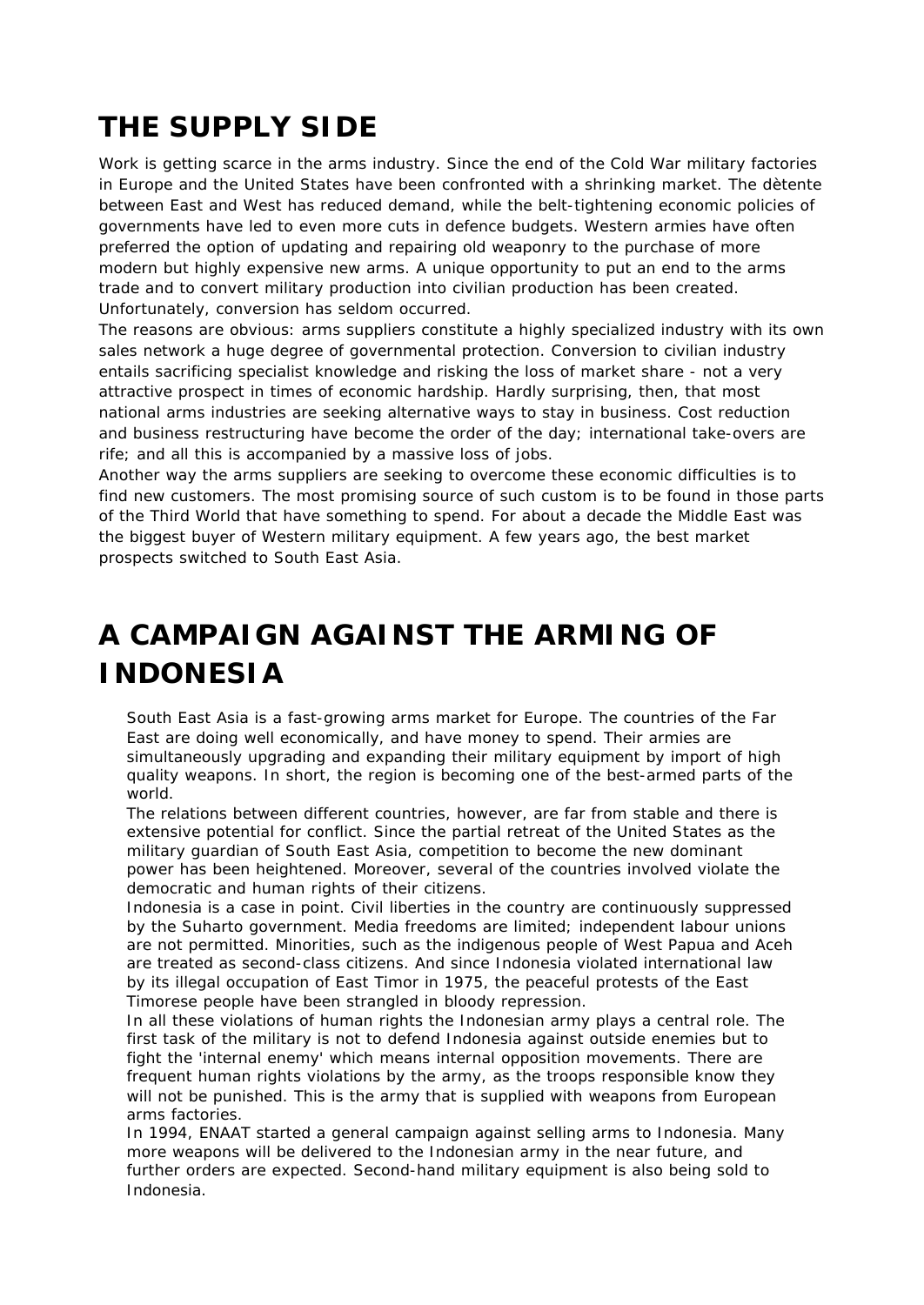Members of the European Network Against Arms Trade are trying to stop these transactions by campaigning, publishing and lobbying. They are collaborating with solidarity groups on Indonesia and East Timor, to exchange information and to reinforce each other's work. In this way, they hope to support the peoples living in the Indonesian Archipelago in their struggle for democracy and justice. This booklet gives an insight in the work of the ENAAT groups and provides background information on the European arms trade to Indonesia, the situation in South East Asia and the role of the Indonesian army. The aim of the booklet is to inform activists, journalists, politicians and everyone else who is concerned about the human rights violations and the build-up of arms in Indonesia and South East Asia as a whole. It is also meant to be a source of inspiration for new activities. Together we can stop the trade of arms to Indonesia.

For more information about ENAAT see 'Tackling the flow of arms' by E. Gülcher. Published by International Peace Bureau/International Peace Information Service, Zürich/Antwerpen 1992.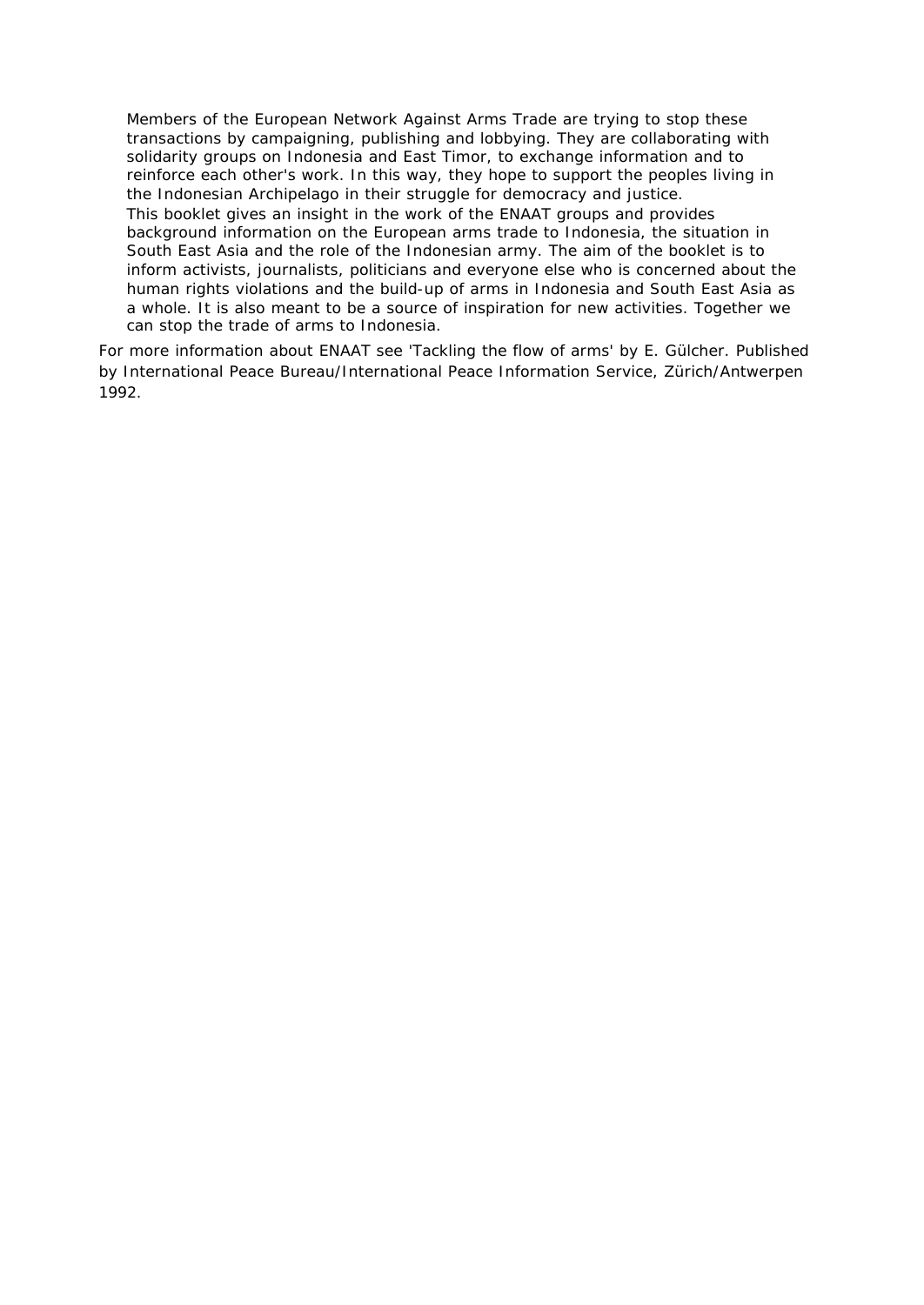# **Foreword**

#### **Liem Soei Liong**

The decision to launch a STOP ARMING INDONESIA Campaign in 1994 was taken unanimously by all groups in ENAAT, the European Network Against Arms Trade. This reflected a growing awareness in Europe about the situation in Indonesia, which is ruled by the longest-surviving military dictatorship in the world today. It was also very timely because it coincided with the announcement of two major deals with Indonesia, one for the sale of 24 British Hawk aircraft and the other for the sale of virtually the entire former East German navy to the Indonesian armed forces.

The STOP ARMING INDONESIA Campaign will struggle for democracy in Indonesia. For many Indonesians this campaign is help the important politically because it puts the spotlight on the brutality of the power structures in Indonesia, structures that have destroyed civil and political life. The major obstacles to the growth of democracy in Indonesia are the military structures and institutions that have penetrated all sectors of Indonesian society. These are the same military structures and institutions that have enjoyed so much support from the US and from European countries.

Since the beginning of the Indonesian republic, the role of the military in Indonesian society has been excessive by any normal standards. Following the military takeover in 1965 and the birth of the Orde Baru (New Order), the situation has worsened. Two military doctrines are used as the guidelines: Dwi Fungsi (Dual Function) and the Security Approach. The first doctrine legitimises the dominant role of the military in society, while the Security Approach reflects the distrust and suspicion of the military towards anything that happens outside the accepted official framework. This Security Approach epitomises the dominant role of the security agency Bakorstanas and military intelligence bodies like BIA and BAKIN. The all-powerful part in Indonesian society enjoyed by ABRI, the country's armed forces,

fully justifies the STOP ARMING INDONESIA campaign. By any international standards, human rights violations in Indonesia are intolerable. The only fitting response to the violence used by the military against peasants, workers, students and human rights activists and against the populations of East Timor, Aceh and West Papua, is an international arms embargo against Indonesia. The first step has already been taken by the United States in terminating its assistance programme for the training of Indonesian officers, and more recently, in its ban on the sale of light weapons to Jakarta.

More than ever, the arms trade is at the top of the international agenda. The escalation in regional conflicts since the end of the Cold War owes much to the way that arms are being so freely marketed around the world. It is necessary today, more than ever, for the international community to uphold the principle of linking aid and military sales to a country's human rights record. This must mean an arms embargo against countries with unacceptable human rights records. Embargoes should also be enforced against countries involved in armed conflicts. Indonesia fits into both of these categories. Sanctions do not always work, but in the case of Indonesia, international pressure has already proved to be effective. The European campaign STOP ARMING INDONESIA has the potential to become a powerful means of convincing the European decision-makers that arms deals with Jakarta make them accomplices to the human rights violations perpetrated by the Indonesian military.

The decision to translate this brochure into Indonesian is very welcome. It will make it possible for many people in Indonesia to have access to this invaluable information. Campaigning against arms trade is a global issue. May this brochure further advance our common cause.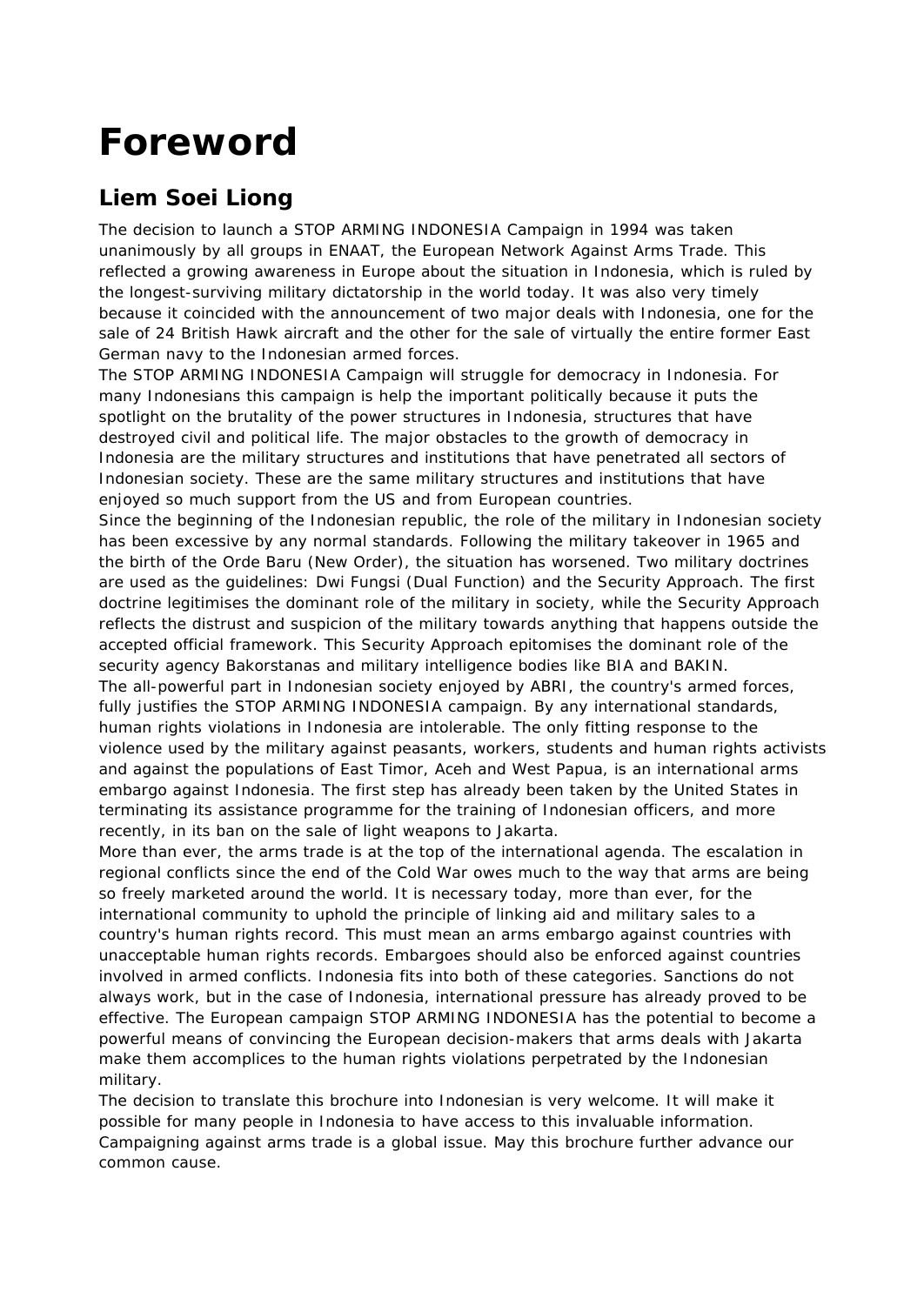# **South East Asia: armed to the teeth**

#### **Martin Broek, Anti-Militarist Research Collective (AMOK)**

*According to François Heisbourg, the build-up of armed forces in ASEAN Asia alone creates a dangerous situation which makes South East Asia look suspiciously like Europe on the eve of World War I. Heisbourg is not a peace activist looking for arguments to oppose the arms trade, but a Senior Vice President of MATRA, one of the largest defence companies in France.*

*In truth, it is not just the countries of the Association of South East Asian Nations (ASEAN), but the region as a whole which is busy arming itself to the teeth. More and more countries can now afford large-scale military acquisitions.*

## **THE END OF THE COLD WAR**

During the Cold War, South East Asia and North East Asia were the domain of the politics of the superpowers. The biggest wars were fought, and the greatest defeats suffered, in this part of the world. The separation of North- and South-Korea took place against the background of a bloody war under the flag of the United Nations. France, the former superpower, and the United States, the new one, were both defeated in Vietnam. The rivalry between communism and capitalism played an important role in these conflicts. Theoretical justifications were invented for the war in Vietnam; the struggle against the Vietnamese nationalists was fought to contain the red menace'. The French convinced the US of the danger that a communist Vietnam might lead to a series of communist revolts throughout the area. China, the United States and Great Britain gave military support to the parties in the Cambodian civil war. In 1991 in Paris a peace treaty was made, in which the different parties in Cambodia expressed their willingness to accept a peace programme under the flag of the United Nations. In February 1994 the United States finally gave Vietnam access to the world market after a prolonged embargo. This put an end to most conflicts in the region. Nevertheless, two legacies of the Cold War remain in North East Asia: five years after East and West Germany were reunited, not only North and South Korea, but also Taiwan and China are still separated.

## **GEOSTRATEGIC IMPORTANCE**

The rivalry between communist and capitalist powers was not only for economic influence in South East Asia itself. The region was also of great geostrategic importance. The oilfields of the Middle East lay behind this region from the perspective of Japan and of the United States. Any closure of the important sea routes throughout the Indonesian archipelago would mean oil tankers sailing around these islands, making a detour of 5000 km. Moreover, few of these channels are deep enough to allow for a safe passage of submarines. So these straits are vital to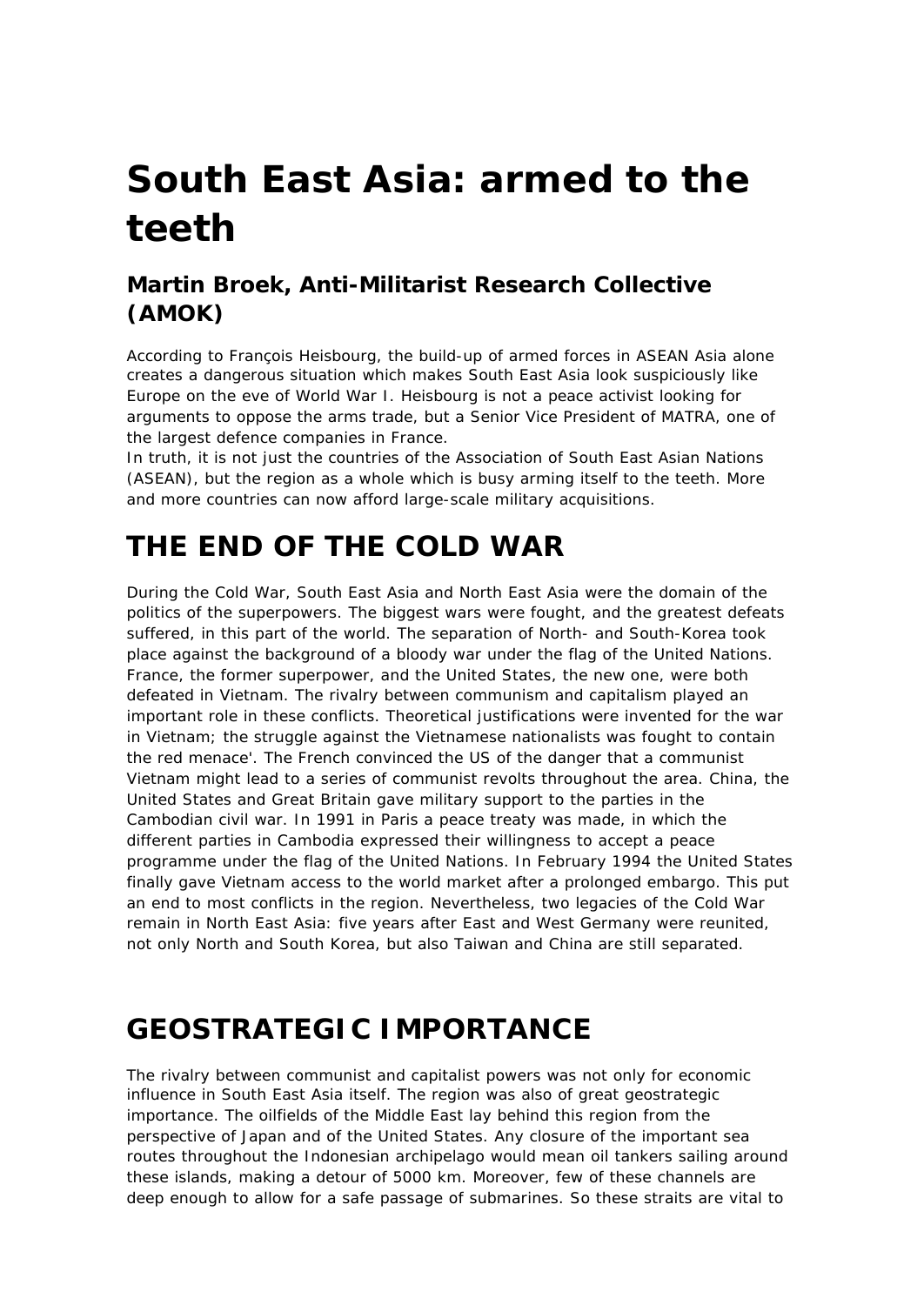the passage of warships and merchant vessels from the Indian ocean to the western Pacific, or vice versa (see map).

The economic boom in most countries in this area enhanced its strategic importance. The economic expansion made the trade with this region and consequently the control of the sea lanes more important. Not surprisingly, Australia, Japan, the United States, the United Kingdom, Germany and New Zealand protested vigorously against the closure of two straits (Lombok and Sunda) by Indonesia in September 1988. Indonesia did not regard them as international but as Indonesian waters. Reflecting the geostrategic significance, arms acquisitions in South East Asia tend to be of a maritime nature. Indonesia regrouped its navy in the early 1990s, with ships no longer stationed in particular regions, but grouped in mobile flotillas, to be despatched where needed. One reason for this was to cope with the large-scale missions envisaged for the navy in the 1990s. An example is the patrol of the strategic straits through which foreign ships enter and leave the Indian Ocean, particularly the Strait of Malacca. But the sea is vital to the economies of most countries in the region: natural resources, transit and seaborne trade are important for most of them. This was a second reason for Indonesia to regroup its navy. The six countries of ASEAN have a maritime exclusive economic zone (EEZ) which is 2.7 times greater then the entire land mass of ASEAN. The South China Sea is, for instance, the door to Guangdong, the most important economic region in China. This is one of the reasons the islands in this sea are the principle source of conflicts in this region. The importance of the sea lanes emerges even more clearly if one considers that intra-ASEAN trade has developed slowly compared to the trade with the European Union (former European Community) and North-American Free Trade Area (NAFTA). Countries in South East Asia depend increasingly on the sea for the transport of products to other regions. As a result, the sea lanes are a source of external and internal conflicts in the region.

## **ECONOMIC POSITION**

The centre of world economy is shifting to Eastern Asia. Japan is the biggest economy in this part of the world, and as a result, it has great influence in South East Asia. Its economy is three times bigger than the economy of Germany, four times bigger then those of France and Great Britain and two thirds that of the United States, which is the biggest in the world. Japan is no longer regarded as just a small cluster of islands in the Far East, but is recognised as a highly skilled nation, which is the sixth most populous in the world.

It is also positioned in the region of the world with the most rapid economic growth. In a research report by the World Bank, it is stated that: From 1965 to 1990 the 23 economies of East Asia grew faster than all other regions in the world'. To elucidate further: an increase of 6% in the GNP over 10 years means that the GNP has doubled in that period. The economic strength is underlined by a further set of statistics: in 1980 the GNP of East Asia was 59% of those of the EC and the NAFTA countries combined. By 1990 it was 66% of NAFTA and 73% of the European Community. Such an increase in GNP does not necessarily reflect a corresponding increase in the wealth of the individual people in a country, but it does give an indication of national economic power.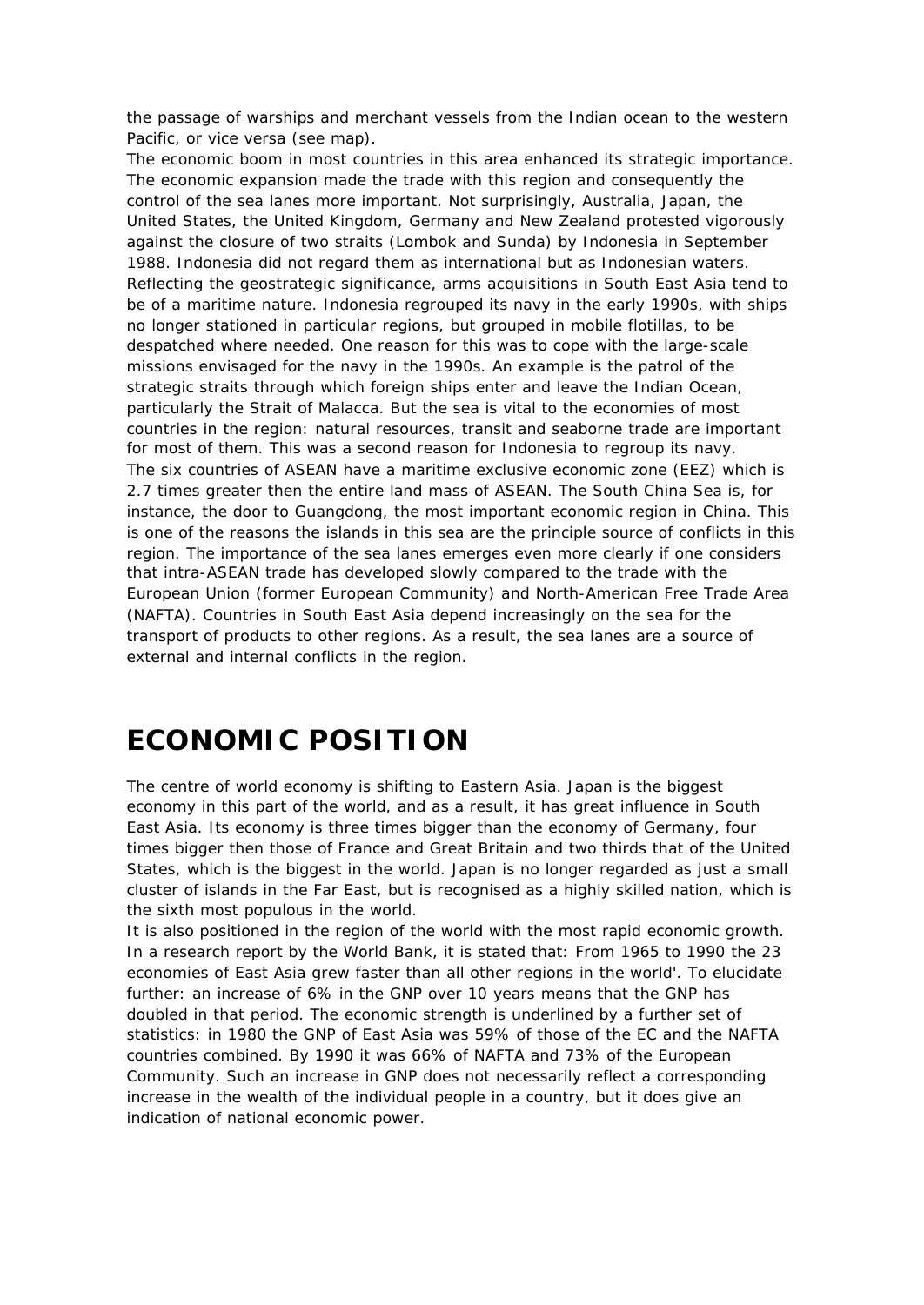## **POSITION OF THE SUPER POWERS**

The struggle for influence in this part of the world has not yet ended. The two main reasons for this are the geostrategic position of South East Asia and its economic boom, both already outlined. Russia, which is the main successor to the Soviet Union, today plays little part in South East Asia. However, other countries are becoming involved. It is impossible to predict the outcome as the end of the Cold War has changed the balance of power in the region drastically. However, we can look at some recent developments.

India and Japan are among the countries which extend their influence to the area, whereas China makes its presence felt mainly through the improvement of its armed forces, but also by the acquisition of a Burmese harbour as a naval navigation centre in the Gulf of Bengal. This is one of the main concerns of China's neighbours. Japan, for example, has expressed concern to Beijing and to Burma in response to reports that China supplies weapons to Burma and is looking for naval bases in the Andaman Sea. In 1986 Indonesia had a dispute with India over the recent military build-up on the Great Nicobar island in the mouth of the Strait of Malacca.

The United States is still the most influential and strongest power in the region, and South East Asia is a major concern in US strategic policy planning. The US is reducing its military presence worldwide but the larger part of this 25% overall reduction is in Europe (57%) and the smaller part in Asia (12%). There is also a change in the nature of the US presence: foreign bases are being replaced by rapid reaction forces stationed in a region. Two of the three Marine Expeditionary Units (MEU's-the most readily available forces) are stationed in Asia, in the Indian Ocean and the Persian Gulf. The European unit, which is stationed in the Mediterranean, can easily move to Asia through the Suez Canal.

At present Japan is the biggest economic power in the region and the Japanese armed forces, officially called Self Defence Forces,' are one of the strongest armies of the world. Since 1993 Japan has improved its capability to exert influence outside its own territory by the purchase of tanker aircraft and naval transport ships and it is considering the acquisition of small aircraft carriers. Its powerful position is underlined by its official acknowledgement that it can produce nuclear arms within 24 hours. Japan spends a relatively small proportion of its GNP on defence: just one per cent. In absolute terms, however, 1990 figures showed Japan to be the thirdbiggest spender on arms worldwide, after the US and the Soviet Union. At the same time, it is the only country in the region which has the technical skills to compete in the production of smart weapons technology. The biggest problem for Japan is its relations with the other countries in the region which have not forgotten the Japanese expansionism of the 1930s and during the Second World War.

India has a geographical position just outside the region of South East Asia. Yet it exerts influence by means of its large army and its ability to use its newly developed ballistic missiles. It has also built up a blue water navy-a navy which can protect the sea lanes to the areas vital to its economic and political interests-including nuclear powered submarines bought in the Soviet Union. In January 1994 India stated that it would establish closer ties to ASEAN to strengthen its position against China. China is the major threat to the stability of the region. China's position in the dispute about the Spratly islands (see below) does not reassure its neighbours. However, its weaponry is of poor quality even though it has a very large fighting force. Western countries speculate on the Chinese defence budget. The official figure of \$14 billion seems very low, viewed in the context of the military's size and compared to the expenditure of other countries. This figure is often neglected by analysts, who point to the high growth rate of Chinese expenditure. For if inflation is taken into account,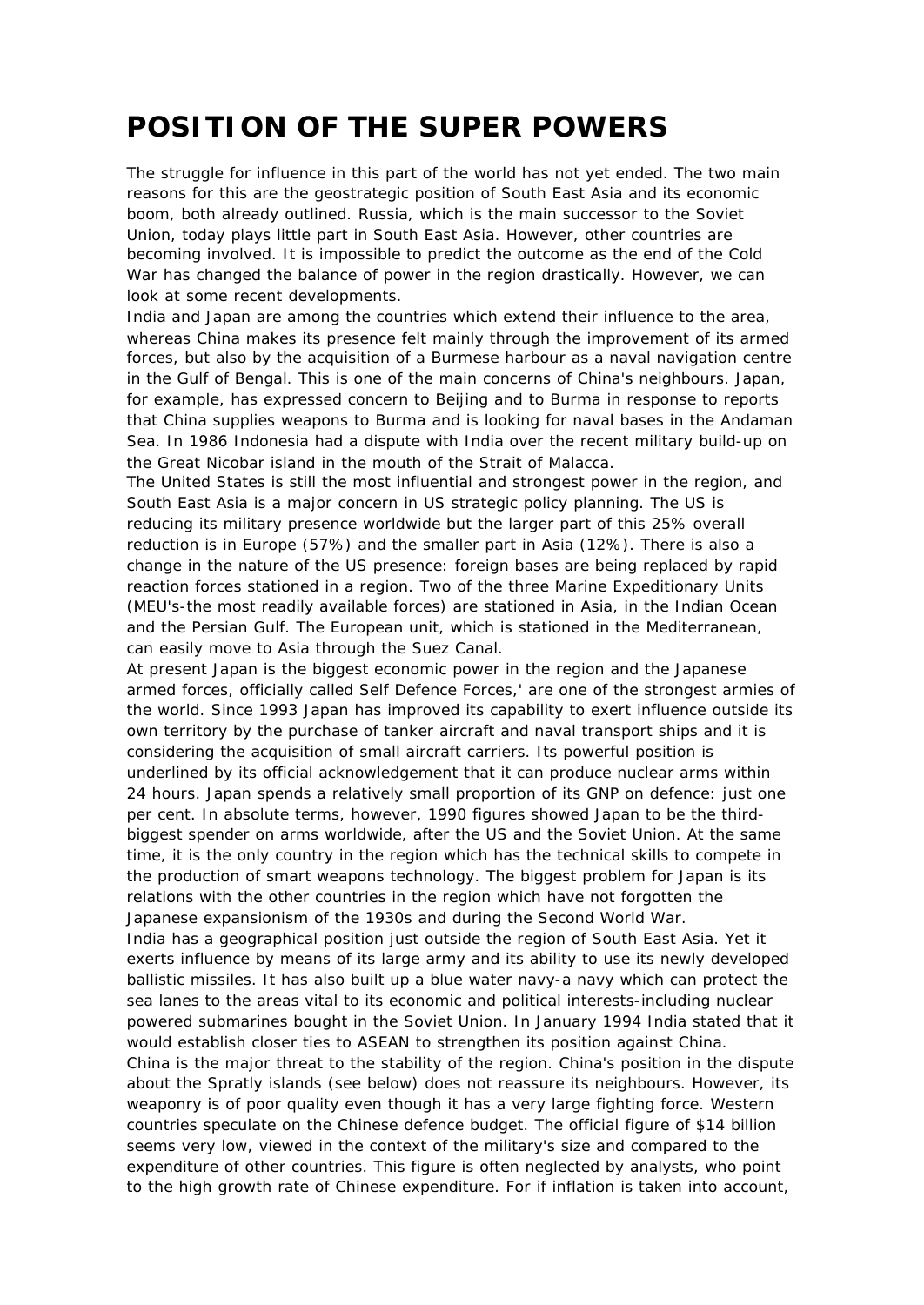the absolute figures have not increased. The funding available to the armed forces from the defence industry and the industry related to the military is another source of confusion. In May 1994 US intelligence sources reported that the funds earned by military companies are not going to the military but are reinvested, mainly in civil companies.

It is however clear that the armed forces are being modernized. The old strategy, which was called the ant strategy' as Chinese soldiers would overwelm the adversary by their numbers, belongs to the past. The military said: "Provided we concentrate our strength and tackle key problems, it is entirely feasible for China to catch up with advanced technological levels around the year 2000." China is transforming its army into a more modern, integrated organisation, with less manpower and more technological weapons, in order to protect its interests outside its own territory. This build-up of armed forces does not mean that China will be a power which can compete with other major powers in the near future. Nevertheless, for its smaller neighbours, it is a power to be reckoned with. That is why these smaller nations want the United States to remain involved in the security politics of the region. The hard line China took in the human rights discussion with the United States shows it has recovered its self confidence after the strong criticism following the violent repression of the student protests on the Tiananmen Square. Future developments in South East Asia will still depend on the position of several great powers. The United States has a key role. Yet others, such as China and Japan, have a lot of influence in the region, both military and economically. India exerts its influence from outside.

### **ASEAN**

ASEAN was formed in 1967-during the Vietnam or Indo-China war. It includes Brunei, Indonesia, the Philippines, Malaysia, Singapore and Thailand. It was founded to form a block against the communist threat in Indo-China, and many experts expect that it will develop into a more defence-oriented organisation. ASEAN is one of the most important collective organisations in the region in terms of security and economic relations. The heads of government of ASEAN have an agreement to make the defence policy of each participating country more transparant to the others. At the same time, the role of ASEAN in building confidence in the region is often overemphasised by ASEAN itself, and by independent experts.

An example of the tension between ASEAN nations is the recent attempt by the Indonesian government to prevent a human rights conference on East Timor (APCET) taking place in Manila. When Indonesia pressed the Philippine government to prohibit the conference, President Ramos initially resisted. He gave way after Indonesia seized some Philippine vessels fishing in Indonesian waters and threatened to end its role as mediator in the peace process between the Islamic opposition in Mindanao and the government. Subsequently, Indonesia also put pressure on Malaysia and Thailand to prevent a human rights conference at which East Timor was a topic. In July 1994, according to the human rights activist, Jose Ramos Harta, it threatened Thailand that it would delay the implemention of a joint development project, if Thailand did not stop the meeting organized around the ASEAN meeting in Bangkok. The ASEAN countries have recognised that a stable region is a precondition for economic prosperity. For Indonesia, however, the fuelling of criticism on human rights in East Timor has not stabilised its internal political situation. The government's policy is still based on the that of the notorious Dutch Governor General van Heutz at the beginning of the century: Indonesia must remain one country.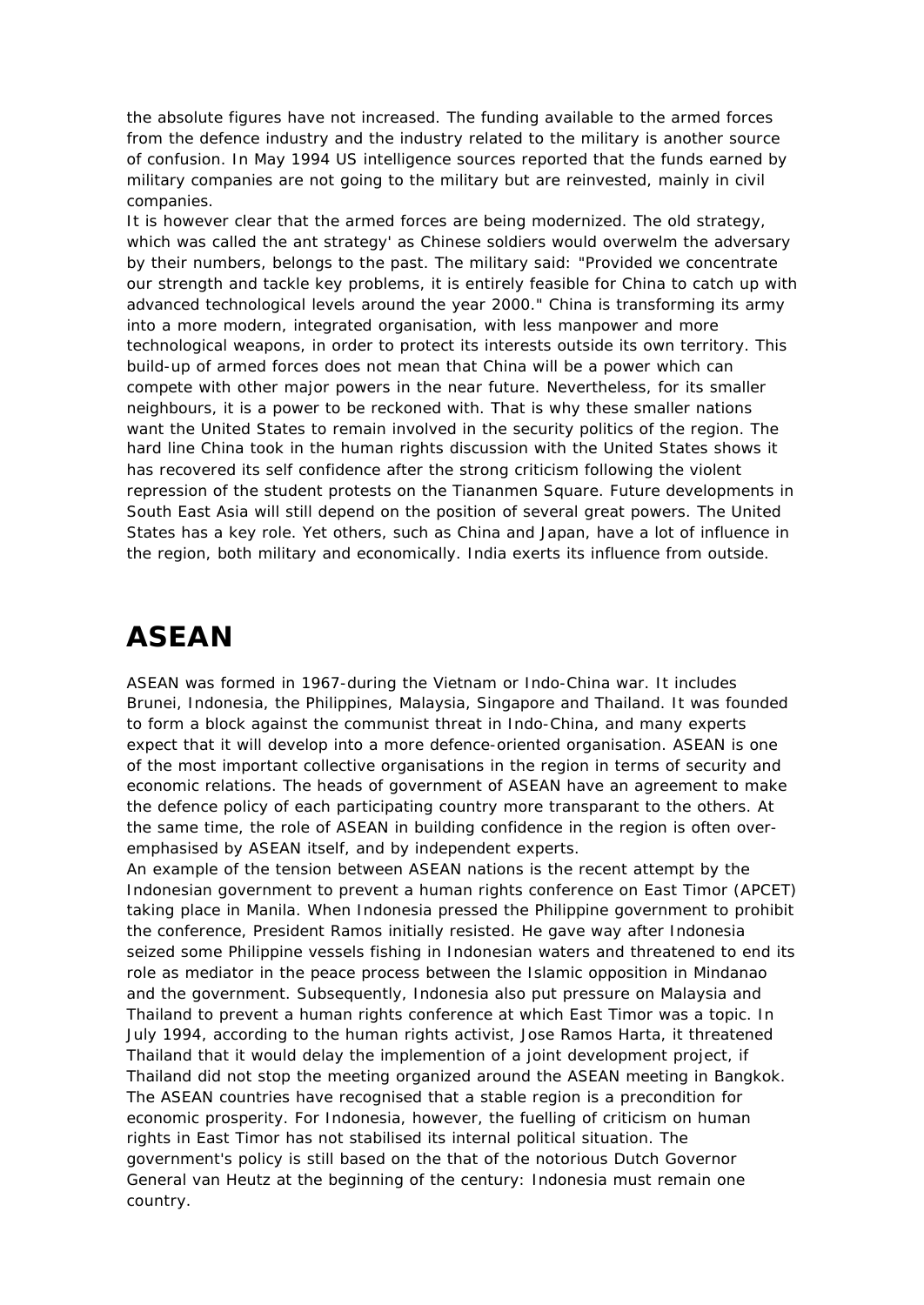ASEAN's co-operation in military exercises is much overrated. Member coutries are working together against minor threats, such as piracy, migration and smuggling. Whether this co-operation continues will depend on the presence of the United States and whether ASEAN survives as an economic bloc in the future.

Meanwhile, the joint military exercises are relatively unimportant. South East Asian defence co-operation would be more clearly demonstrated in a common military acquistion plan, as NATO countries have. Such a programme would make real cooperation in manoeuvres possible, because if you have the same weapon systems, you can-for example-easily exchange ammunition, fuel and communications. In present-day ASEAN such co-operation does not exist, except for the coincidental acquisition of F-16 and Hawk combat planes by most countries. If military cooperation is the aim, a common military acquisition programme should be a first step.

ASEAN policy in the longer term focusses on collaboration with the countries in Indo-China. This is contrary to the original purpose of ASEAN to contain the communist policy of these countries. When Vietnam left Cambodia in 1989 (the practical start of the Paris peace agreements two years later), the way was open to a closer cooperation with the ASEAN countries. In addition, Vietnam had adopted a marketoriented economy in 1986, called Doi moi. On July 1992 Laos and Vietnam signed a treaty of amity and co-operation with ASEAN members. Since that time they have held an observer status in ASEAN. Senior Minister Lee Kuan Yew of Singapore, Vietnam's largest trading partner, said it would take more than 15 years for Vietnam to change her system to meet the conditions for joining ASEAN. For this year's annual meeting Burma, Cambodia and Fiji were also invited.

The ASEAN collaboration should not be overstated. In certain areas members of ASEAN co-operate in cross-border economic development, as for example in the triangle linking Singapore, Johor (Malaysia) and Riuh (Indonesia). At the moment three such triangles of growth exist. It is a close, but regional and undisputed cooperation. The implemention of one of these projects was used by Indonesia to put pressure on Thailand, as mentioned above. At present ASEAN comprises six markets which are often separated by high tariff barriers. Indonesia, for example, has 9.200 different tariff categories including a 200% duty on cars. The ASEAN Free Trade Area (AFTA) intends to bring down these trade barriers, although an attempt in the past year failed. Another sign of the lack of co-operation is the trade between ASEAN members which amounted to a mere 15 % of their total commerce, whereas that with the EU totalled 66%. In other words, ASEAN is first and foremost a platform for bilateral talks.

### **GLOBAL RELATIONS**

The most important forum seeking to organize the relations between the Asian and Pacific countries is the Asia-Pacific Economic Co-operation (APEC). APEC is a forum for all countries surrounding the Pacific. In November 1993 a meeting was held in Seattle, which was used by the US to force Europe to be more co-operative in relation to US economic policy, for example in the GATT rounds. Calling the US a Pacific power', Clinton warned Europe that the US might shift its attention even more strongly to Asia.

Another important issue at the conference was the trade imbalance between China and Japan and other countries. These topics are what motivates the smaller South East Asian countries to join APEC. For them, the US is a counterbalance to Japanese and Chinese power. APEC is also a forum which can influence NAFTA and the European Union, the other two principal economic blocs. At the same time, the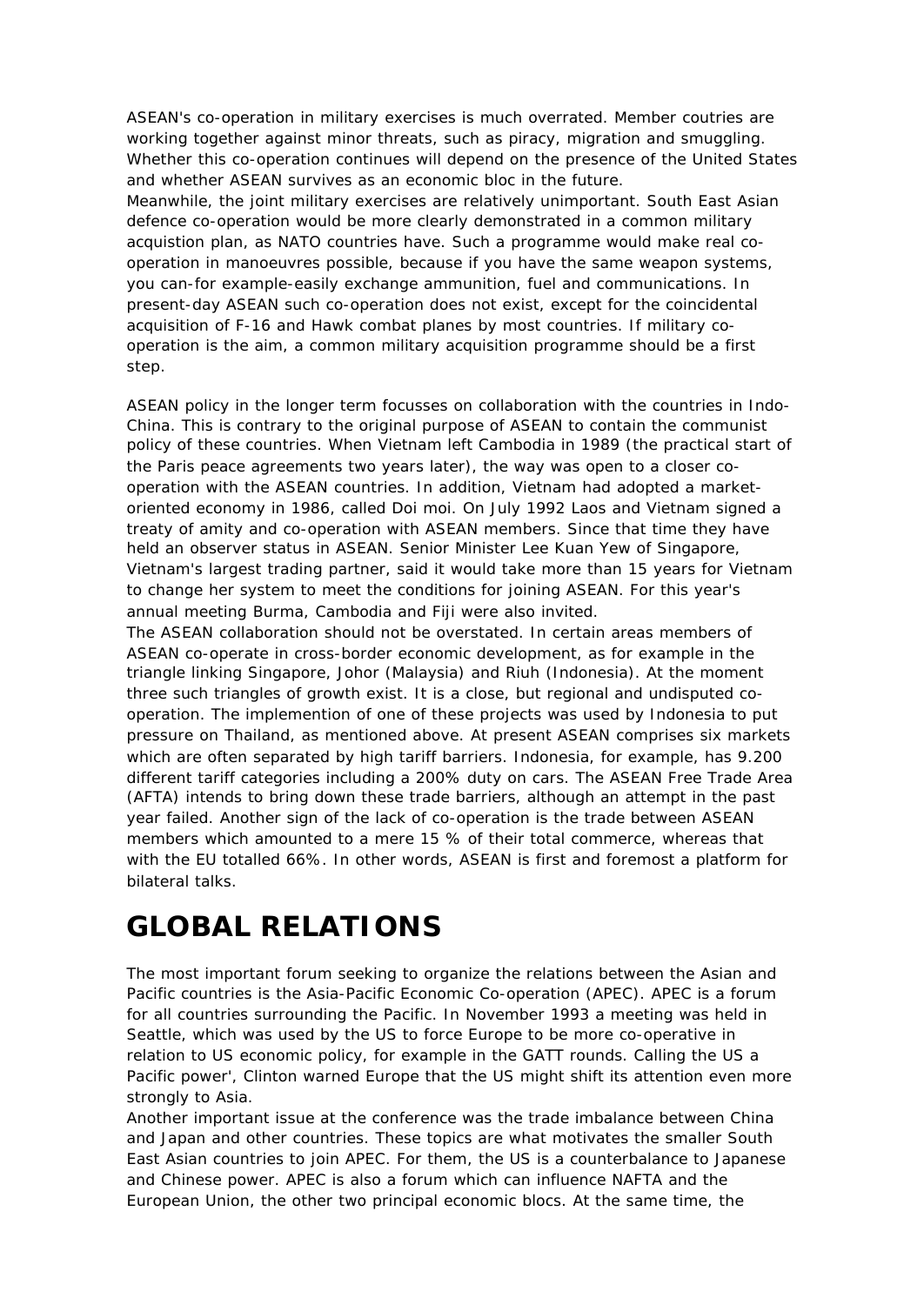smaller countries are afraid that the US wants to make APEC into an offical body which can be used to make binding decisions on economic matters. An Australian diplomat who suggested changing the name to the Asia-Pacific Economic Community provoked vociferous opposition. This criticism, together with anger about US policy, has led to a more critical attitude of the South East Asian nations since the APEC meeting. Malaysia never had been in favour of strong ties with the US but it stood virtually alone. It initiated the East Asian Economic Caucus inside the APEC to have stronger influence on, "for example, matters of protectionism", as the Malaysian Prime Minister commented.

Encouraged by their economic success, South East Asian nations criticized the US for its policy of using human rights as a political bargaining chip. An audience of 800 senior Asian government officials and business people from Asia and the US gathered in May 1994.(NB: Where did they gather????????) The policy of the Clinton administration met with sharp criticism at this conference. In March 1994 ASEAN members agreed that the meeting of APEC Ministers of Finance would remain informal.

The proceedings of APEC are a clear index to power politics in the region. It can be concluded that the US is encountering an increasing level of dissent, especially on its insistence on the improvement of the trade imbalances with Japan and Chine and its use of the human rights issue for its own political purposes. Yet, the continuing presence of the US in Asia is also welcomed by the smaller countries, because it provides a counterbalance to Japan, China and, to a lesser extent, India. In theory ASEAN countries might also opt for the improvement of relations with Japan. The latter has invested twice as much as the US in ASEAN, Taiwan and Korea. In practice, it is more sensible for ASEAN nations to improve their economic relations with both. Japan had already warned ASEAN against any form of trade regionalism (with reference to EAEC) that would reduce the US presence in the region. Japan and the US are working closely together to dominate the region. On the other hand, US policy is aimed-although this is not stated officially-at controlling Japan and any other threat when and as it should arise. If ASEAN-countries maintain good relations with both the US and Japan, they balance each other and China as well.

## **ARMS RACE**

Current arms acquisition programmes in South East Asia coincide with the end of the rivalry between the Super Powers in the region and the down-scaling of domestic security concerns (except for Indonesia, the Philippines, Cambodia and Burma). Arms spending in the region is rising to a level that is consipicuously high in comparison to past levels, and in contrast to the general decline in the rest of the world.

One reason for this procurement be found in the economic situation in the region. Most countries can now afford high technology weapons more easily. The trend in ASEAN countries is to spend a smaller proportion of GNP on Defence, but budgets are still rising because of economic growth. The tigers,' Japan and ASEAN countries, spent in 1980-1981 just 17% of what NATO countries in Europe spent on defence. Since then, the ratio has risen to 47%. This was clearly demonstrated by an Indonesian official at the Indonesian Donor Meeting (CGI) in Paris in June 1994. When a journalist asked what part of that country's overall budget was devoted to the army, the official explained that Indonesia's army budget is 1.5% of the GNP, against an average of 2% in the region, and is still decreasing. He then smiled at the audience. In fact, the absolute figures rise in a steadily growing economy.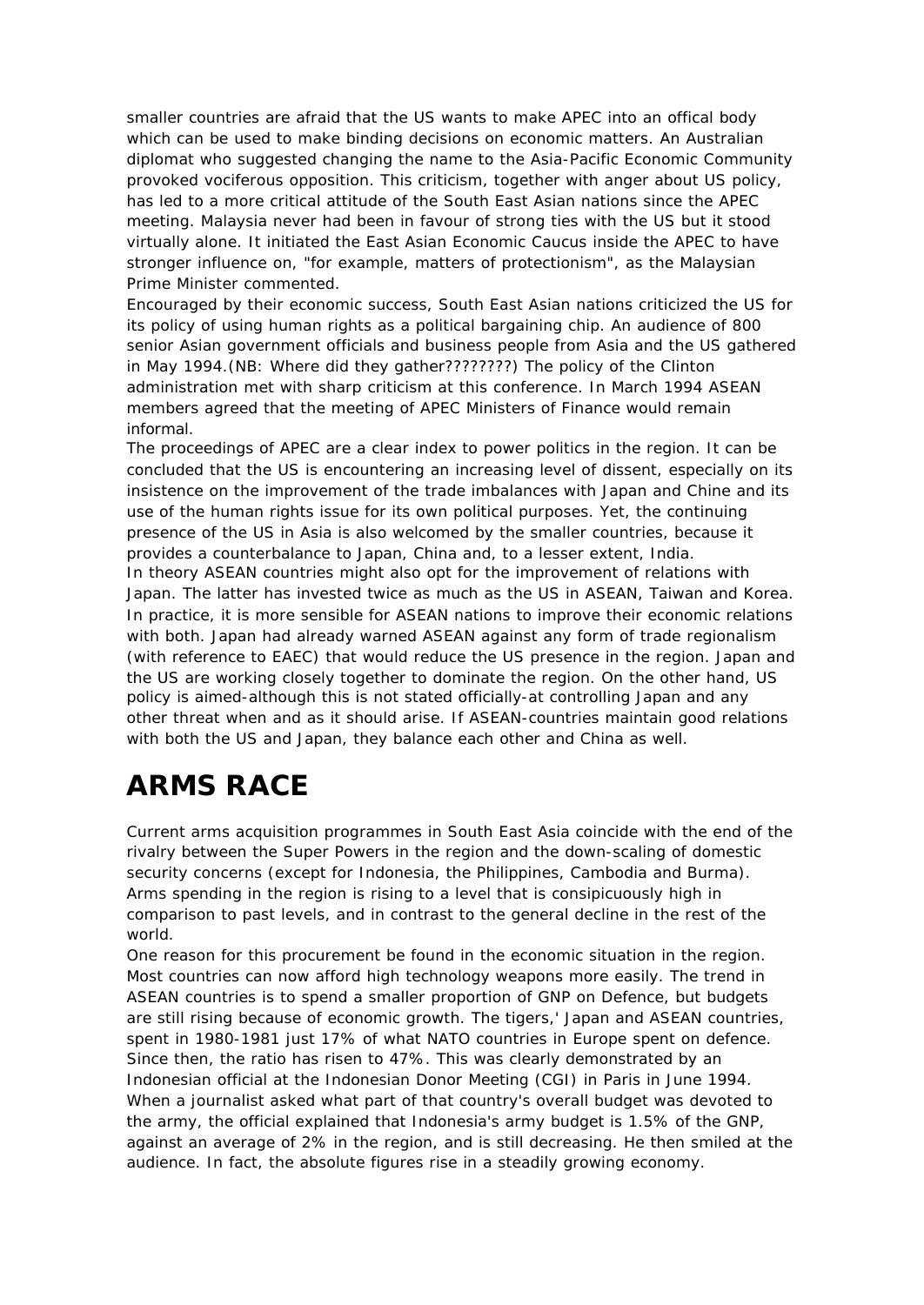Weapon acquisition programmes aim principally to achieve secure lines of communication to protect foreign, intra-regional and global trade. Commodore Sam Bateman of the Australian navy explains the arms race in this way: "The ASEAN states clearly perceive that a risk of maritime military threat exists in the region, and thus they are developing naval forces (<193>) with a potentially powerful capability to detect and destroy the adversary's forces in their maritime approaches." In this way he interprets the acquisition programmes as merely serving each country's national defence, and enabling the armed forces to destroy an enemy near its coast. These acquisitions could, however, also be used to ban other nations from the sealanes surrounding a country. In this way the defensive weapon becomes offensive and can be used against an enemy who depends on the free use of the sea for his trade.

#### **DEBATE**

It is tempting to say on the basis of these alarming figures that there is an arms race in the region. Researchers and analysts are, however, still arguing debating whether there is indeed an arms race, or whether economic growth has simply provided the resources for new acquisition programmes to upgrade the armies. An arms race is often described as procurement caused by threat and motivated by uncertainty. Those who do see such a situtation occurring in South East Asia cite conflicts in the region as an important factor in arms acquisitions. Others say the disputes between the countries in South East Asia itself will not lead to conflict.

One explanation for the military acquisition programmes stems from the changes that have occurred since the end of the Cold War. Previously, the security situation was clear: on the one side were the US and its allies and on the other side the Soviet Union. This polarity has faded away. The potential for rivalries to arise between individuals among the Great Powers still persists, however, and threatens to destabilise the situation. The threat of such a rivalry between Japan and China is enough to make both upgrade their armies.

Amitav Acharya, a scientist, made a remarkable statement in a 1994 conference on Defence in the Asian Pacific region: "It can be said with little exaggeration that the real arms race in South East Asia is a race among the suppliers, rather than the recipients. Major arms suppliers in the West and in the East face a need to compensate for the loss of markets in their home countries and unload surplus equipment abroad to ensure domestic employment. This has led to the creation of what has been described as the world's largest buyer's market."

Arms industries cannot be expected to be especially co-operative when arms regulations have to be implemented. Nor was the US helping disarmament when it rejected a proposal made by Indonesia and Malaysia to establish a South East Asia Nuclear Free Zone, arguing that regional deterrent strategies are much better than unrealistic disarmament measures. Yet the former First and Second world cannot be held solely responsible for the level of arms procurement, even though both blocs contribute to the build-up of South East Asian armed forces.

One contributor to the Asian Defence Journal wrote: "Japan is showing concern about China's military renaissance and wants to be able to cope with the threat. South Korea is in its turn concerned about Japan's response - That in its turn worries North Korea - which again troubles Japan and China. In this way the spiral continues. All countries in ASEAN fear being caught up in a tit for tat escalation."

In other words the arms race is motivated not by a possible conflict but by a possible enemy. Recent years have shown that it is not easy to predict the course of events in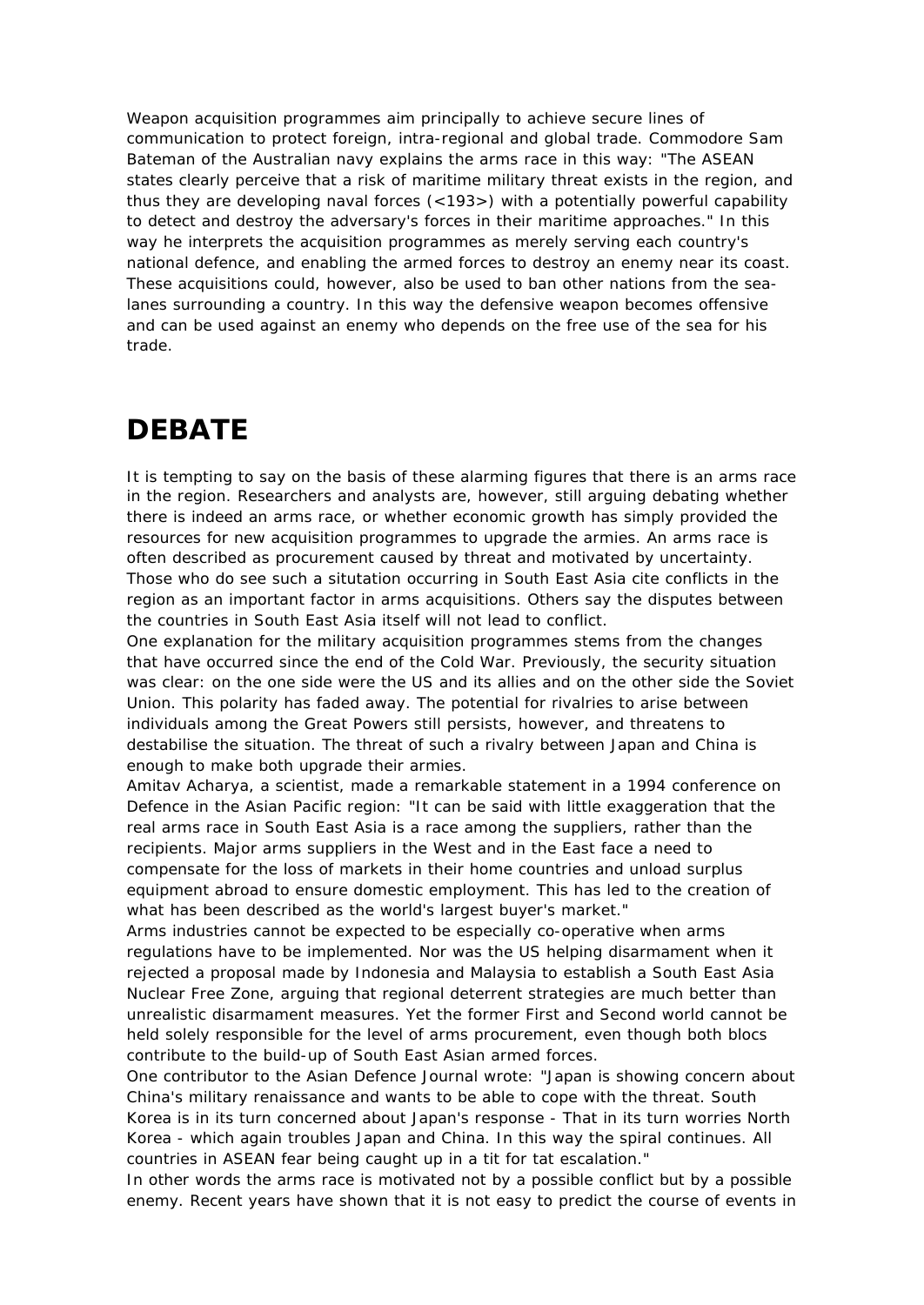the world. In this respect the discussion between the arms upgrade' and arms race' schools is somewhat academic. Intentions could change, conflicts could arise, and when a country has the arms to back its policies with military force, it could use them even if they were not acquired for that purpose. It is, for instance, possible that the United States will lose its grip on South East Asia and that one of the emerging regional powers will have hegemonic intentions in the region-or that changes in regional countries will bring nationalist governments into power which seek regional domination.

It is impossible to choose between these analyses because disputes already exist in the region and new disputes could arise. Politicians from ASEAN countries may say that have not had armed conflicts with each other for 25 years-since the Indonesian conflicts with Malaysia and Singapore in 1963 and 1966. Yet, the balance of power is changing and one can only guess what will happen in the next century. The end of the Cold War and the great changes within South East Asia make any prediction highly speculative. What is clear is that arms export to the region is a risky policy, as it could easily fuel a conflict in the future.

### **DOMESTIC ARMS INDUSTRY**

The build-up of a domestic arms industry is seen as an important strategy by several developing countries, in order to weaken the influence of major powers. The developments in North Korea, which is working on the production of its own nuclear weapon, is the most striking example. In general, the development is limited to conventional weapons.

Currently, compared to other regions of the world, the domestic arms industries of South East Asia are not particularly strong. If the economies in the region continue growing at the present rate, this could easily change. "The economic gap between the leading new industrial countries in East Asia and the old industrial countries is fast closing, and so are the gaps in skills and knowledge," observed the Australian professor of economics Wolfgang Kasper, specifically mentioning progress in metal, electronics and machinery industries. As a result, leading nations in East Asia will be able to produce their own weapons in the longer run.

Among the ASEAN countries, Indonesia and Singapore are the most conspicuous in having developed their own arms industries. Each had different reasons, but after twenty years they could produce most small arms by themselves. In Indonesia a Parliamentary mandate in 1978 encouraged the development of a domestic defence industry to diminish Indonesia's dependence on foreign manufacturers and to reduce the spending of scarce foreign currency reserves on weaponry.

The products being made in Indonesia include FMS rifles, submachine guns, and machine guns produced under a licence issued by the Belgian company FN-Herstall. Singapore recently launched its first domestically-built minehunter, produced on the basis of a design by Kockums/Karlskrona of Sweden. Malaysia is also planning to upgrade its defence industry. The chief of the Malaysian navy said the acquisition of the newly built Offshore Patrol Ships (OPV's) serves in the first place to encourage the local defence industry to develop such a capability'. Malaysia has only a small arms industry at present.

The position of domestic arms industries is difficult. The arms produced by Russia, China and South-Korea-to mention only the producers in Asia-are cheap, which makes it hard to compete with them. Even Singapore, with its advanced domestic military industry, had to fire personnel and reorganize its production process in 1993 in order to be competitive. As for the European and US arms industries, Singapore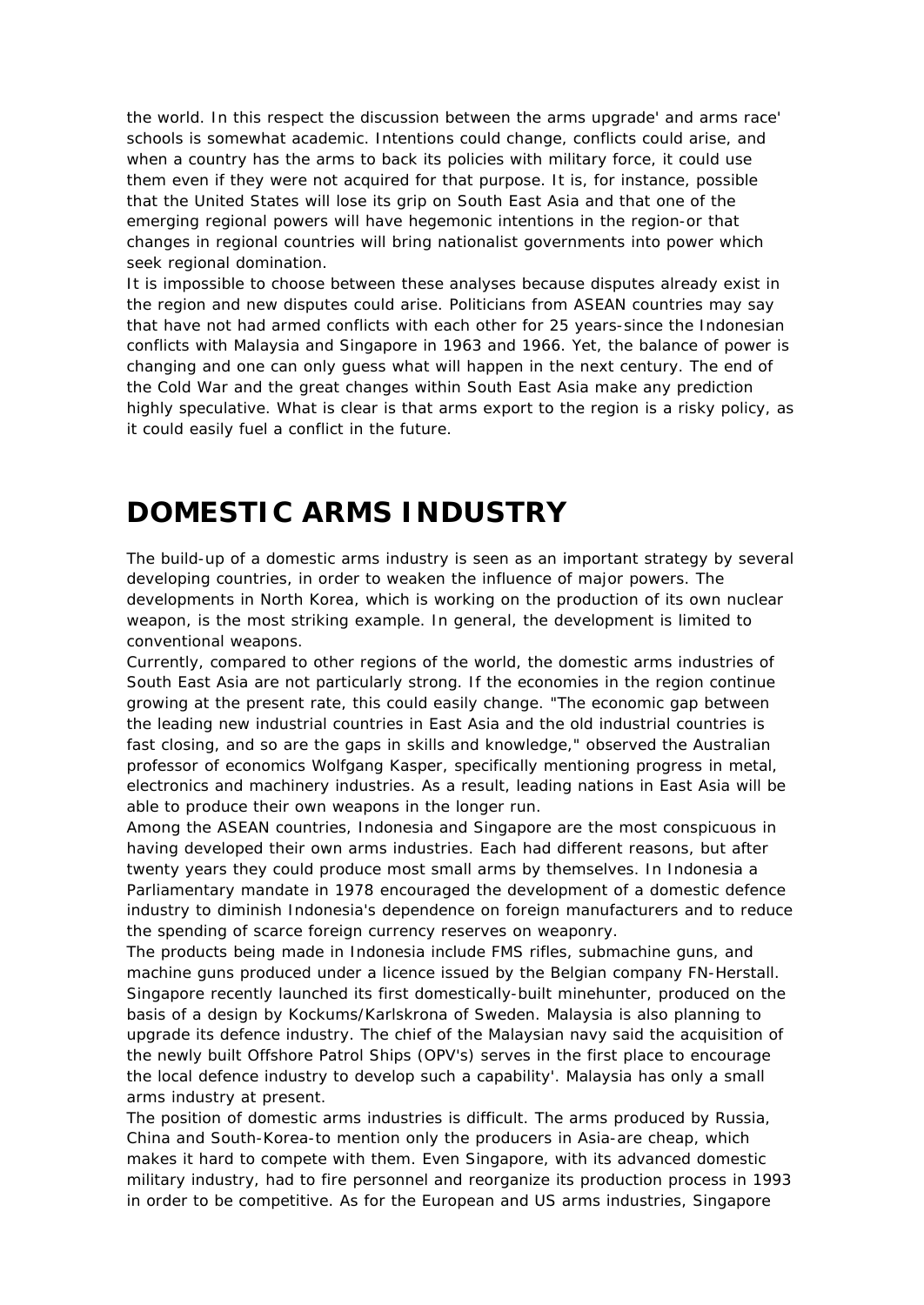found that in their case, various forms of collaboration provided the answer. The same pattern is followed in South East Asia.

Indonesia has co-operated with Malaysia and Singapore for aircraft and maritime repairs and maintenance since the mid-1980s. New arms producers could rise in South East Asia as a result of the growing technical skills.

#### **COUNTER INSURGENCY**

In the past the arms acquired by the governments of South East Asia were used to quell internal uprisings by socialist and/or nationalist movements. These revolts were firmly repressed by the (military) governments in the region, and most were defeated in the past decade. In Malaysia the Police Field Force (trained by the British Special Air Service, SAS) has been deployed for public tasks since the Malayan Communist Party laid down its arms in December 1989. In Thailand the BPP, which was trained by the CIA, had its peak in the 1960s and 1970s in the struggle against the Communist Party of Thailand. At present the operations against nationalists and communists are a minor task of these forces. Instead, operations are mainly directed against the Patani United Liberation Organisation (PULO), a muslim separatist movement fighting for an independent state of Patani near the Malaysian border. Border control and the arrests of drugs smugglers have also become more important. So in other words, arms acquisitions are no longer motivated by the wish to suppress the population.

Only in Indonesia and in the Philippines are ASEAN governments confronted with armed conlicts inside their borders. In the other countries the military is no longer used mainly to suppress the people, but rather to strengthen the position of these countries in the regional balance of power. It is vital to take this trend into account when looking at the security situation in South East Asia in general. To oppose the arms race in South East Asia means to oppose the creation of new, strong armed forces and a new military bloc. If only the human rights violations in South East Asia are opposed, one of the most striking developments is neglected. The build-up of strong national armies could lead in the long run to a third military (and economic) bloc, besides those of North America and Western Europe. It is not in the interest of world peace to let this happen.

### **PRINCIPAL CONFLICTS**

Regional conflicts should not be over-emphasized, but they excist. Three deserve special mention. These are: the conflict between North- and South Korea; the conflict between China and Taiwan; and the dispute over the Spratly's. Each of these conflicts could have an impact on the region of South East Asia as a whole. It is possible that the problem of North Korea's nuclear weapons programme will be solved by peaceful means. The situation is a complex one, and it is not in the interest of China and the US to confront each other over this issue. Kim Il Sung died in July 1994 and we await further developments.

The stand-off between China and Taiwan continues. Yet, strangely, the Taiwanese are investing more heavily in China's most prosperous region than in any other country, in spite of an official ban on direct investments in China. It is a conflict which could last for years, but could equally be solved by greater co-operation in a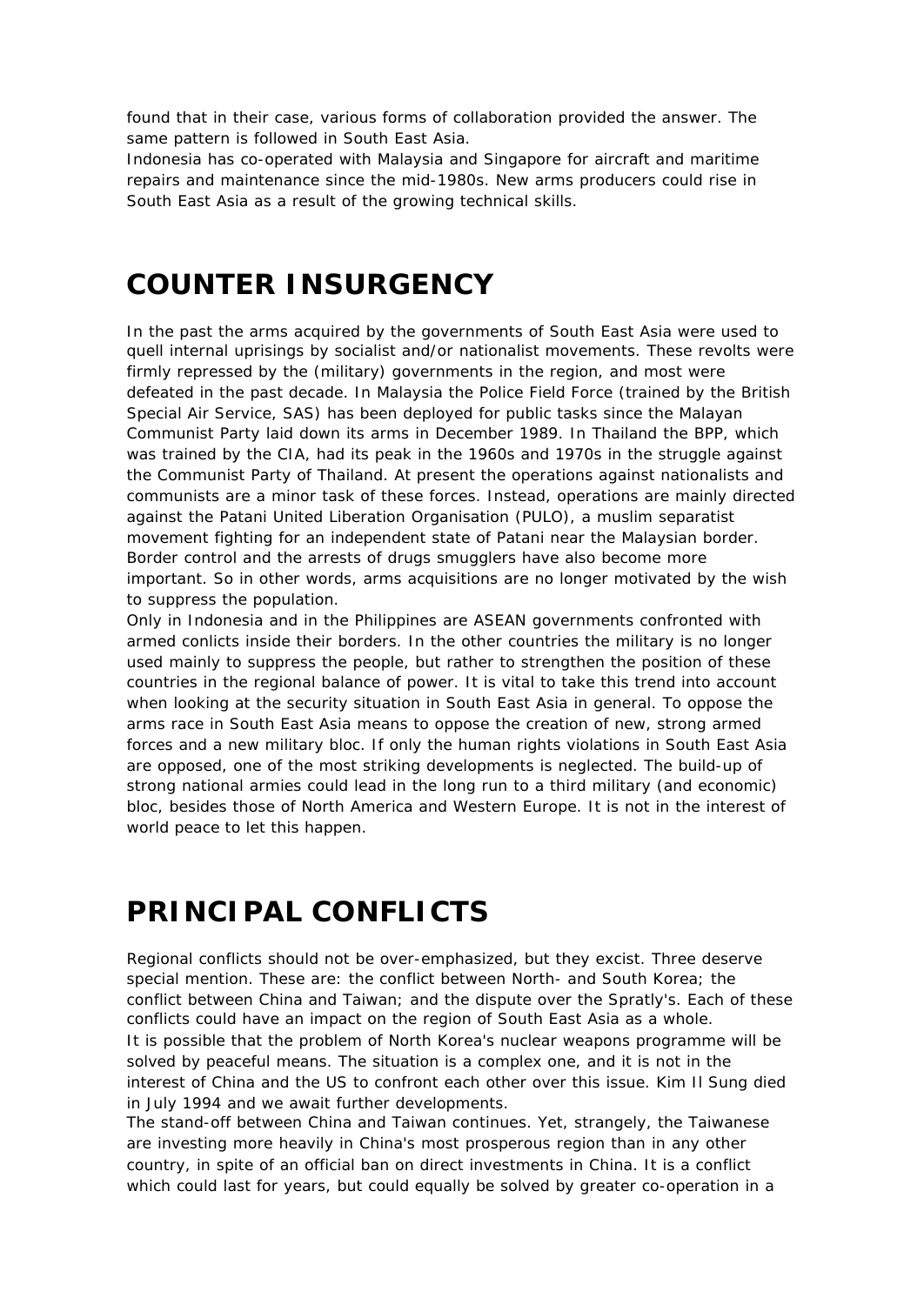kind of triangular framework that would see China, Hong Kong and Taiwan emerge as one of the most influential powers in South East Asia.

Conflicts also persist within ASEAN. The Defence Minister of Malaysia has declared the Asia-Pacific region to be more peaceful and stable than any other region in the world, "territorial claims aside." The minister, who cynically described peace' as a period between wars', made light of the disputes in the region. However, one local researcher, Dr. Bilveer Singh of the Singapore Institute of International Affairs, has taken a pessimistic view about the prospects for an enduring peace in the region: "Traditionally, the states that constitute ASEAN were threatened more by each other than by outsiders, even though the latter were not absent." He pointed to several factors for this insecurity inside ASEAN: the geographical complexity and diversity of the region; the variety of colonial experiences which led to different organizations of governments and of the armed forces; assorted ethnic, religious and racial groups; and differing ideological and political systems which led to conflicting interests and orientations. Relations with foreign countries and groups are also a matter of concern for the ASEAN nations. Malaysia and Indonesia are suspicious of the close relationship between Singapore and the United States. Thailand was upset by Malaysia's support of Muslim separatists in southern Thailand. The Philippines had a similar problem with Malaysia.

#### **Conflicts in the region**

- Claims of Russia and Japan on the southern Kuril Islands.
- Dispute between Japan and South-Korea over the Liancourt Rocks (Takeshima or Tak-do) in the southern part of the sea of Japan.
- Dispute between China and Japan over the Senaku (Diaoyutai) Islands in East China Sea.
- Dispute between China and South-Korea over territorial water boundaries.
- Continuing claim of the Philippines to the Malaysian state of Sabah and its adjacent waters.
- Claims on the Paracel Islands by China and Vietnam.
- Border disputes between China and Vietnam.
- Border dispute between Vietnam and Cambodia.
- Border dispute between Vietnam and Malaysia on their offshore demarcation line.
- Border dispute between Malaysia and Brunei over both the unmarked, 274 km land border between Brunei and Sarawak, and the limits of their respective 200-mile EEZ.
- Dispute between Malaysia and Singapore over ownership of the island of Pulau Batu Putih (Pedra Branca) in the straits of Johore.
- Border dispute between Malaysia and Thailand.
- Border conflicts between Thailand and Burma.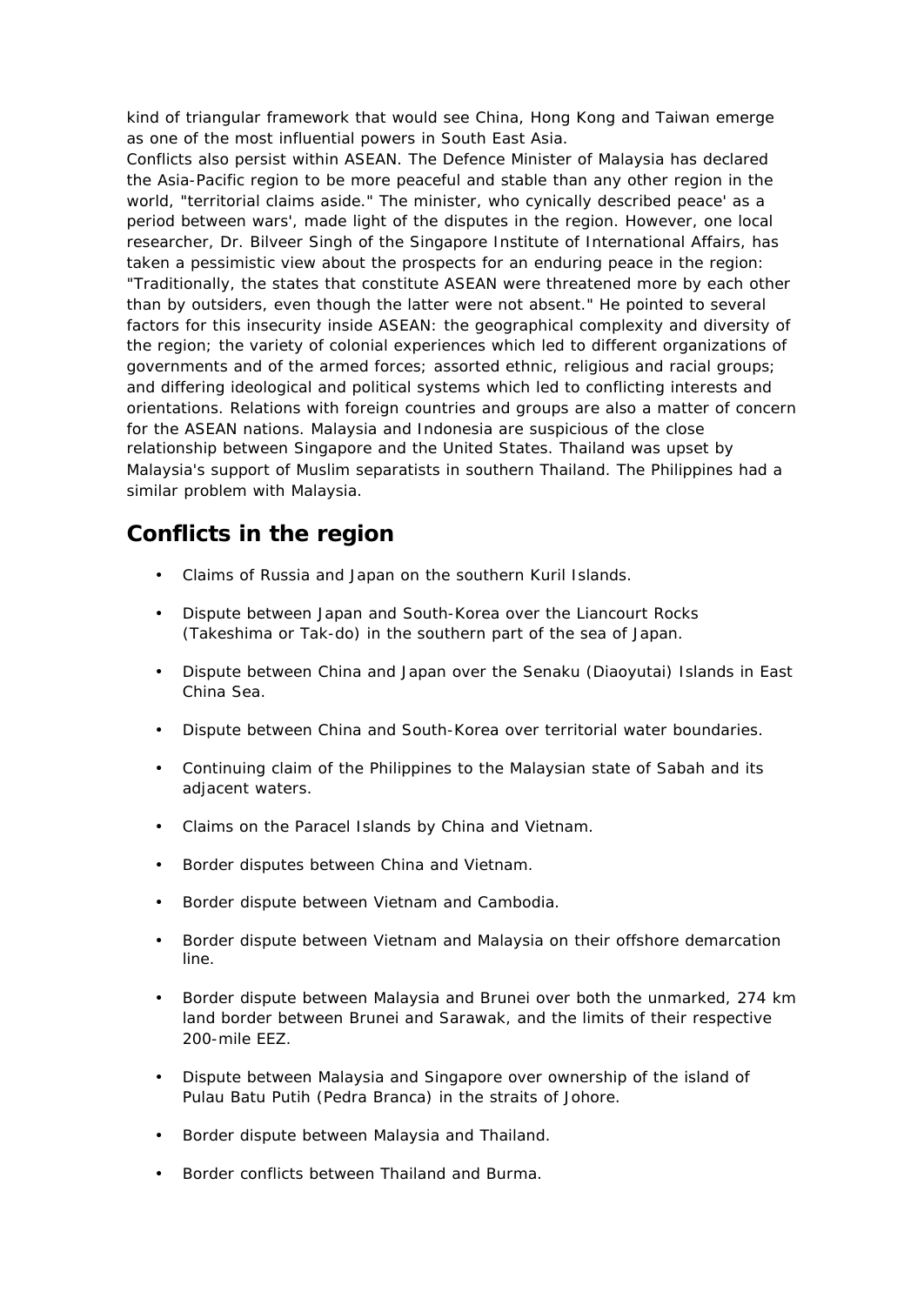- Border dispute between China and Burma.
- Hostilities along the Burma-Bangladesh border
- Territorial disputes between China and India.

Source: A New Era in Confidence Building, Desmond Ball; Security Dialog 1994, Vol. 25 (2), page 161.

The territorial disputes in the region are potentially the most worrying. Indonesia, for example, is involved in several: with Malaysia on the islands of Saidipan and Ligitan in the Celebes Sea; and with Vietnam on the continental shelf around the Natuna islands.

It would be unrealistic to characterize South East Asia as a stable and peaceful region. Co-operation in military and economic matters exists, but only on a low level. Desmond Ball from the Australian National University said: "Nevertheless, the high proportion of inter-state issues suggests that inter-state conflict is more likely in the Asia/Pacific region than elsewhere." According to Ball, arms acquisitions take place in an atmosphere of uncertainty and lack of trust.

#### **THE SPRATLYS AND PARACELS**

The disputes over control of the archipelagoes of the Paracel Islands and the Spratlys, both in the South Chinese Sea, are the most important for ASEAN. The Spratlys are the biggest single source of conflict throughout the region. Six countries (China, Vietnam, Brunei, Malaysia, the Philipines and Taiwan) claim the islands and have stationed troops on them. China and Vietnam have already had two clashes over the Spratlys (in 1974 and 1988).

The oil resources in the waters surrounding the archipelagoes are the most important cause of the conflict. In addition, the islands are of strategic importance in controlling the surrounding seas.

China is the strongest of the nations which claim the islands. It is also the country which is increasingly seeking to impose its control on the islands, and is at the same time less and less willing to engage in talks with the other parties. China has even granted an oil concession to the US Crestone Energy Corp. for the exploration of oil in the Vietnamese EEZ.

Until now, Indonesia has been the principal mediator in the conflict, organizing four informal workshops on the subject. The chairman of the centre for Strategic and International Studies in Indonesia was not very optimistic about the results of the talks, declaring at a Manila conference that "the four workshops have reached a plateau". The Singaporean Bilveer Singh, mentioned above, was even more pessimistic: "There has not been much movement because China is reluctant to participate.- The possiblity of war cannot be ruled out."

Advances in the drilling technology for the extraction of oil and gas fuel the disputes between China and South East Asian countries. China has, for instance, promised to protect the drilling operation in the Vietnamese EEZ with their naval forces. China's overwhelming strength in comparison to the other countries involved in the Spratly dispute means there is unlikely to be any major conflict in the near future. But the exploration of oilfields which are subject to conflicting territorial claims could lead to conflict in the long term.

Three of the parties are not equipped with the naval and air facilities needed to be a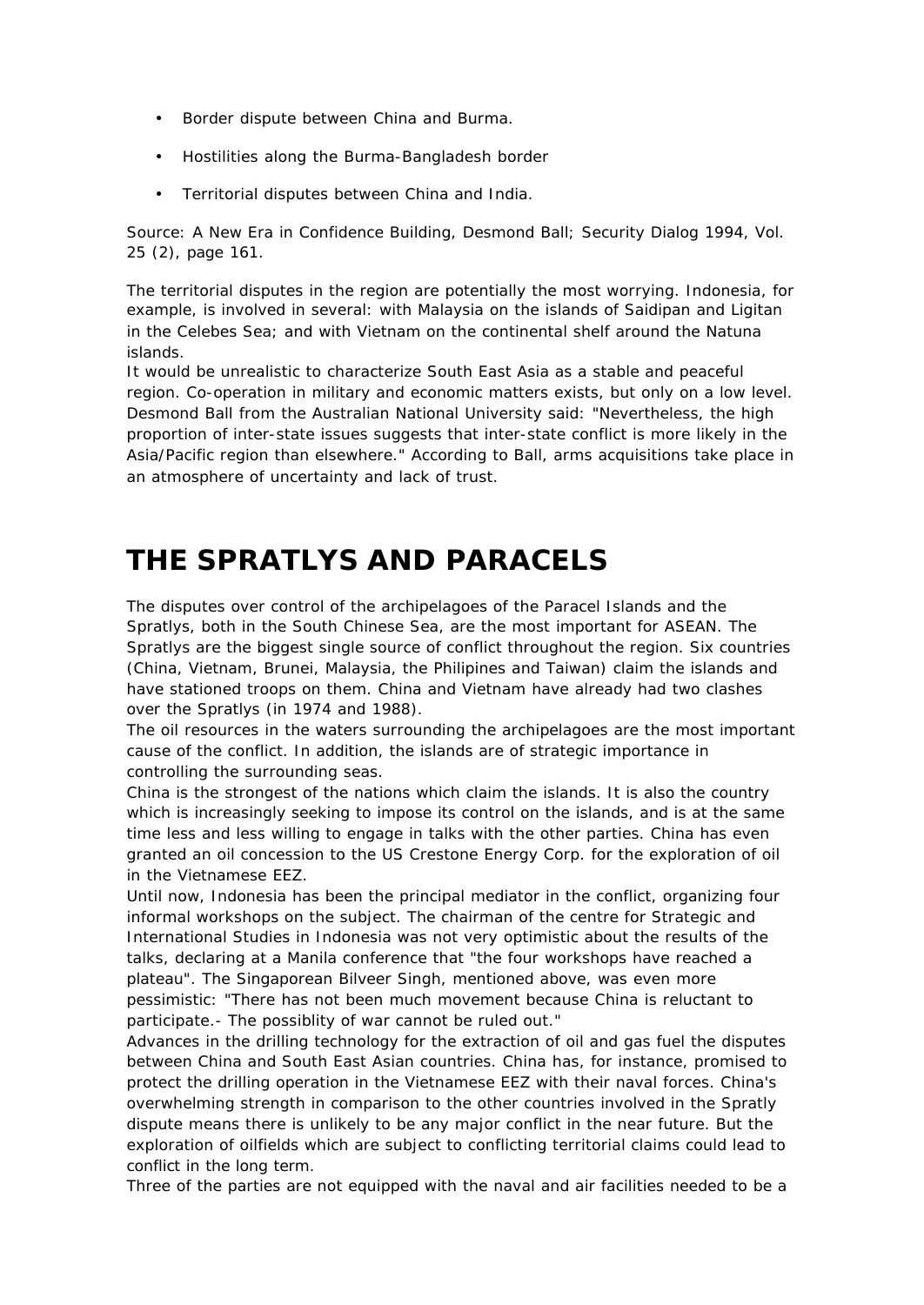real party in such a war. Brunei possesses only small ships (FACs) which are almost worthless on open sea. In the future Brunei wants to buy Hawks and these could be of value in such a conflict. At the moment the Sultanate is the only one of the six countries without a military presence on any of the islands.

The Philippinean navy is based on several FACs. The Vietnamese navy is dated and only its military presence on one of the Spratlys causes any concern to the others. In other words, the poor weaponry of these countries probably restricts any potential conflict to Taiwan, China and Malaysia. These three countries have become armed in the past few years with numerous high-tech weapon systems from the United States, Europe and Russia. Taiwan also has the frigates and submarines needed for such an action. Malaysia has a navy which is fitted for coastal tasks. In the near future Malaysia will buy F/A-18 fighter aircraft from the United States, and it has just purchased MIG's from Russia. Nevertheless, the combined air and naval fleets of these two countries are no match for China which, together with Japan, is one of the two most powerful military powers in the region.

ASEAN as a whole has no policy towards the dispute. The Asian Defence Journal reported that the ASEAN Regional Forum in July will steer clear of controversial issues such as claims over the Spratlys. Vietnam and the Phillipines are considering co-operation on the Spratly issue, but they are not strong enough to have any real influence. Only Japan or the United States could keep China from occupying the islands, if it continues with its policy of confrontation. But it is unlikely that either country will become involved in such a crisis. The warning by Bilveer Singh that a war cannot be ruled out is the worst scenario possible. Yet, it must be considered as one of the possibilties. Stirring up the fire by selling arms seems an ill-adviced policy.

## **A CALL FOR THE BAN OF WEAPONS**

From March 25th till 28th 1993, an Asia Pacific meeting of non-Governmental Organizations on Human Rights was organized in Bangkok, in preparation for the 1993 United Nations meeting in Vienna. 240 participants from 180 human rights and development organisations discussed several topics related to human rights. One of these was militarization and war.' The participants in this workshop noted that militarization was increasing in most countries of the Asia Pacific region. They were concerned about the threat militarization poses for dissidents, democracy, peace development and civil society; about the forced migration, suppression, genocide and maiming of indigenous and ethnic minorities; and the dehumanization, serious physical, mental and spiritual stress and the increase in sexual violence caused by military violence. 110 NGOs asked the UN "to adopt measures to bring the production, export and import of conventional weapons to an immediate end and to dismantle all weapons of mass destruction." This request to the Human Rights meeting of the United Nations constitutes an appeal to the peace movement in the West to campaign for a ban on the export of weapons to Asia. The situation in Asia is unstable, human rights are not respected and resources for military purposes could be better used for more humane purposes. As the Asian NGOs united in the Bangkok Conference to condemn their governments and military forces, we should blame the governments of our countries for condoning the arms trade. During the past century, Europe caused most of the world's major wars, but this should not be Asia's future.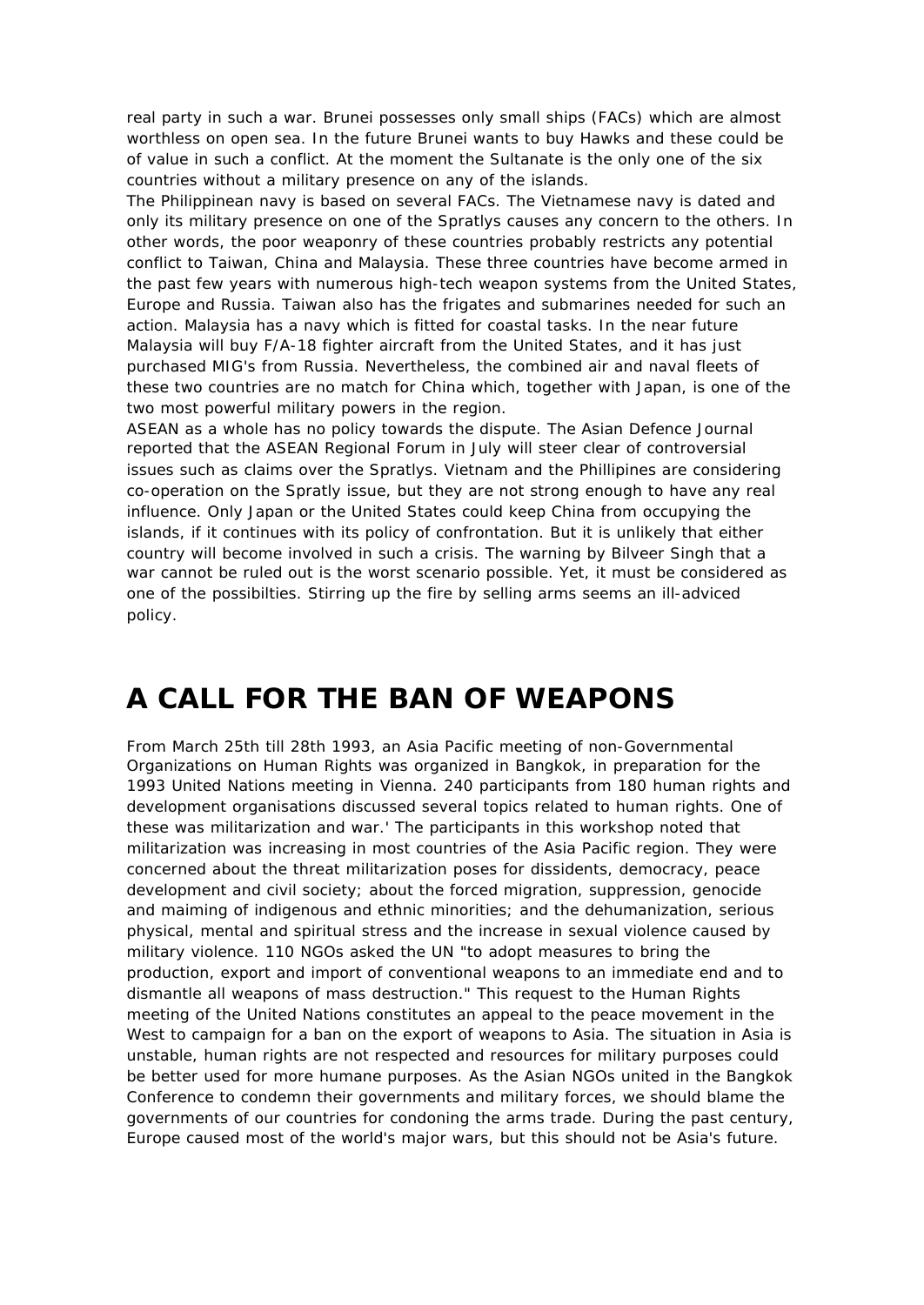#### **Sources**

- Antolik, Michael: ASEAN's bridges to Vietnam and Laos, Contempory South East Asia, Vol 15, Number 2, September 1993, pp 195-210.
- Ball, Desmond: A new era in confidence building; The second track process in the Asia/Pacific Region, Security Dialogue, 1994, Vol. 25(2): pp.157-176.
- Kevin P. Clements: Peace and Security in the Asia Pacific region Post Cold War Problems and Prospects, Bulletin of Peace Proposals, Vol. 23 (2), 1992: pp. 173-184.
- Da Cunha, Derek: Conventional Arms and Security in South East Asia, A paper prepared for the Seminar on the UN and Asia-Pacific Security, Beijing 2-4 November 1993.
- Goad, Pierre, US Policy is Questioned at Conference, Asian Wall Street Journal Weekly, May 23rd, 1994.
- Hsiung, James C. (editor): Asia Pacific in the new World Politics, Lynne Rienner Publishers, London (GB), Boulder (Cal.).
- McKenzie, Kenneth F. Jr., Major US Marine Corps: The Marine Corps of Tomorrow, Naval Institute Proceedings November 1993, pag 28-31.
- Ryan, Stephen L.: The Spratly Dispute The Military Dimension Synopsis, Asian Defence Journal 4/1994, pp.20-23.
- Richardson, Michael: Oil Rush is Fueling Fears on Spratlys, International Herald Tribune (IHT) 6 June 94.
- Singh, Bilveer: ASEAN's Arms Industries: Potential and Limits, Comparative Strategy Vol 8 (1989), pp.249-264.
- Singh, Bilveer: ASEAN's Arms Procurements: Challenge of the Security Dilemma in the Post Cold War Era, Comparative Strategy Vol 12 (1993), pp.199-223.
- Smith, Hugh and Bergin, Antony (ed.): Naval Power in the Pacific; Toward the year 2000, Lynne Rienner Publishers, London (GB), Boulder (Cal.).
- Tyler, Patric E.: Chinese Army gets Down to Business, IHT 25 May 1994.
- Wortzel, Larry M.: China and Strategy; China pursues traditional Great-Power Status, Orbis, Spring 1994, pp.157-175.
- OUR VOICE; Bangkok NGO Declaration on Human Rights, Reports of the Asia Pacific NGO Conference on Human Rights and NGOs' Statements to the Asia Regional Meeting, Edison Press Products Co, Ltd. Thailand. (US\$10).
- The making of the East Asia miracle; World Bank Policy Research Bulletin August-October 1993, Vol. 4 no. 4.
- India and Indonesia in dispute over Malacca Strait base, Jane's Defence Weekly, 4 October 1986.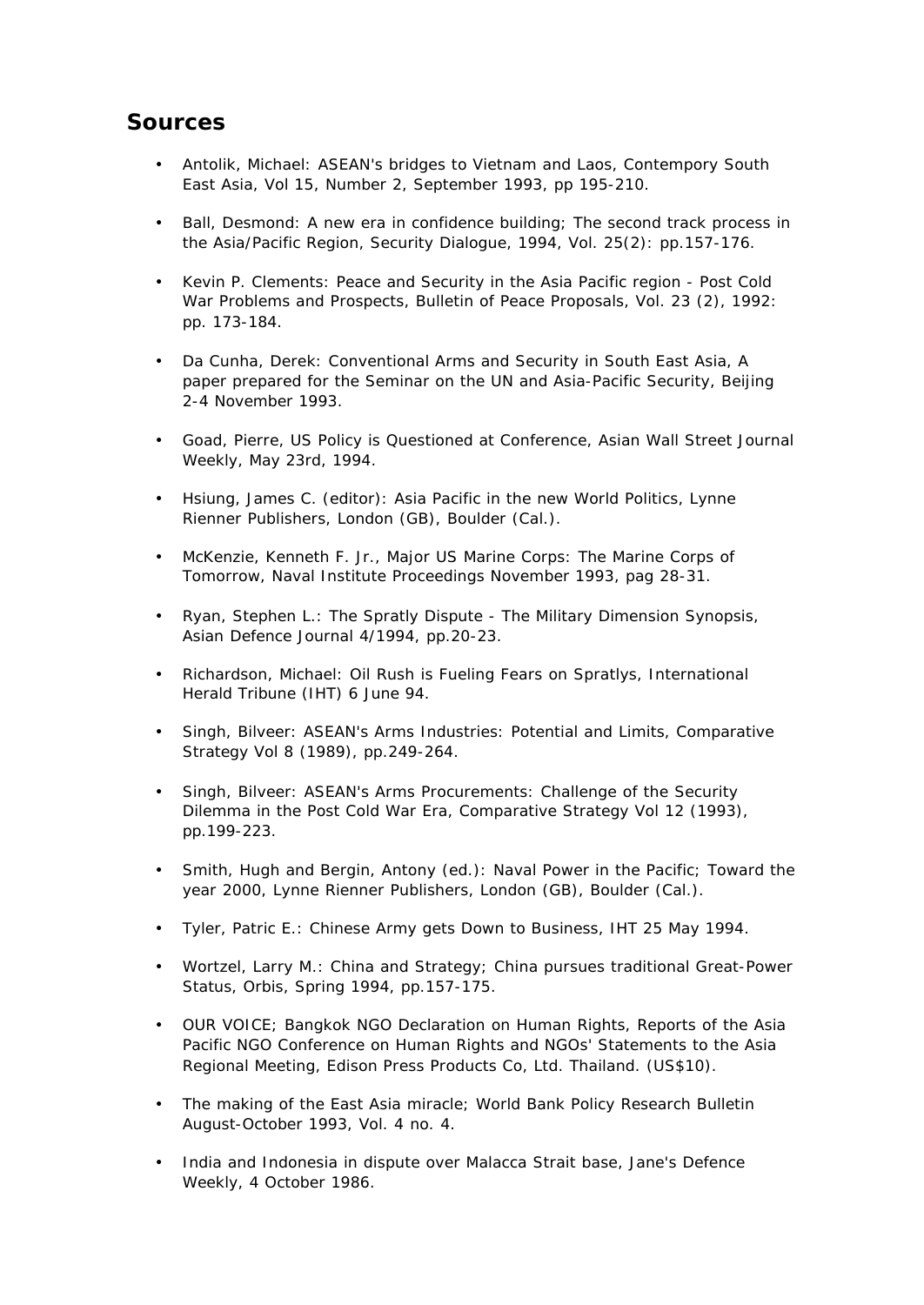- US Department of the Army; Programme: Army Area Handbooks: INDONESIA. By the newsgroup: reg.indonesia.
- Other sources: (VeeDee/)AMOK, ASEAN Economic Info View, ASEAN Update, Asian Defence Journal 1994 issues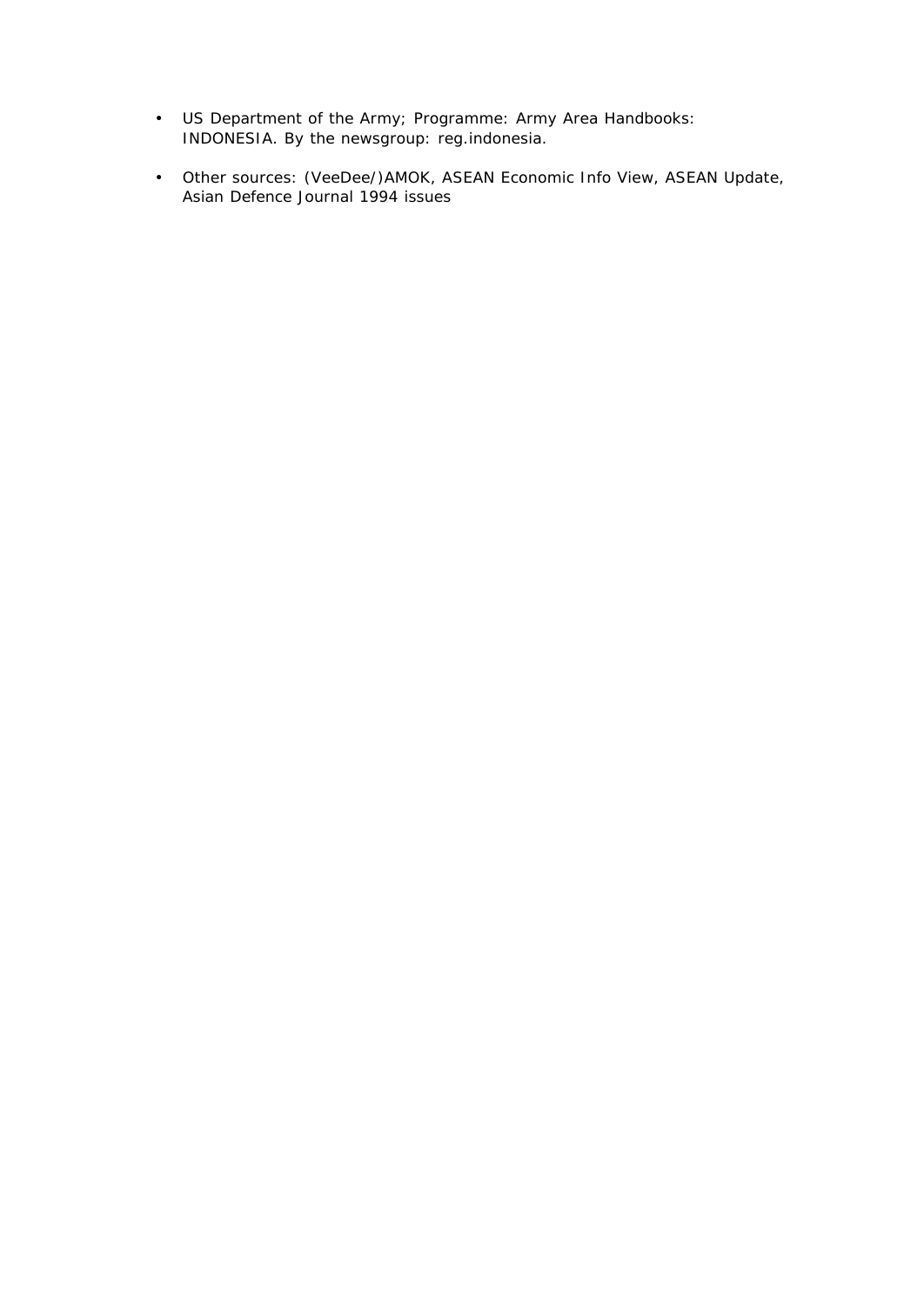# **Belgium**

#### **Ernst Gülcher, April 1994**

*There have been numerous transactions between the Belgian arms industry and Indonesia. For both political and commercial reasons, Belgian companies generally set up local production facilities, often with the support of Belgian agencies for foreign trade or development aid. In the early 1980s, military and political cooperation reached its height, declining in the latter half of the decade as the Belgian companies lost ground to competitors such as the Germans. In the 1990s, Indonesia is no longer a market for Belgian arms exports.*

## **SHIPBUILDING**

Three small Belgian shipyards, Fulton Marine, Scheepswerven van Langerbrugge, and Chantiers Navals de Meuse et Sambre, came together in 1973 to form the Belgian Shipbuilders Corporation, in an effort to strengthen their market position. In March 1980 the group entered into a contract worth 1,8 billion Belgian francs with the Indonesian Ministry of Finance for the construction of 24 wooden patrol ships for the Indonesian Customs. Twelve ships would be built in Belgium. The components for the other ships would be exported to Indonesia and assembled locally at the military Surabaya Naval Shipyard. The Belgian shipyards would train the Indonesian personnel and give technical assistance with the assembly of the vessels in Indonesia.

The 24 ships were intended to form part of a fleet of 300 ships which would be used by the Indonesians to implement a large-scale transmigration programme, moving half a million people from Java - which is said to be overpopulated - to Sumatra. In the past, such operations failed because the migrants often returned secretly to their former homes. Press rumors had it that the <96>Belgian' patrol ships would be used to stop this remigration process.

The Belgian agencies for development aid supported the export of the ships, in the context of a global support programme for the promotion of Belgian small and medium-sized firms. The shipyard obtained a subsidy of 100 million Belgian francs against the interest on export credits, and another BF100 million for the training of Indonesian personnel. At the end of January 1981, the Minister of Foreign Trade announced that Belgium would lend a further BF 350 million to the Indonesian government to buy industrial goods in Belgium.

The construction of the first twelve ships started at the beginning of 1981 and was completed a year and a half later. It created jobs for about 30 people. The Belgian Indonesia committee sent a letter to several members of the Belgian parliament in 1980, pointing out that the ships might be used by the Indonesian navy in the blockade of East Timor, to help break the resistance of the Fretilin liberation front. This letter was ignored, while in the same period the Belgian government informed the Indonesian authorities that Belgium would no longer resist the Indonesian claims on East Timor.

Until then, the Belgian authorities had voted in favour of the UN resolutions in which these Indonesian claims were rejected, and which had accused the Indonesian armed forces of violating the human rights of the local population.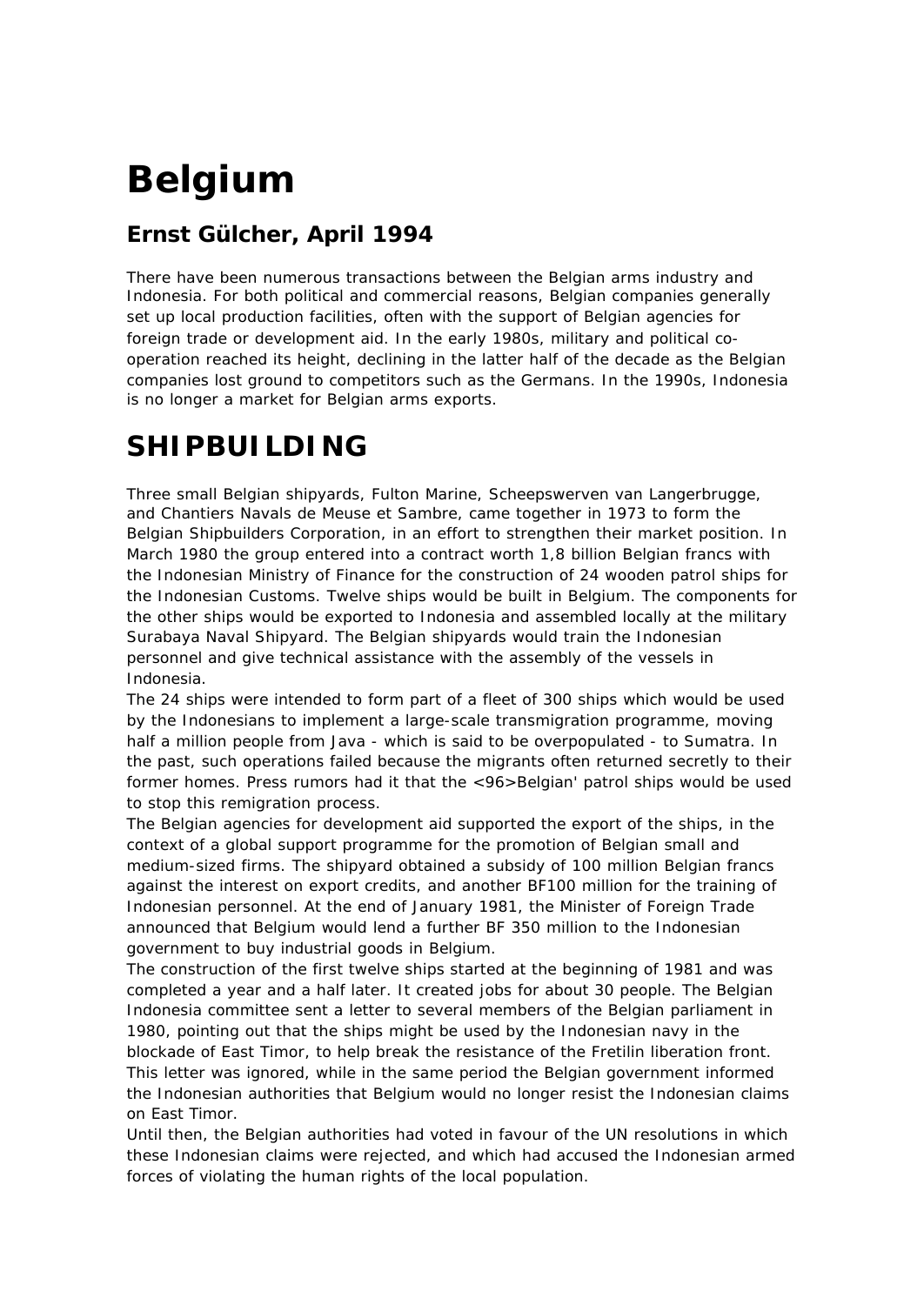## **SMALL ARMS**

During the 1970s and the 1980s the Belgian companies FN-Herstal and Les Forges De Zeebrugge, the latter a wholly-owned subsidiary of the explosives manufacturer PRB, sold many of their weapon types to Indonesia. Most of these were produced locally under licence after initial deliveries from abroad.

# **PISTOLS**

In the early 1980s the Indonesian ordnance factory PT Pindad manufactured the 9mm High-power FN Browning pistol which is called the Pindad P1A9.

## **RIFLES AND MACHINE-GUNS**

By the end of the 1980s at least three types of Belgian FN rifles were being used by the Indonesian armed forces: the 7.62mm FAL, its predecessor, the 7.62mm SAF, and its successor, the 5.56mm FNC carbine. The Indonesians bought the 7.62mm MAG machine-gun and, more recently, its successor, the modern 5.56mm light machine-gun Minimi. As far as we know, all these weapon types are produced locally under licence.

According to Jane's Defence Weekly of 19th April 1986, the Indonesian armed forces have a stock of approximately 20.000 7.62mm Belgian LT Fal rifles.

The military also acquired a special machine-gun for light airplanes, the 7.62mm Twin Mag Pod (TMP). The order was placed around 1980. Since then this system has been the standard equipment of the BO 105 helicopters produced by the German firm Messerschmitt Bolkow Blohm (MBB) which were built in Indonesia under licence by IPT Nurtanio.

# **ROCKETS**

By the end of 1986 the international press pointed out that the Indonesian military industrial group Pindad was producing on-guided 70mm rockets and their launchers for the Indonesian armed forces under licence from the Belgian firm Forges de Zeebrugge. Three types were mentioned: LAU97, LAU157 and LAU159. The Revue Internationale de Defense of April 1986 (p.483) shows a photograph of the Indonesian BO 105 helicopter mentioned above, which was equipped with these rockets. The publication remarked that by that time Nurtania had built 42 helicopters of this type for the Indonesian army (15), the airforce (15) and the navy (12). Two years later, 90 helicopters had been built. All of these could carry a variety of weapon systems but the FZ 70mm rocket system appeared to be the standard equipment. According to information from the Indonesian embassy in the Netherlands. (January 1993), IPTN is currently developing NPU-70 rockets and artillery rockets of 130mm calibre with licences from FN-Herstal.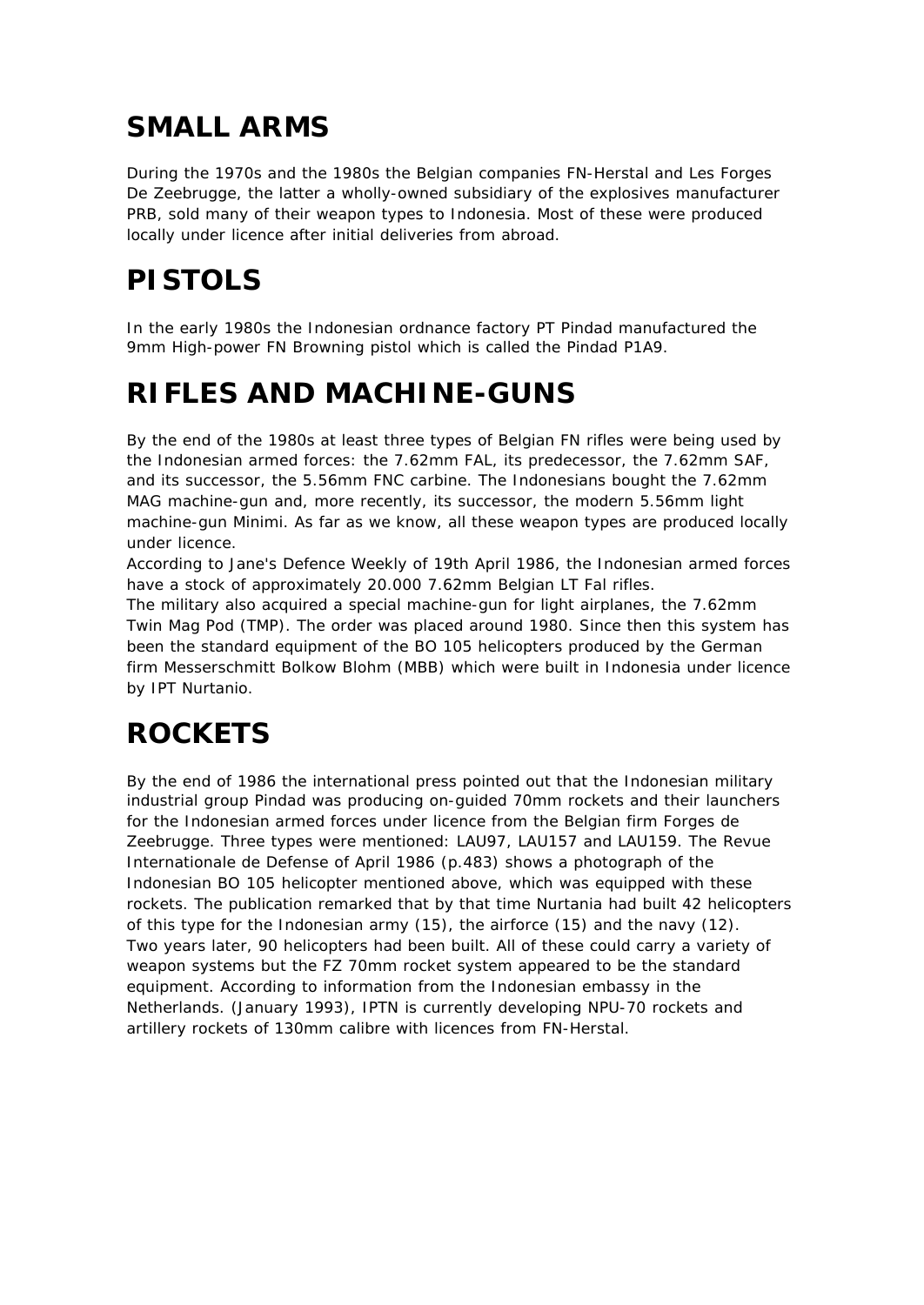# **France**

#### **Belkacem Elomari, Centre de Documentation et de Recherche sur la Paix et les Conflicts**

Note: This country report was not in the Booklet STOP Arming Indonesia. It will be in the contents of the Dutch and Indonesian version.

*The French marketing strategy in Indonesia is based on governmental support for both civil and military industrial investments in Indonesia. In France, two groups of parliamentarians are actively seeking to strengthen French-Indonesian ties, one in the Senate and the other in the National Assembly. Both are foccussing on the development of economic relations between the two countries.*

*Simultaneously, several parliamentarians, with the encouragement of French support groups for East Timor, have expressed concern about the human rights situation in Indonesia. The official position of the French government has been to emphasise the fact France has never recognised the Indonesian annexation of East Timor and that it supports negotiations between Portugal and Indonesia to find a just, all-embracing and internationally accpetable solution to the issue. While acknowleging the Indonesian government's recent measures to improve the situation, the French government has taken every opportunity to voice their concern about the situation in East Timor with the Indonesian Authorities and seek ways to secure an improvement in fundamental human rights in the country.*

# **ARM'S SALES**

Cuts in French military procurement, coupled with strong US competion on the international market has created a situation where French industry has begun investing heavily in both military and economic sectors in Asia. In the past, this region had not purchsed much in terms of French weaponry. Sales to the Far East, in 1991, represented only 6,8% of total French arms sales and 10,5% of sales to the third world. This year however marked the change in orders by Asian countries for French weaponry. Representing more than 50% of the French market, the region superceeded the Middle East as the most important client for French weapons.

## **SUPPLY OF MILITARY EQUIPMENT**

Army equipment supplied by France to Indonesia was mainly light armoured vehicles of the types; AMX-13 - supplied largely by the Netherlands and to a lesser extent Belgium as second hand material having originally been purchased in France (405 pieces). Acmat vehicles - these were ordered for that section of the army responsible for combating insurection and are well suited to rugged terrain. AMX-10P tracked armoured vehicles meant for marine troop transport. This deal was problematic due to the lack of proper after sales follow up.They have recently been transfered to armour. France has also, since the 1960's, supplied the Luchaire rocket launcher and the Milan Euromissile missile launcher (a product of European Union co operation) together with accompanying munitions. Recently French weapon producer GIAT signed a US \$ 17 million contract for the supply of 20 light 105mm cannons. GIAT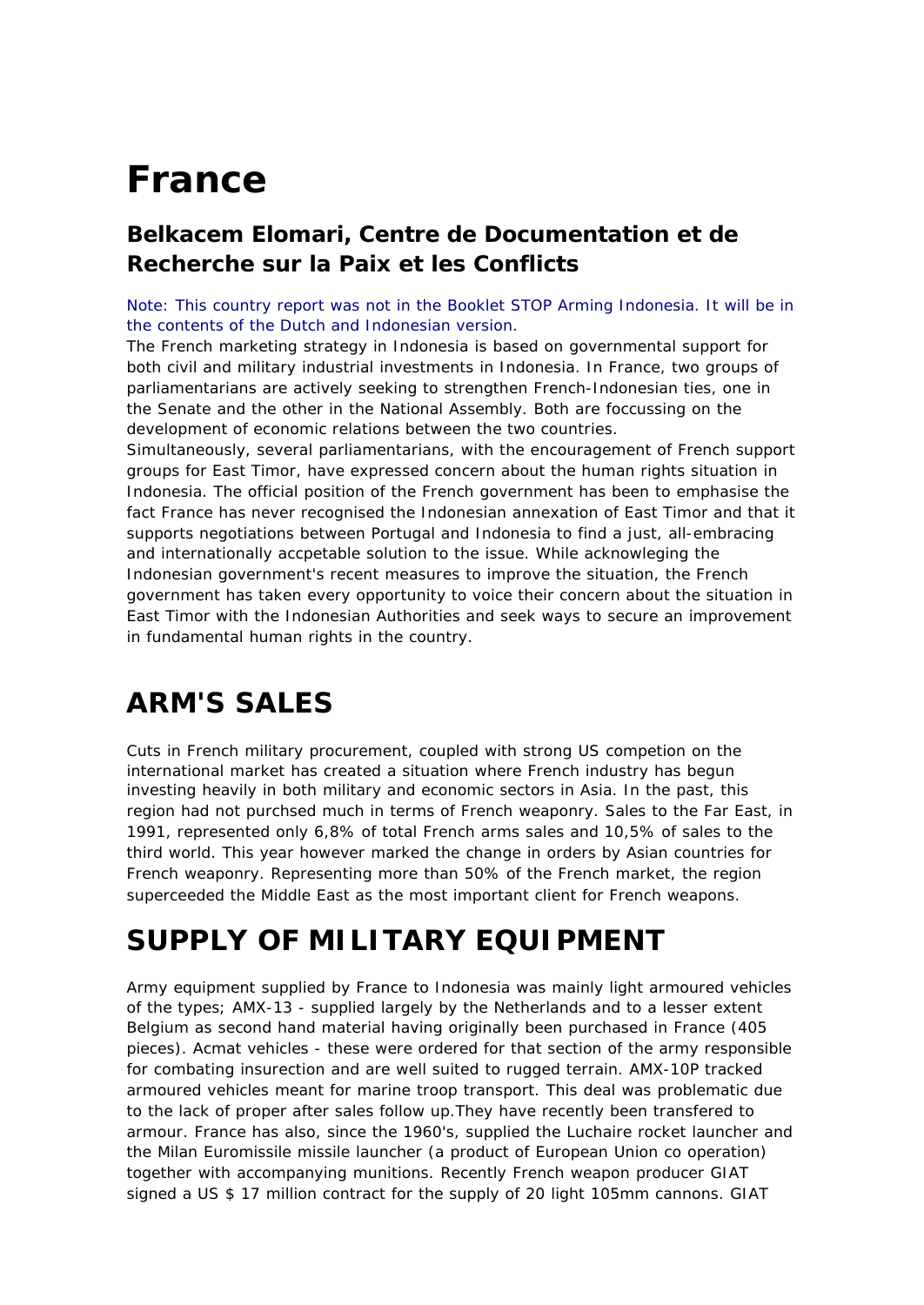hopes other contracts will follow so that other units of the Indonesian army can be armed. Where airforce material is concerned, the inventory is far more detailed and contains Aerospatiale Puma and Super Puma helicopters for which, since 1981, manufacturing licences have been accorded. The Indonesian Navy has aquired several patrol boats from French concerns as well as Exocet anti ship missiles. The sale of electronic material consists of Thompson - CSF air surveillance radars : this French company is also assisting in the setting up of a maritime surveillance system for the sea straights of Malacca.

## **MILITARY COOPERATION**

French weapon sales to Indonesia favour not only the arms industry of the former but also cooperation between the defense forces of both countries. This cooperation dates back several years but continues to this day.

In the aeronautical industry, FIAS ( Formation Internationale Aeronautique et Spatiale) have sent experts to the IPTN training centre in Pussdiklat, Indonesia (3 up to 1989). This company has also set up an aeronautical training centre in Bandoeng and have up untill the end of 1988 detached six its experts to that facility.In June 1988 a futher contract was signed between FIAS and the laboratories for thermodynamics, engines and propulsion. This contract ran untill 1993 and concerned the creation of a laboratory of thermal exchangers where engineers, researchers and technicians trained by FIAS will work.

Another contract of FIAS, relating to the Lapan space research centre made it possible for a group of sixteen engineers to begin work in 1988 followed by six more in 1989.

There has in total been, between 1980 and 1987, 158 Indonesian engineers and techicians trained for production by Aerospatiale and more than 50 for after sale service.

The French company Thompson-Brandt-Armaments has also sold licences for the production of mortars to Indonesia.

Thopmson - SCF have also in co operation with local industry conducted a research into a surveillane system for the straights of Malacca for the Indonesian customs service.

The research insitute into electronics (Lembaga Electroniks Nasional - LEN) is responsible for the installation and operation of the communications systems.

# **EXCHANGE VISITS CONCERNING DEFENSE AND SECURITY**

These visits foster trust between military and industrial circles in both countries and help create a favourable climate for arms sales. It was for this reason that Mrs Pratiwi Sudermomo was invited to Aerospatiale in 1989.In 1985 she was chosen by NASA to become the first Indonesian woman astronaut. In 1989 she visited the centre where Ariane launchers are intergrated and various other air and space installations in particular FIAS, which was responsible for the training of Indonesian technicians.

In addition exchanges also took place between French and Indonesian military personnel in the form of vists by French warships to Indonesian harbours. Between March and October 1989 five such visits took place.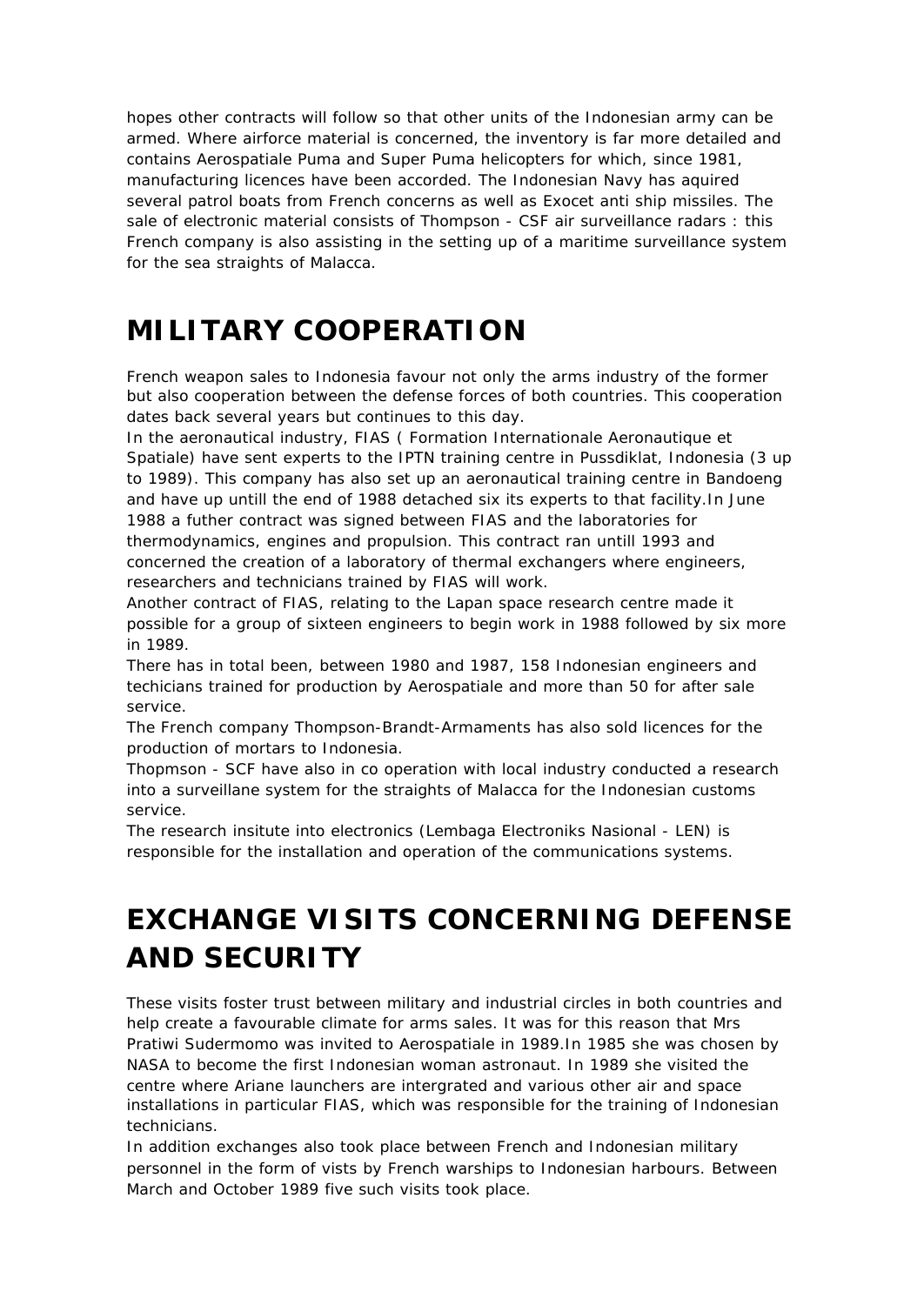In 1989 the Indonesian Minister of Technology attended the French air show at Bourget and met with the French defense minister. In 1993 IPTN, the Indonesian civil and military aircraft company was represented at the Bourget show. Indonesian military students train in France in particular in the Ordnance School. In 1988 there were 86 Indonesian military students in France.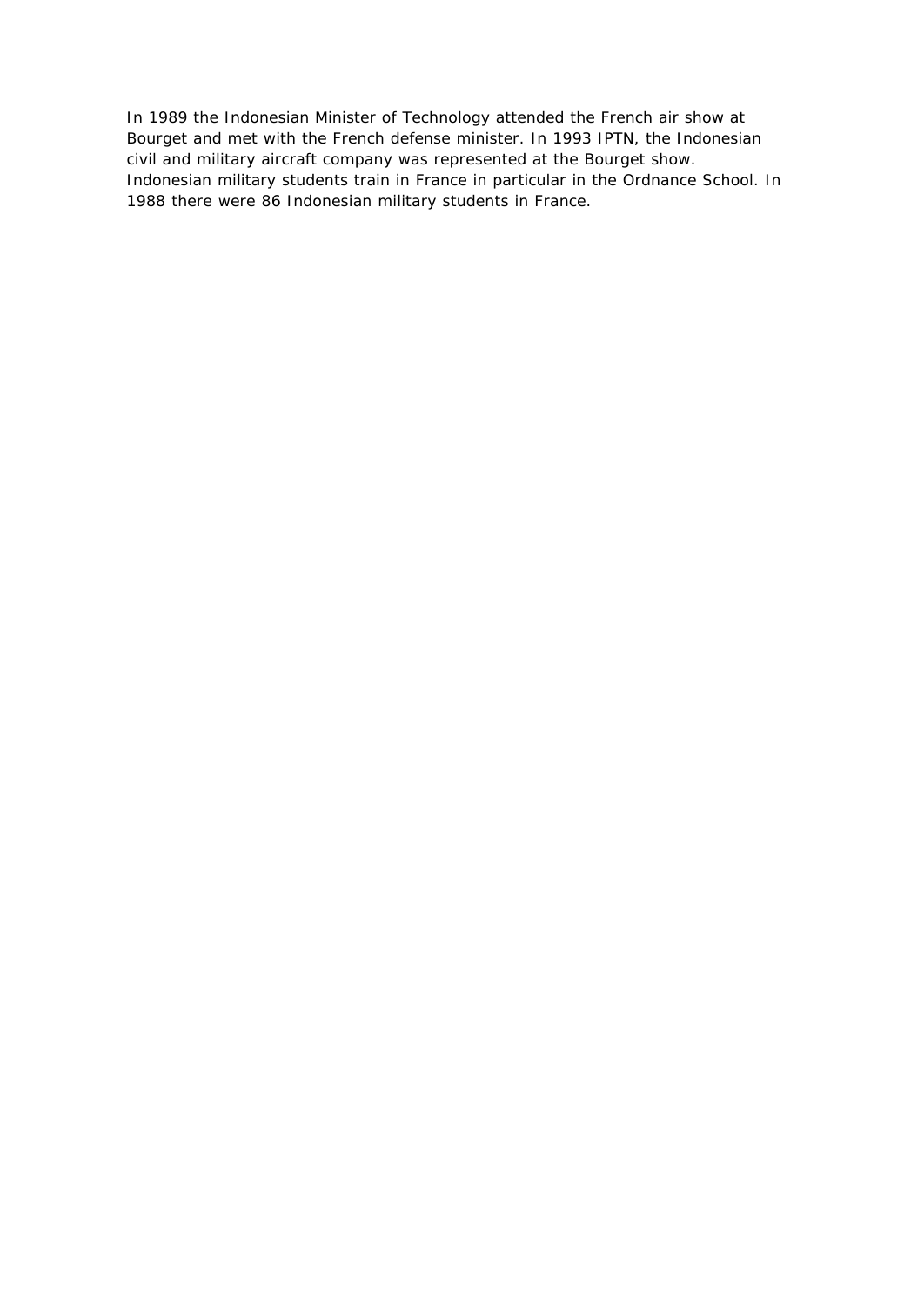# **Germany**

*Although German law theoretically allows arms exports only in exceptional circumstances and under special conditions, there are no practical restrictions on selling weapons to Indonesia. The German government regards Indonesia as a friendly nation, considers its political situation to be stable, and treats the ASEAN states in general on a par with NATO countries. Since German companies have little difficulty in obtaining permission to supply weapons to NATO countries, it follows that there is nothing to stop exports to Indonesia. Whether these arms sales are strictly legal is unclear, but in any case, their legality has never been effectively challenged.*

## **Habibie: Germany's Indonesian ally**

In 1975, when the Indonesian president recalled Bacharudin Jusuf Habibie who was working at MBB in Germany at the time, he had a special task in store. Suharto wanted Habibie to develop an Indonesian high-technology industry with foreign know-how, and to stimulate production by obtaining manufacturing licences from overseas companies. The top priority of this high-tech industry would be to serve the needs of the military and their requests for the procurement of equipment. The appointment of Habibie as Minister for Research and Technology was good news for Germany and its arms industry. Lürssen Ship Building, MBB (now called DASA), Ferrostaal, HDW Shipbuilding and, at a later stage, companies like Eurometaal could all count upon Habibie to back German interests. Not only had he been trained and educated in German universities; the German arms industry had supported him at an early stage of his stay in the country.

Habibie has since become one of the key figures in the network of power in Indonesia. Although he has recently been on the receiving end of criticism from some within the industry he administers, charged that his high-tech dreams have not led to prosperity and development, Habibie's position should not be under-estimated. He is a close relation of Suharto, and his family is highly influential. His sister, for instance, manages the Djakarta office of Ferrostaal, a major German producer of factories and industrial needs which is often the principal contractor for large arms exports. It will play an important part in the deliveries of submarines to Indonesia mentioned below, as well as the overhaul and export of 39 ships which belonged to the former East German navy.

## **Arms industry**

In the mid 1970s, with the help of the German company MBB, Habibie started to create an aviation industry under the name IPTN. The German helicopter BO-105, which was later used in the war on East Timor and probably also in West Papua, was its first product. The military version of this helicopter is especially equipped for riot control and for wars in difficult terrain, as in East Timor and other areas where guerillas are active. Meanwhile, IPTN produced Spanish military air transporters (CASA), attack-helicopters from France (Aerospatiale) and a number of other sophisticated military aeroplanes under licence. Many German engineers worked in Bandung, where IPTN is located, during this period.

In the 70s Habibie oversaw the building of a shipyard in Surabaya, under the auspices of Lürssen from Bremen. This shipyard, called PT Pal, builds fast attack craft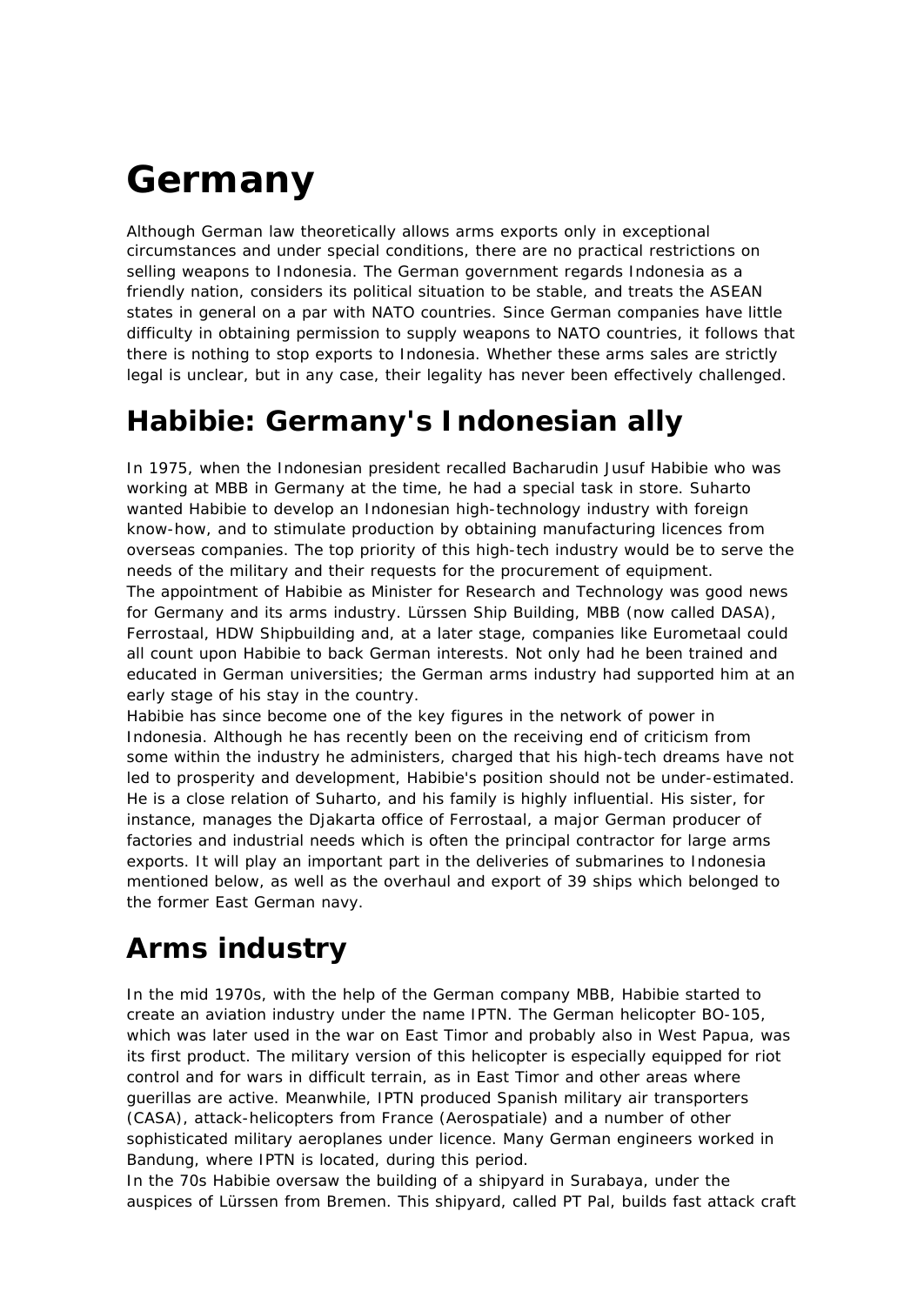and patrol boats for the police and the military. To import these ships from Germany would be a complicated procedure, as the German government has to give permission for the export of every single ship. The answer was to build the vessels under licence in Indonesia.

The activities of Lürssen Ship Yard in Bremen are typical of the strategies employed by German companies to export arms. In this, Lürssen co-operates with other shipyards, and sometimes with main contractors like Ferrostaal.

#### **There are four main types of export:**

1) the export of the prototypes of weapon systems, such as submarines and other warships;

- 2) the sale of know-how for construction under licence in Indonesia;
- 3) the sale of machinery and even complete production plants such as shipyards;

4) training of personnel and the supply of human resources.

Lürssen trained several thousand technicians for the production of ships in Surabaya and Bremen. Navy personnel were instructed by Lürssen in how to operate highspeed ships and their armaments. Lürssen's ships are among the most sophisticated vessels of their type in the world.

But the German company supplied more than just technical know-how. According to one instructor, the entire system of apprenticeship in the techniques of shipbuilding, including requirements, books and pedagogy, was transferred wholesale to Indonesia.

In Surabaya, PT Pal is assembling, overhauling and modernizing two submarines sold by the HDW shipyard in Kiel. Only one year ago the German government gave HDW permission to export another three submarines. Each submarine costs around DM 500 million.

Indonesia's navy is also benefiting from close co-operation in the field of telecommunications. A number of new naval bases for off-shore operations have been established; these are operated by technicians from German electronics companies who have also supplied simulation, radar and satellite communication equipment. Indonesia gives priority to the expansion of its naval programmes. The extension of the naval base Teluk ratai alone, for which the German naval base Wilhelmshaven is a model, will have cost nearly \$3 billion by the year 2008. For off-shore operations Indonesia has ordered five attack boats from Lürssen; production will start at Surabaya in the near future.

## **NVA warships to Indonesia**

There was a peace rally in Peenemünde in North-East Germany on Whit Sunday 1993. Activists wanted to set up a peace camp near 39 ships, representing one half of the former GDR fleet, which had been sold to Indonesia. During that day, several peace campaigners entered the ships and caused damage.

Early this year (1994) several of the ships were actually exported. In the meantime, a number of the activists had been indicted, charged both with causing damage to the ships and putting up posters accusing the country's Defence Minister of supporting the Indonesian government in spite of its human rights violations. Under the terms of the contract, the ships were to be repaired and overhauled before being exported, while nearly 1500 Indonesian soldiers would be educated and trained in Germany. Following the reunification of the two Germanies, the government also sold weapons which belonged to the Neue Volks Armee to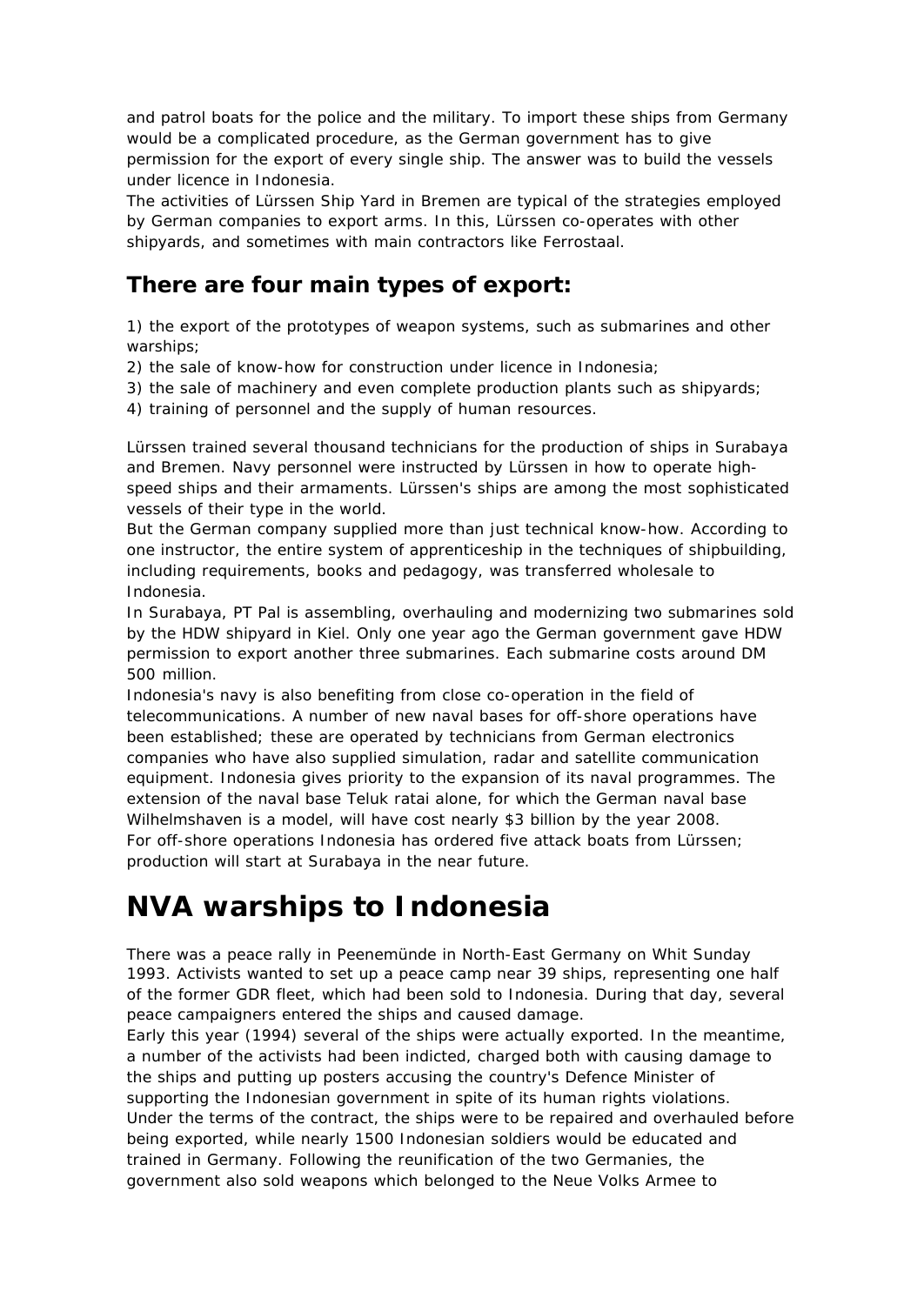Indonesia, with a view to strengthening military co-operation and securing orders for spare parts which are manufactured in Germany.

## **Some basic information on the deal**

The deals cover the export of 39 different ex-GDR warships, which have been partly demilitarized in North Germany. They will, however, be refitted for military use in Indonesia by PT Pal. One of these ships will be used as a fighting ship; the others will reinforce the fleet, or provide troop transport for rapid reaction operations of the Indonesian army throughout the country. Ferrostaal has delivered shipyard facilities which will probably be used for the modernization of the former NVA fleet. The Indonesian government paid only \$12 million for the ships, but after modernization and refitting they will be worth more than \$700 million. If the cost of equipping the shipyards is added, the whole deal will set back Indonesia more than £1,1 billion.

Habibie has again played a key role in the whole deal. Yet the deal may prove to be less of a coup for Germany than it first appeared. Habibie faces serious criticism as a result of an incident with one of the ex-NVA-ships during its transport to Indonesia. The ship nearly foundered and the crew had to be rescued by helicopters. After this incident, both the military and the Minister of Finance were harsh in their criticism, alleging that the ships were too expensive and unsuitable for military use. Backed by the military, several members of parliament are demanding an investigation into the NVA-deal. The critics argue that the government should not pay the full sum of 1,1 billion US\$.

## **Bremen 20 april 1994**

The following data on German arms exports to other ASEAN-countries are added to highlight the importance of the German arms trade to Indonesia. They have been extracted from the official statistics on German exports of armaments and war material which were approved by the German Export Law (AWG). Unfortunately, the German government provides quantities, but no information on the nature of the arms in question.

| List        | weapons,<br>lammo | nukes | strategic,<br>dual use | chemical,<br>biological | Total               |
|-------------|-------------------|-------|------------------------|-------------------------|---------------------|
| Brunei      | 1,34              |       | 2,79                   |                         | $\vert 4, 13 \vert$ |
| Indonesia   | 123,73            |       | 157,70                 | 147,36                  | 428,79              |
| Malaysia    | 3,10              |       | 12,46                  | 1,05                    | 16,61               |
| Philippines | 2,01              |       | 41,95                  | 1,42                    | 45,38               |
| Singapore   | 22,72             |       | 91,63                  | 2,73                    | 117,05              |
| Thailand    | 103,31            |       | 82,08                  | 2,67                    | 188,06              |

#### **German Arms Exports to ASEAN Countries, 1990**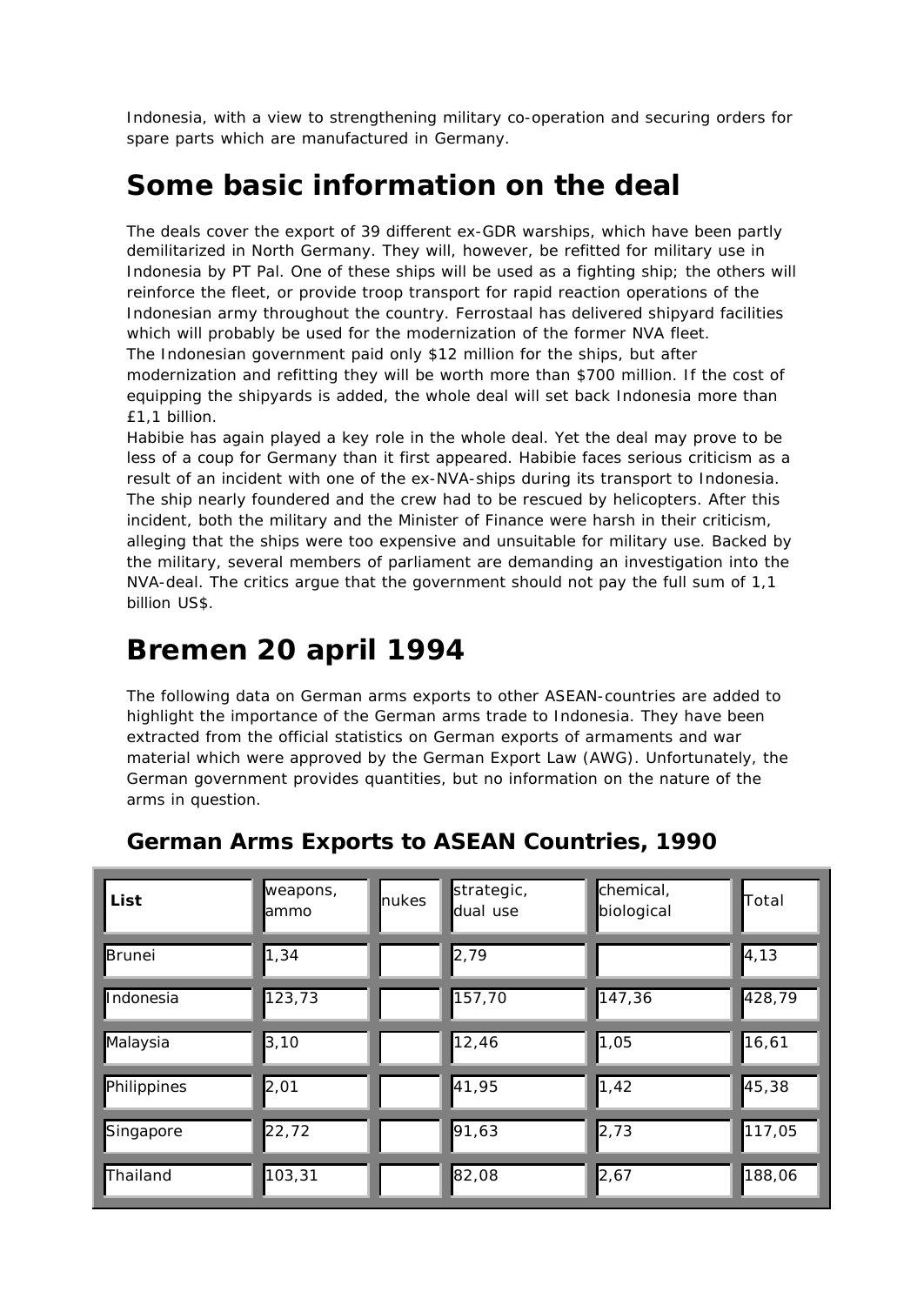#### **German Arms Exports to ASEAN Countries, 1991**

| List          | weapons,<br><b>l</b> ammo | nukes               | strategic,<br>dual use | chemical,<br>biological | Total  |
|---------------|---------------------------|---------------------|------------------------|-------------------------|--------|
| <b>Brunei</b> |                           |                     |                        |                         |        |
| Indonesia     | 71,83                     | $\vert 0, 21 \vert$ | 94,76                  | 25,66                   | 192,46 |
| Malaysia      | 6,89                      |                     | 94,34                  | 1,35                    | 102,55 |
| Philippines   | 0,55                      |                     | 15,70                  | 3,81                    | 20,06  |
| Singapore     | 85,87                     |                     | 43,19                  | 2,39                    | 131,45 |
| Thailand      | 39,27                     |                     | 110,82                 | 28,74                   | 178,83 |
| Total ASEAN   |                           |                     |                        |                         | 625,35 |

#### **German Arms Exports to ASEAN Countries, 1992**

| List          | weapons,<br>lammo | nukes | strategic,<br>dual use | chemical,<br>biological | Total  |
|---------------|-------------------|-------|------------------------|-------------------------|--------|
| <b>Brunei</b> | 3,50              |       | 2,14                   |                         | 5,64   |
| Indonesia     | 120,73            | 0, 15 | 4,08                   | 10,04                   | 134,40 |
| Malaysia      | 22,17             |       | 23,80                  | 1,42                    | 47,39  |
| Philippines   |                   |       | 13,74                  | 1,52                    | 15,26  |
| Singapore     | 6,33              |       | 23,29                  | 3,48                    | 33,10  |
| Thailand      | 13,21             |       | 118,56                 | 5,47                    | 137,24 |
| Total ASEAN   |                   |       |                        |                         | 373,03 |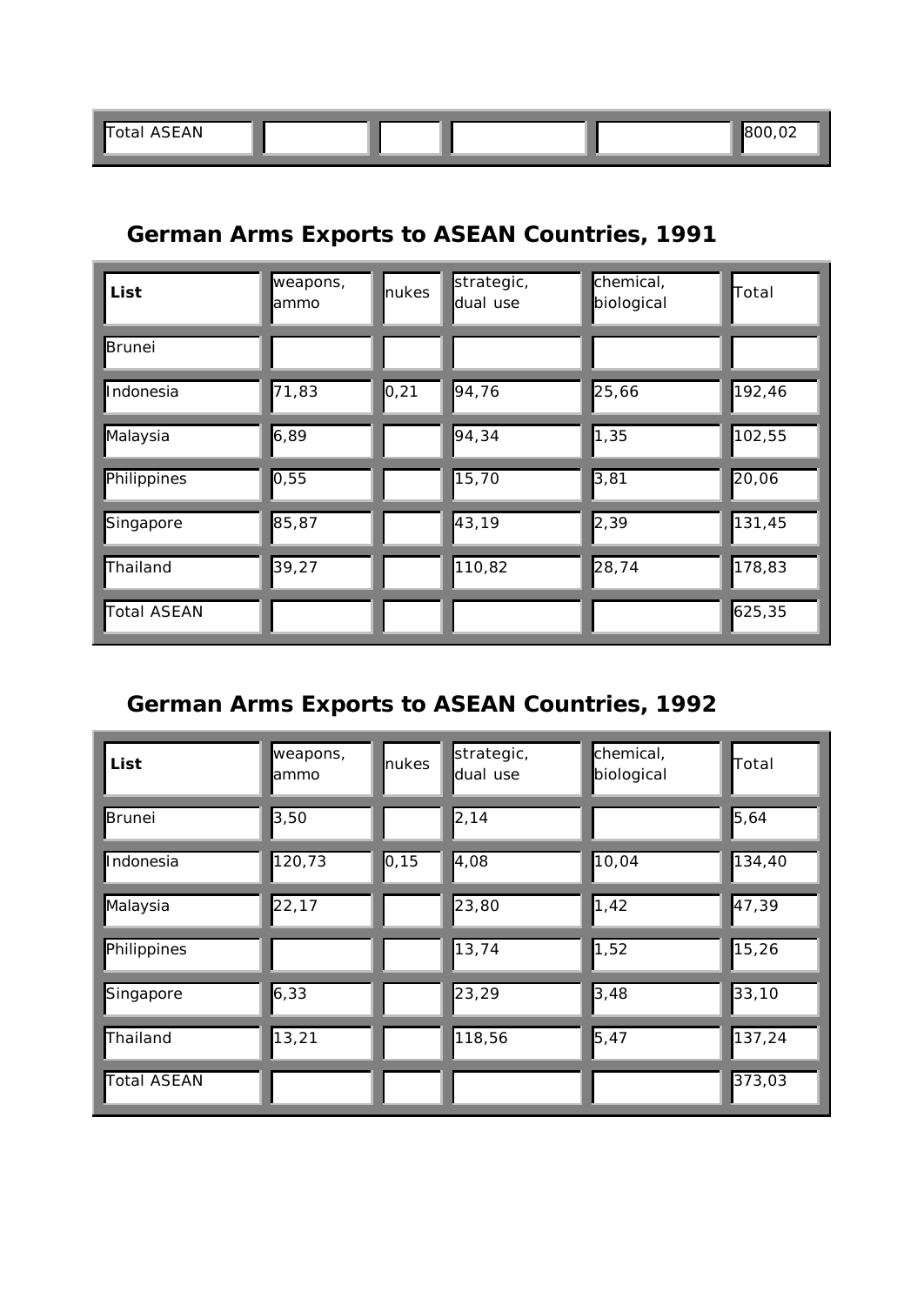#### **German Arms Exports to ASEAN Countries, 1992**

| List                                  | $\vert$ weapon $\vert$<br>S,<br>lammo | nuk<br>es                     | strategic,<br>dual use | chemical,<br>biological | Total       |
|---------------------------------------|---------------------------------------|-------------------------------|------------------------|-------------------------|-------------|
| <b>Brunei</b>                         |                                       |                               |                        |                         |             |
| Indonesia                             | 228,22                                | $\vert$ 0,3<br>$\overline{2}$ | 41,88                  | 5,76                    | 276,1<br>8  |
| Malaysia                              | 21,58                                 | $\mathsf{O},\mathsf{O}$<br>4  | 39,98                  | 1,68                    | 63,28       |
| Philippines                           |                                       |                               | 6,96                   | 2,30                    | 9,26        |
| Singapore 11,05 0,05 15,06 3,92 30,08 |                                       |                               |                        |                         |             |
| Thailand                              | 14,23                                 | $\frac{0,5}{9}$               | 9,70                   | 49,44                   | 73,96       |
| <b>Total ASEAN</b>                    |                                       |                               |                        |                         | 452,7<br>16 |

#### **Total exports 1990-1993 ASEAN-countries**

| <b>Brunei</b> | 9,77     |
|---------------|----------|
| Indonesia     | 1.031,83 |
| Malaysia      | 229,83   |
| Philippines   | 89,96    |
| Singapore     | 311,68   |
| Thailand      | 578,09   |
| Total         | 2.251,16 |

There is a clear general decline of German arms exports to Indonesia between 1990 and 1993. While the sales of weapons and ammunition very significantly increased. The export of dual-use-products decreased at the same time. We do not know which chemical and biological meterials Indonesia received in 1990 at such a high price.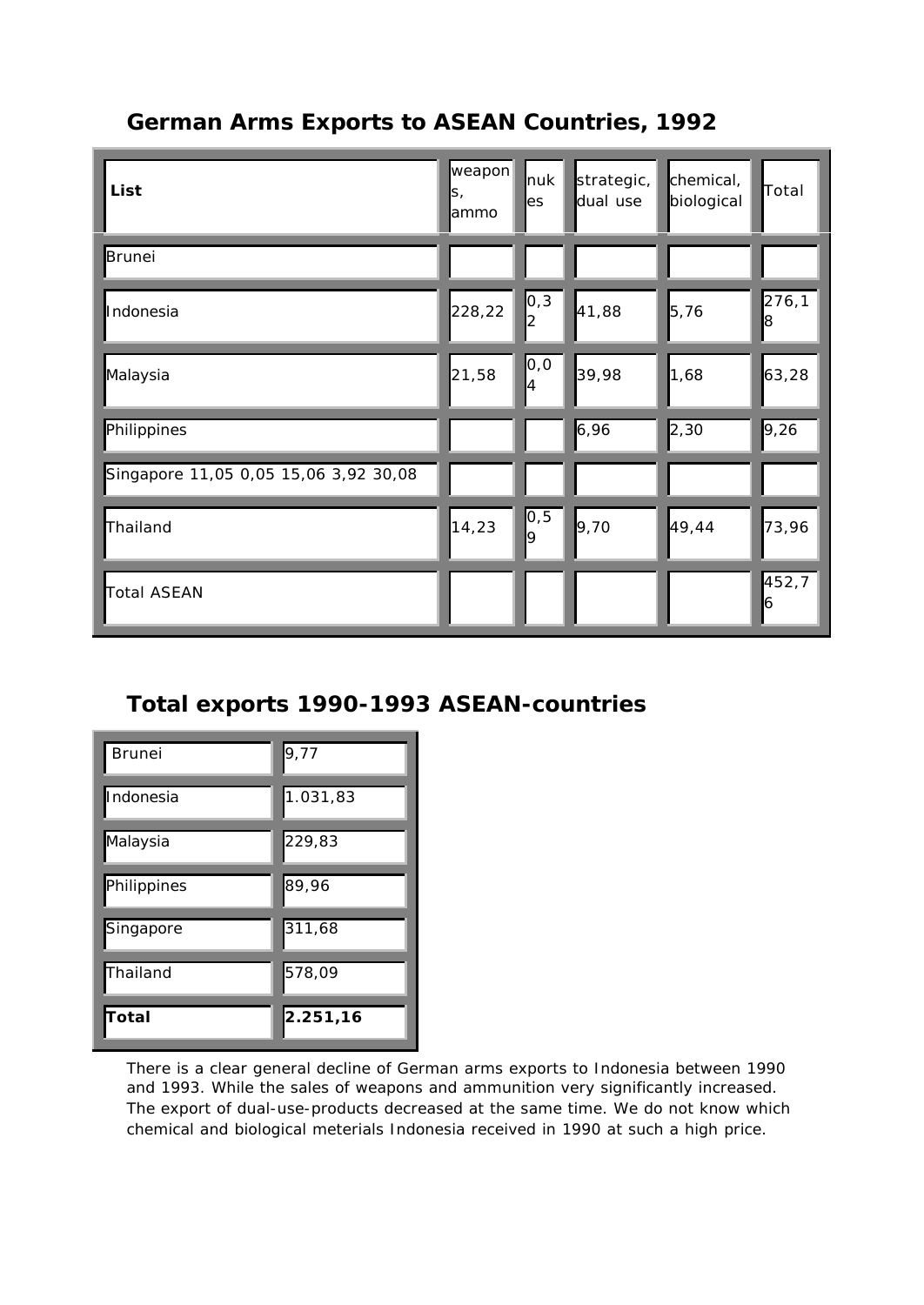# **Cracks in the Cilangkap bastion The armed forces in Suharto's Indonesia**

#### **Welmoed Koekebakker, Amsterdam, 24 July 1994**

*Indonesia's 'smiling general' Suharto came to power through a military coup in 1965. In the almost thirty years since then Indonesia has become, despite continued internal resistance and mounting international pressure against the country's human rights record, one of the world's most stable regimes.*

This article will attempt to shed light on how such stability has been achieved. What is the role of the military? How have they succeeded in maintaining the legitimacy and prestige necessary to be effective? Today's political situation is more complicated than that which characterised the coup. While it is well known that there are tensions between the President and the Cilangkap, the headquarters of the armed forces, it is also clear that both parties are dependent upon each other. And what about human rights? Will current tensions within the political elite be conducive to any improvement, if and when Suharto relinquishes power?

The first chapters will deal with the establishment, early development of the Indonesian army and its increasing involve- ment with politics, and outline the history behind the current conflict between civilian and military powers. In the second part, an analysis will be made of the power base of the armed forces since 1965 in respect of economic, political and ideological factors. The final section will deal with conflicts within the Indonesian regime since the early 1990s and the consequences this has for human rights. 1)

## **The legacy of the colonial war**

The Indonesian army was formed on 5 October 1945 to defend the country's newly found independence which had been proclaimed on 17 August 1945, two days after the Japanese surrender, by two of the most prominent nationalist leaders, Sukarno and Hatta.

The Netherlands, refusing to recognise the new Republic, attempted to reinstate its colonial authority by force. Troops were sent in and two operations (the first named 'Operation Product') were carried out. The Indonesian army, unable to match the Dutch in conventional warfare, resorted to guerilla tactics based on a close cooperation with the civilian population and careful co-ordination of political and military functions.

There was little unity within this army of the revolution. A central military command was lacking and local commanders often behaved like 'warlords'. Part of the troop strength was laskar: recruited from political activists, farmers and some-time jagos (bandits). They were for the most part affiliated and only at a later stage 'incorporated' into the regular army. There was a lack of discipline and ideological coherence.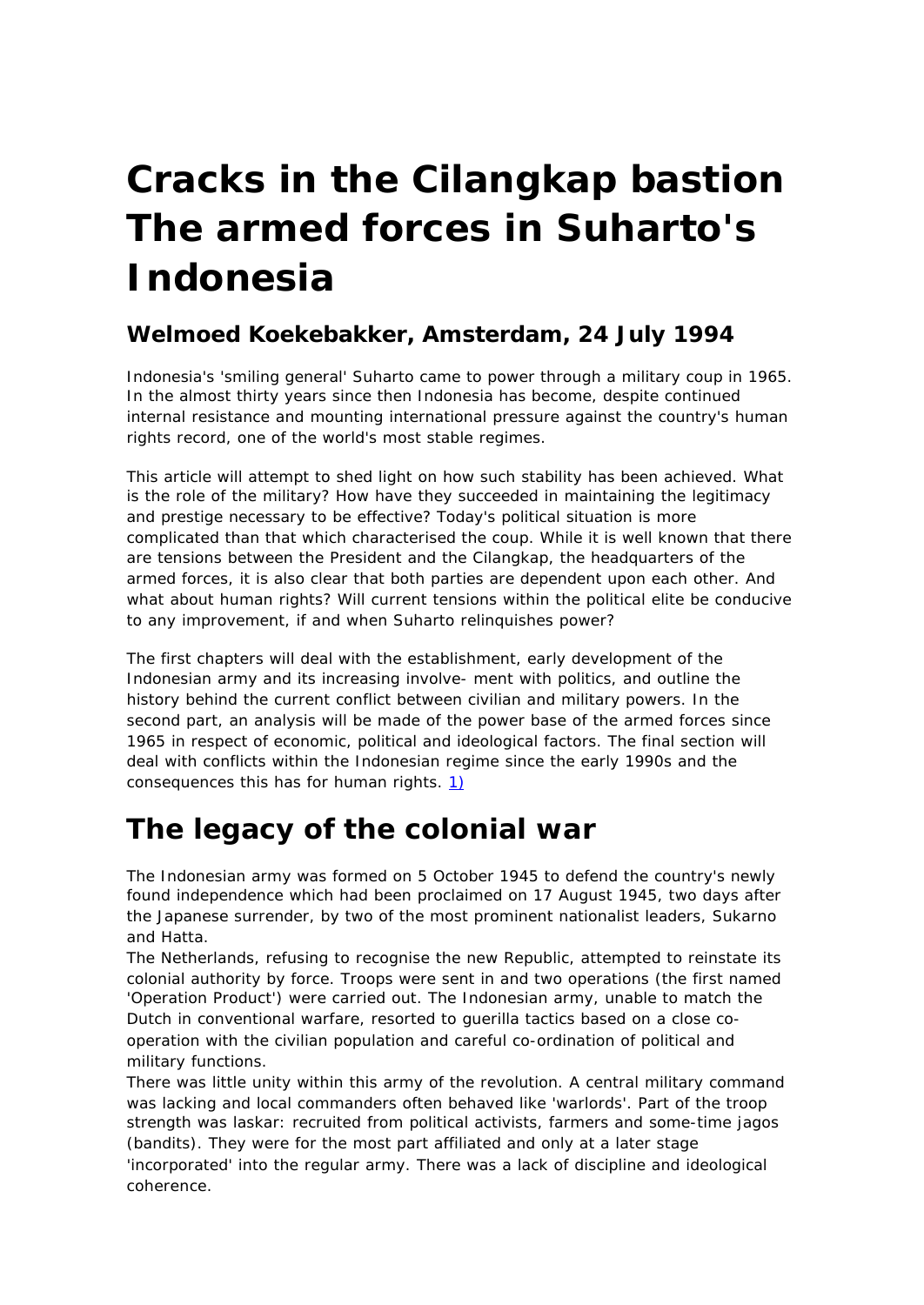Rivalry between various units led to internal struggle. The most serious internal clash came in 1948 when troops loyal to Sukarno defeated communist and laskar units at Madioen. As a result Sukarno found favour with the United States, whose foreign policy at the time was based on the 'containment' of communism.

The officers of the newly formed army came from many different backgrounds. A small group had received professional military training in the KNIL (Koninklijk Nederlandsch-Indische Leger), the Dutch colonial army, which they had deserted in 1945 to join the independence struggle. Most came from the PETA troops of the Japanese occupation forces.

A few had a laskar background. Some were aristocrats but the majority had a middle class background and came from small towns, the notion of a social revolution in the interest of the rural masses was alien to them. Most were Javanese and nonorthodox Muslims (abangan). Though the officers readily used egalitarian rhetoric, they were on the whole elitist. 2) When peace came and sovereignty was handed over to Indonesia in 1949, it was the result of international pressure being brought to bear on The Netherlands. The war, had it continued, would have remained in the prevailing state of deadlock, as neither party could achieve outright victory.

The experiences of the Indonesian army during the revolution shaped its subsequent development in several respects. First, there had been no clear division between political and military tasks: the struggle for independence was politically motivated. When the civil Indonesian leaders were imprisoned by the Dutch in December 1948, de facto leadership of the revolution was taken up by the military; it was the the army which governed the nationalist controlled areas.

Secondly, there had been tensions between the civilian and military leadership from the start. Many military leaders did not regard diplomacy as a viable option and the concessions Sukarno and Hatta had made during negotiations had created permanent mistrust. 3)

Thirdly, the social distance between the greater part of the officers' elite and the rural population explains the resultant lack of engagement in the development a new social and political order.

And fourth, the colonial war (a black page in modern Dutch history) provides a historical explanation for today's popularity of the armed forces.

In conclusion, the present military regime has continued to emphasise the importance of the armed struggle for independence and play down the diplomatic activities of the civilian leadership in official history texts (educational material, films etc). The idea of a heroic struggle for independence contributes to the prestige of the military and provides an ideological basis for the role of the army in present day Indonesia.

### **From liberal democracy to martial law**

In 1950, shortly after gaining independence, Indonesia adopted a parliamentary constitution in which the defence force was subservient to the civil authorities. This by no means put an end to the political role of the military. The young army leadership (Simatupang, Nasution), technocrats with a background in the KNIL, envisaged a professional and modernized but not necessarily apolitical army. This required a drastic reorganization resulting in an internal conflict between the leadership and the old guerilla fighters, who feared what seemed to be their inevitable redundancy. 4)

On 17 October 1952 the army leadership organised a protest in front of the presidential palace hoping to force Sukarno to dissolve the Parliament and so bring an end to its meddling in the internal reorganization of the armed forces. The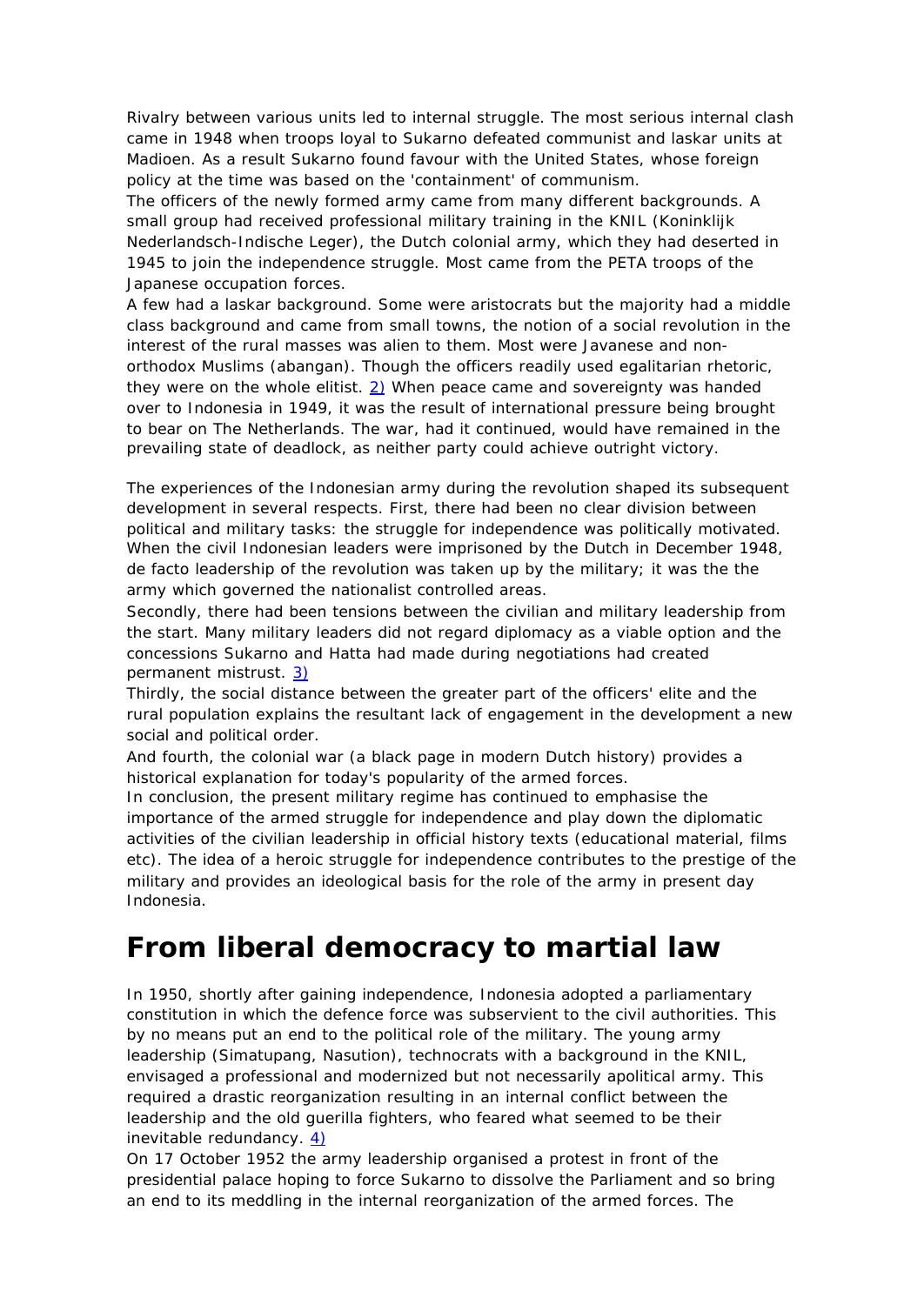'Nasution-putsch' failed, with the military leadership losing ground.

These events occasioned the first major crisis between the civilian and (parts of) the military leadership. The affair demonstrated that as long as the army was divided, the officers would utilise every civilian crisis to the benefit of their particular faction, even though they were in the long term not in favour of any political role for the army.

The role of the military grew with every opportunity provided by weakness and crisis in the civil leadership. In the early 50s Jakarta was confronted with local resistance and peripheral nationalism. The worst crisis occurred in 1956-57. A regional movement, dominated by local army commanders who were dissatisfied with Java's political dominance and economic exploitation and suspicious of communist influences, organised a series of 'coups,' which were supported by the Muslim population.

President Sukarno, under pressure from the military, responded by declaring martial law, so bringing to an end the liberal democracy. The central military command, under Nasution, remained loyal to the president. In the view of the armed forces, liberal democracy failed because of the incompetence and egotism of politicians. This, however, does not take their own role into account: in fact the opposition of dissident officers in peripheral districts cleared the way for direct interference by the military in the government under martial law.

## **Guided democracy: covert militarisation**

Guided democracy was based on the '1945 constitution' which replaced the parliamentary constitution in 1959 and gave the president wide ranging powers. Though the military leadership initially supported the president in the new system, they gradually became rivals. In reaction the president increasingly sought refuge in the only party with a firm power basis, the communist party (PKI). In this triangle of army, president and PKI, the president saw himself as dalang (wayang puppet player) but it was increasingly clear that it was the army that held the strings.

There are many examples of countries in which martial law, declared for specific reasons and a fixed period, has led to the army increasing its political influence, which it is then reluctant to relinquish when the period of crisis has passed. The Phillipines under Marcos is a good example: after Marcos had declared martial law in 1972, there followed a stealthy process of militarisation.

In Indonesia, martial law marked the beginning of the period of political power for the military. Officially, martial law was, in 1957, a response to regional uprisings. It remained in force until 1963; during this period Indonesia confronted the Netherlands over West Irian and campaigned against the Darul Islam.

In 1964 an adapted form of martial law came into force during the conflict with Malaysia. Martial law gave the central military leadership and regional commands wide powers - both in decision making and in operations against their political opponents.

Sukarno appointed military officials to key positions. The communist party, as a result of its confrontation politics over Malaysia and West Irian, played into the army's hands, which with military support from the Soviet Union developed into one of the best equipped in the Third World.

The army also extended its power to the economy. During the revolution the military had organised its own funding as there was no central budget. Smuggling, often in co-operation with Chinese merchants, was a popular method. In the mid 1950s there was an increase in these activities; according to the servicemen involved, this was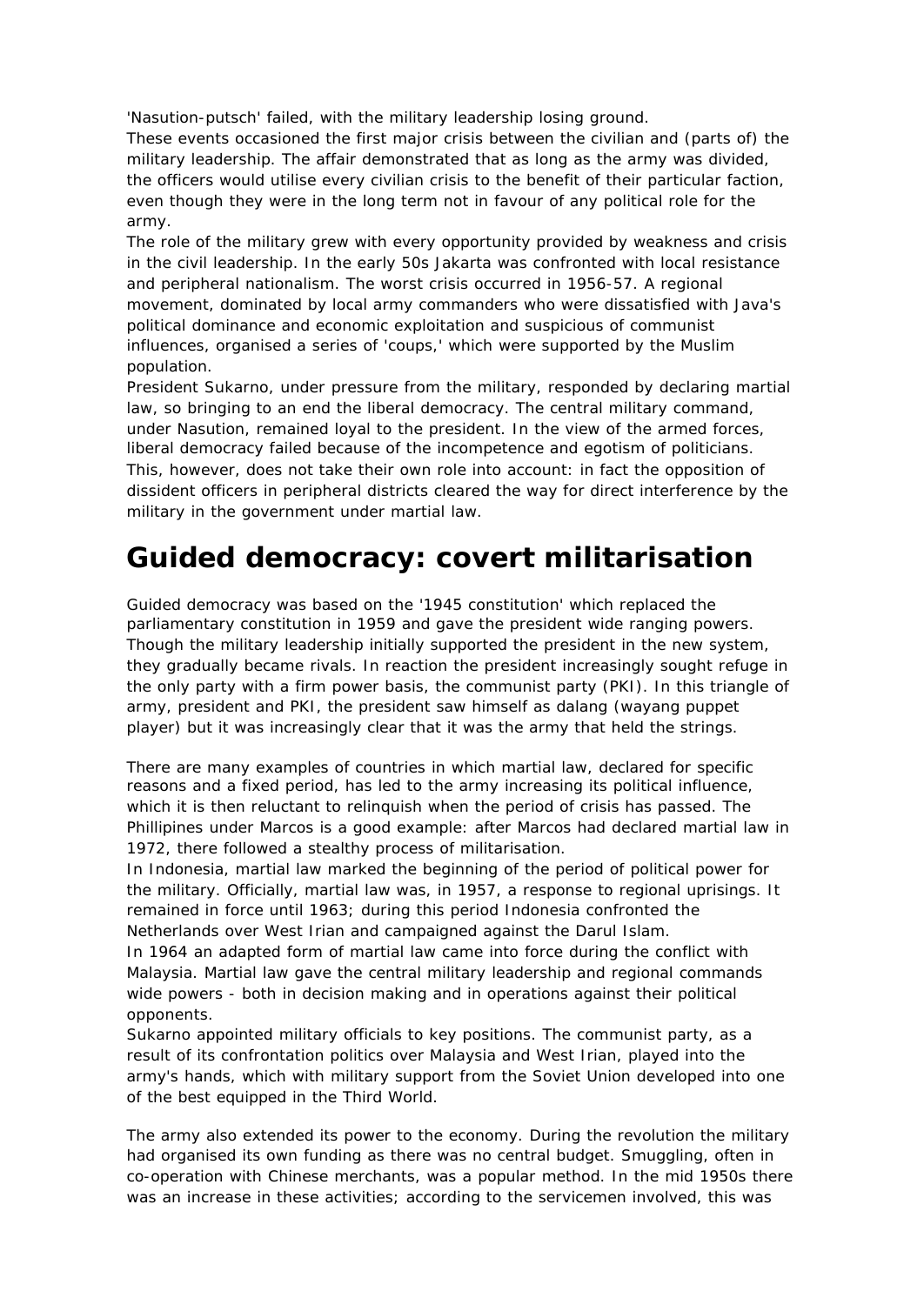because the central government did not provide them with sufficient means. The involvement of the military in economic activities boomed under martial law when local commanders used their influence to secure licences, contracts, credits and protection for firms which had ties with the military. It reached its height in 1957, when a policy of nationalising plantations, oil, mining and trading companies was introduced.

These companies were the heart of the Indonesian economy but were still in Dutch hands. Most were placed under military authority and army officials were appointed as managers and directors. This not only provided the military with an unbridled source of income at the expense of the national economy, but also led to rampant corruption and personal enrichment of top military officials.

Chief of staff Nasution undertook action against several cases of abuse, but he was replaced in 1962 by General Yani who had a more 'flexible' attitude towards corruption and had himself acquired extreme wealth. The military leaders went futher in undermining Sukarno's politics. The crisis increased with rapid economic decline and growing social contradictions between rural Javanese landowners and radical farmers' trade unions. There were even direct confrontations between radical trade unions of plantation labourers and generals who ran nationalised plantations.

# **The Coup D'Etat**

On the night of 30 September 1965, six members of the general staff, among them Yani, were assassinated by a group of officers under the command of Colonel Untung. They called themselves the 30 September movement30 September movement and claimed that they had prevented a coup against Sukarno. Then General Suharto seized power, put down the 30 September movement and accused the communist party of being the brain behind the coup.

While Suharto was keen to interpret the circumstances of the 'coup' to the detriment of the PKI, the ill-prepared assassinations and the ties between Utung and Suharto suggest, however, a greater involvement of the latter than he would admit.  $5$ ) Largescale persecution of communists, trade unionists, leaders of farmers, women's organisations etc. by the military, mobilised islamists and other anti-communist groups, followed Suharto's assumption of power.

More than half a million people were killed and a like number imprisoned between October 1965 and October 1966. Most remained incarcerated until the late 1970s without ever appearing in court. Even after their release they remained second-class citizens. During the same period, no more than a thousand people were tried. They appeared in military courts where there was little chance of receiving a fair trial. Several were given the death penalty and even as late as 1990 Suharto was ordering the execution of people who had been in prison for more than 25 years.

## **The New Order; the army in power**

Though an army can stage a coup without the support of civilian groups, it can only consolidate and remain in power over a length of time by allying itself with civilian elites.  $6$ ) When Suharto seized power in 1965, he was backed mainly by the army. The armed forces (ABRI: Angkatan Bersenjata Republik Indonesia) controlled the state under the New Order. Military officials held (without exception) the key porfolios in the cabinet, such as Internal Affairs and Defence and Security. In other departments, if the minister was not army, the top officials would be. Parliament was reduced to an advisory board and 20% of the seats were reserved for the military. The state controlled the parliamentary elections by means of a veto over candidates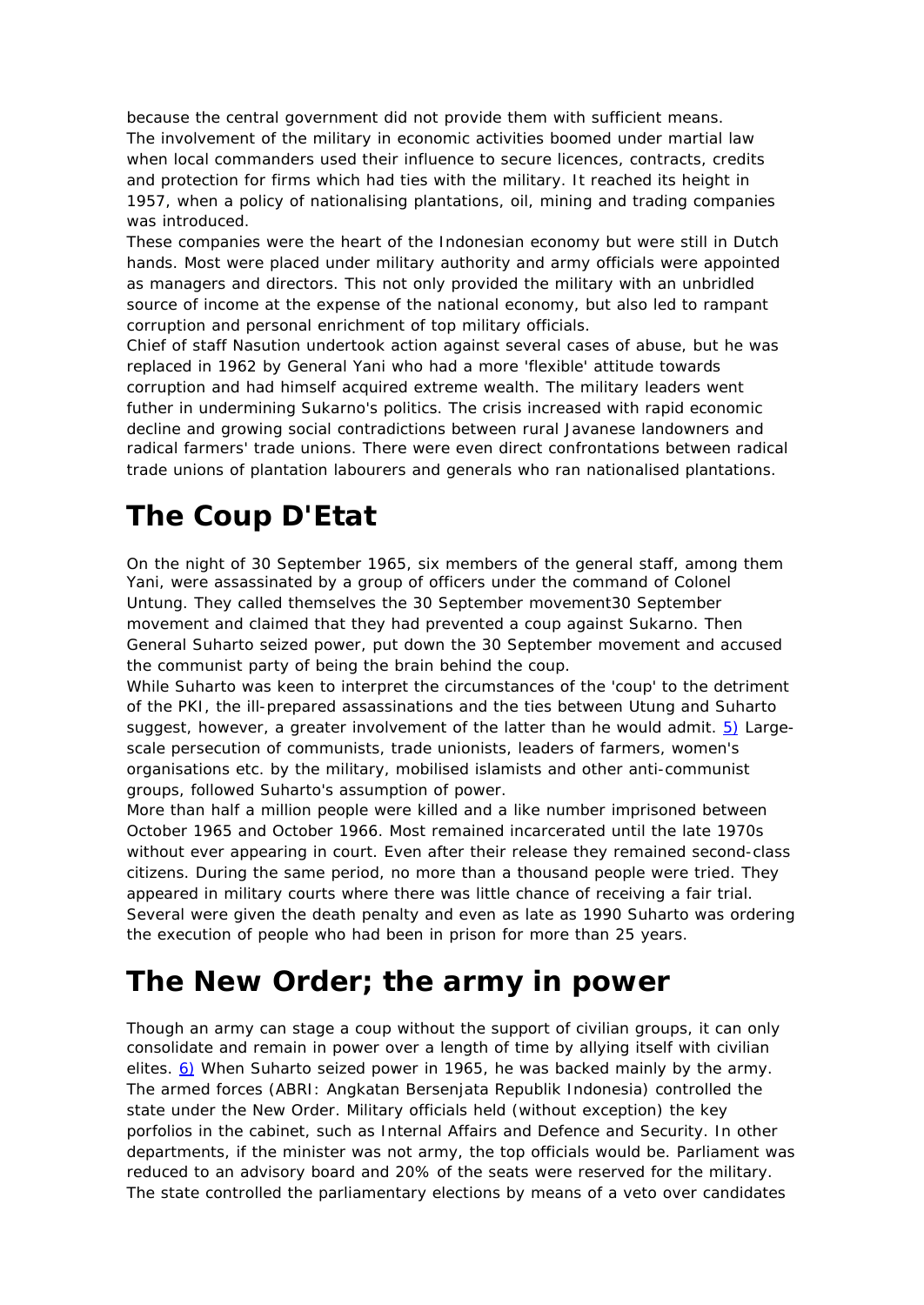and by determining the structure of the parties. A state party, the Golongan Karya (GOLKAR), represented government policy.

Gradually the military extended its stranglehold over the central state bureaucracy. Civilian karyawan (a term used to denote all civil servants) were replaced by military karyawan. This process was called penghijauan (making green).

By now all the higher levels of state bureaucracy were dominated by military officials. Civilians had only specialised functions with military advisers as their superiors. Research has shown that this process accelerated during the 1980s.  $\overline{1}$ The military imposed control over the government with the help of a far-reaching security system. The armed forces (ABRI) are organised on a 'territorial basis' in units over the entire country roughly parallel to government structures (KODEM, KORAM, etc.). This system enables the army to exert its influence over civil government and is facilitated by the fact that former local commanders are often appointed as heads of local civil government. In addition they act as local agents for the central security system KOPKAMTIB, now called BAKORSTANAS. KOPKAMTIB was assisted by the intelligence service BAKIN, also largely military.

In short, the government was dominated by the military but that is not to say the state was entirely a military apparatus. The military also recruited civilians into positions of management. An important group consisted of so called technocrats. Many were economists educated in the U.S. (hence 'Berkeley Mafia') and who planned the economic policy. People with political support in social structures were systematically removed from government as the politicising of social groups was to be prevented by all means.

In its place the New Order established subsidised corporations in various social sectors such as labour (trade unions), youth, law etc. These 'corporations' or 'functional' organisations are the only such groups permitted, and in practice they control the whole sector, serving as instruments of patronage and mobilisation. The Social Organizations Act (ORMAS) of 1985 was passed to establish this corporatism officially in law.

Apart from repression and corporatism, ideology is a third important instrument of social control. The state ideology, which is called Pancasila, is the compulsory way of thinking for every Indonesian citizen.

The 'dwifungsi' as military ideology

There are few countries with as detailed and widely accepted a doctrine on the position of the army as Indonesia. The basic concept for the role of the military was laid down by Chief of staff Nasution in 1957, when he formulated the theory of a 'middle road' which set out to legitimize the role of the army in society. He had revised his original theory and come to the conclusion that the apolitical Western model did not suit the Indonesian situation. In Nasution's view the Indonesian army should not follow the Western model of an army as a mere instrument in the hands of the government. On the other hand, nor should it seize power, since that would trigger off a series of coups and counter coups as has been demonstrated in Latin America. Instead the army should opt for a middle road. 'The soldier and partisan must have both feet in politics'. 8)

Nasution's theory contained the nucleus of the dwifungsi doctrine, as it was to become officially known. The army would have a double function, both in military and in social, political and economic matters.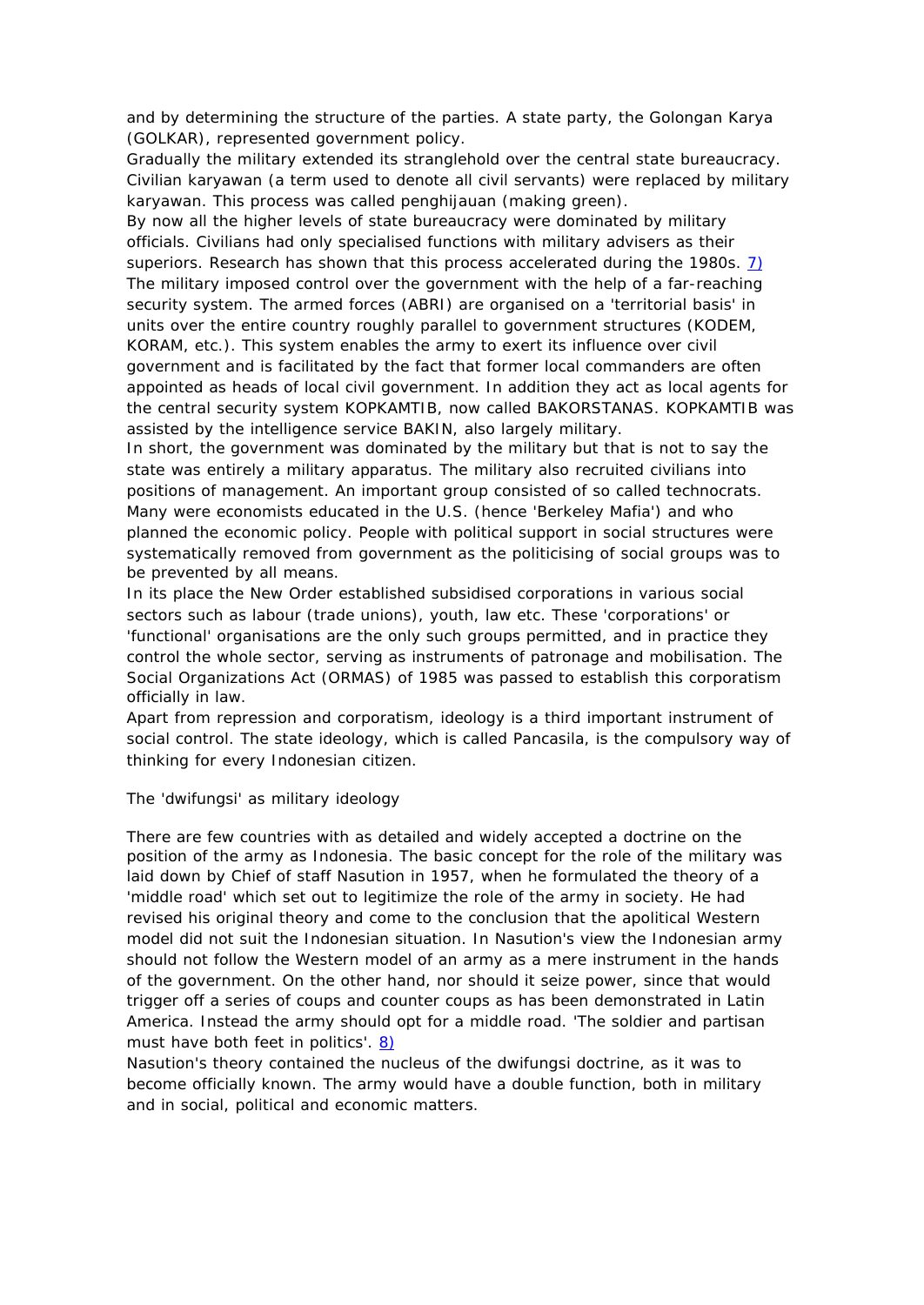## **Economic interests**

From 1957 onwards, the economic interests of the military formed an important component of its increasing power base. Safeguarding these interests was certainly one of the reasons for the military coup. Through their economic activities army units secured finance for salaries, weapons, housing, etc; which the central government had denied them. This, inter alia, was the basis for the regional revolts which had resulted in martial law and which had in turn strengthened the position of the military in the centre of power.

The integration of military and the economy intensified under the New Order. 9) It is as a result of this integration that researcher Nicole Ball cites Indonesia as a classic example of a country in which official statistics on arms acquisition and economic taxing by the military are much lower than the actual figures.  $10$ ) Military experts and peace researchers have assumed until now that the actual budget would be two or three times the official figures. Admiral Sudomo, however, who is head of the dreaded security commando BAKORSTANAS, remarked some time ago that the actual budget could be seven times higher than the official one.  $11$ )

Individual officers, who supervise certain posts or who have access to certain sectors in the state system dominated by the military, have their own interests. In the examples mentioned above the interests of individual military personnel and of the military as a whole often run in parallel.

## **Patronage and centrifugal power**

Political power decides economic power in the New Order. Control of posts in the government is the most important means of accumulating wealth and no company can be successful without political patronage.

The group around Suharto, the military elite and their local (Chinese) and international business partners were, as a result of their access to the state sector, the first to profit from the opening up of the economy to foreign capital which followed the coup. Subsequently, under protection of the existing authoritarian and bureaucratic state structures, a local class of capitalists was established. This wealthy class is in many ways interlinked with the military.

Army units run private companies while state companies are managed by miltary officials. Civil firms are interwoven by a network of joint ventures with these military companies and depend on the military state bureaucracy for protection, concessions and contracts. The top military bureaucrats belong to the most wealthy classes. And so on.

The military has a double role as the dominant faction within the state bureaucracy and as part of national capital. As the most powerful group within state bureaucracy, the military, for example, depends on the inflow of foreign capital, yet as a dominant group within the national class of capitalists their interests clash with those of foreign capital. 12)

These conflicting interests result in contradictions in economic policy, not least in the policy of industrialisation. In the long run the system of political clientele is an obstacle to further development as corruption and arbitrariness in the application of regulations create an unstable investment climate.

By definition there are tensions between the Suharto group, the military/bureaucratic elite, their clientele, and other economic elites including foreign investors and independent national capitalists. These conflicts centre on the measure and direction of state intervention and interference by the state bureaucracy and have occurred time and time again (in 1974, 1978, 1982, 1987, 1992-93, 1994) with changing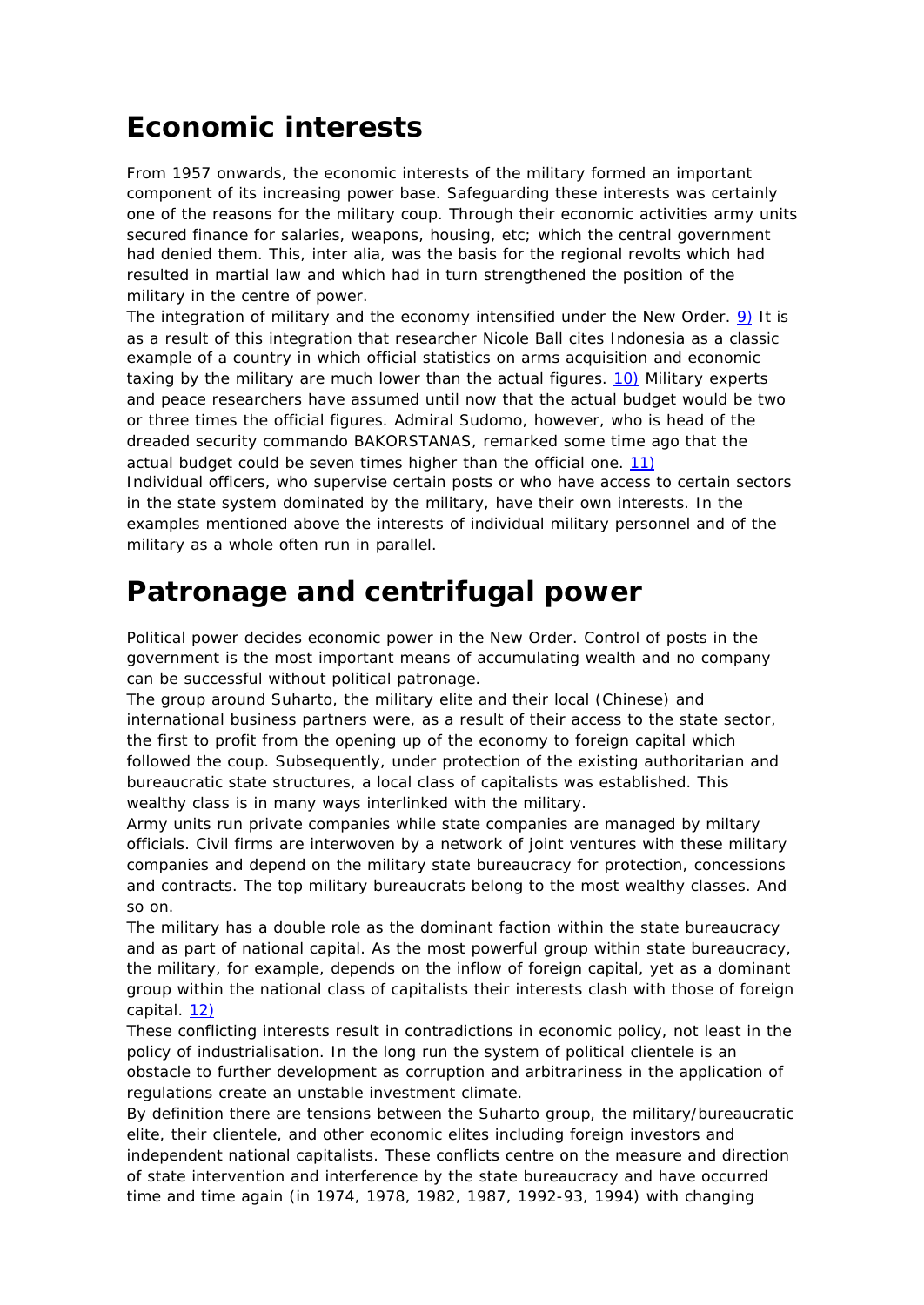alliances. The patronage ties between Suharto and other powerful groups are centrifugal forces which repeatedly clash with the status quo. It is noteworthy that any protests from new interest groups are directed at the clientele group (Chinese financers, bureaucrats, etc) while Suharto survives every new crisis and remains in the centre of power.

Since 1983 (when the decrease in oil prices resulted in a drastic reduction in revenue for the Indonesian state) the military and bureaucratic elite has come under pressure from the World Bank and lost some of its grip on state investments and state intervention. The position of the Suharto clique remains, however, unchanged.

## **Back to the barracks?**

The 'dwifungsi' doctrine which legitimizes the omnipresence of the army, acquired an official status in 1982 when new defence legislation was implemented. Since mid-1989, however, there has been discussion in some political ranks on keterbukaan, literally 'openness', or the Indonesian word for 'glasnost'. Among other issues, the political role of the armed forces and the interpretation of dwifungsi have been debated. 13)

In the early 1990s groups both inside and outside the ABRI argued in favour of a less prominent role for the armed forces: tut wuri handayani, an old Javan idiom which translated means 'governing from the background'. Suharto has signalled support for this view, for instance through the army commander Faisal Tanjung, a Suharto loyalist. In several remarkable statements since the end of 1993 Suharto has also said that 'pancasila should be carried out flexibly,' and that 'the emphasis on security in current policy making should be shifted to welfare.' In these statements he depicts the ABRI as 'conservative,' presents himself as a reformer, and denies the supremacy of the army.

Differing positions have now emerged within the army itself. Even Abdul Haris Nasution, the father of the 'dwifungsi,' has assumed a more moderate stance. He feels that the army has become too much involved in politics. Only a minority follows Nasution's line, though. The generals of the military elite and the majority of the officers take an op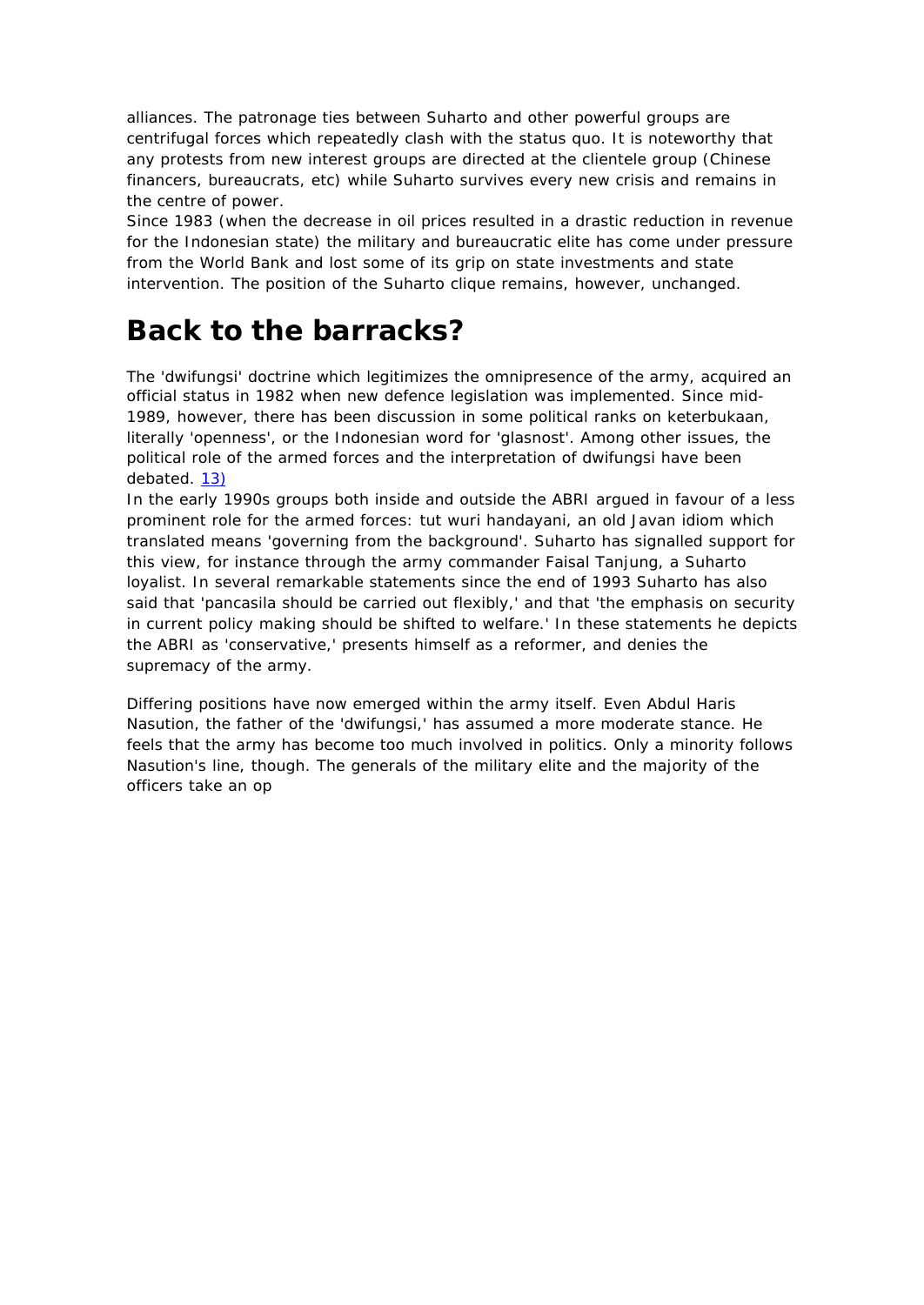# **The History of Dutch-Indonesian Relations**

Indonesia gained independence from the Netherlands in 1949, and many ties between the two countries remain today. There have, however, been many ups and downs in their relationship in the past fifty years. The Royal Dutch Indian Army (KNIL), reinforced by Dutch soldiers, initially fought against the newly-proclaimed Indonesian Republic, but left after intercession by the UN and the USA.

Apart from the Dutch/British petrol company Shell, all Dutch firms were nationalized by the Soekarno administration after 1956. The Netherlands suffered a further retrenchment during the Cold War, when it was forced to surrender Dutch New Guinea to Indonesia. The area was renamed Irian Jaya.

After 1963 military relations began to improve slowly, leading to an increasing level of co-operation. The massacre and mass detention which followed the First October revolt in 1965, and the coup by Suharto on March 11th 1966, provided a setback to this growing entente, and made overt military aid for a time impossible. But relations improved again, and since then, over the years an increasing number of Indonesian soldiers have been trained in the Netherlands to work with military surplus and Dutch-made arms.

The invasion of East Timor put arms sales on hold. Nevertheless, it proved another temporary setback, and Indonesia eventually received the arms for which both it, and Dutch military staff and officials, had been lobbying.

Outside the military, commercial links are also highly developed. Dutch firms, mainly multinationals, have made widespread investments in raw materials and trade. Development aid from the Netherlands has been targeted at stabilizing the Indonesian economy. The Netherlands played an important role in creating a profitable investment climate in Indonesia, and the Inter Governmental Group for Indonesia (IGGI), chaired by the Netherlands, arranged financial support by bank consortia as well as in the form of development aid.

Dutch development aid, like funds provided to Indonesia by the IMF, has often been invested in infrastructure projects such as bridges and railways, as well as dredging and agriculture. Meanwhile, large numbers of Indonesian students have been educated at technical universities in the Netherlands, contributing to the 'Habibienomics' of Indonesia today, with its emphasis on technology.

## **Arms trade legislation**

While strategic arms exports are supposed to be subject to a number of conditions being met, in practice such restrictions are largely ignored by Dutch foreign policy and a selective arms export policy exists only on paper. The main criteria are that the country which is the final destination for the armaments should not be at war or be near a region with a (latent) conflict; and that there is no risk that the arms could be used against the people in that country. They can only be effective if correct information is available.

In this respect Dutch export legislation is a complete failure. The Ministry of Foreign Affairs, which is responsible for obtaining the information, requires it to come from the embassy in Jakarta and officials only. The former Minister of Foreign Affairs Van der Klaauw has referred to this one-sided information as 'accurate and objective'.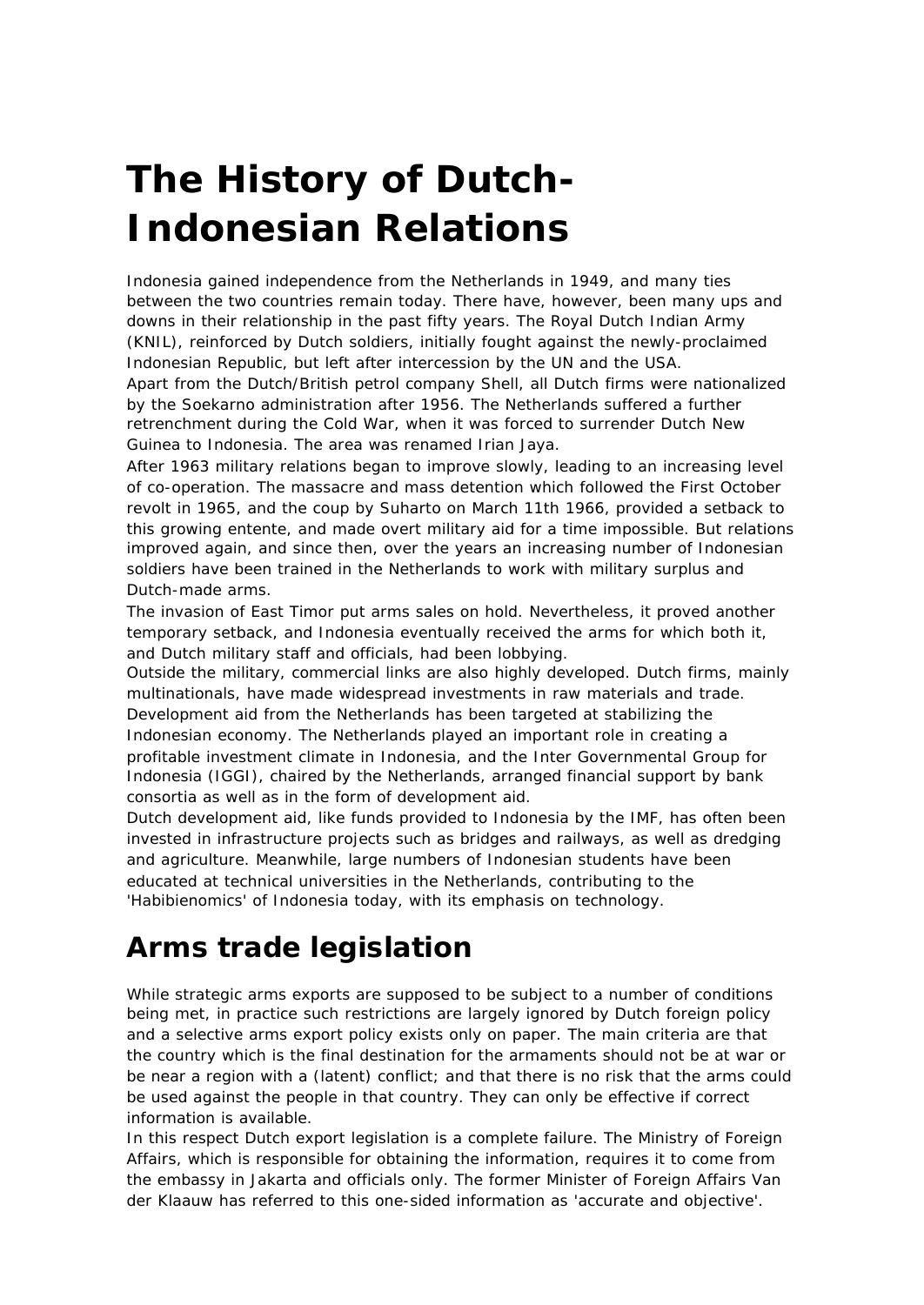## **Export of three corvettes**

Van der Klaauw was responsible for the export permit of three RSV Corvettes (1975- 1980). He ignored reports from the United Nations and the Australian parliament about mass murder and starvation in East Timor after the Indonesian Armed Forces had invaded the island in December 1975.

The Dutch government follows a policy of accomplished facts: once a provisional export permit has been issued, a final agreement will almost automatically follow. This kind of policy was used in the case of the deliveries of three corvettes. The provisional decision was taken in November 1975 and was not cancelled, in spite of the invasion of East Timor. In the case of three RSV corvettes the normal procedure, to inform every minister concerned, did not take not place. In 1973 Pronk, the Minister of Development Aid, was kept in the dark about the deal. Pronk's human rights policy conflicted with the arms trade lobbying of the Ministries of Defence and of Foreign Affairs and received no support in the government. Nevertheless, in 1992 he openly criticized the human rights situation in Indonesia once again. It is unlikely that the Netherlands will obstruct any future arms transfer to Indonesia: the Dutch state has become a major supplier.

#### **Co-operation and arms trade**

From 1949 until 1956, after the war of independence (1946-1949), there was close military co-operation between the Netherlands and Indonesia. Nearly the entire infrastructure, equipment and facilities for arms repair of the Dutch colonial army were handed over to the Indonesian armed forces. Until 1956 spare parts were supplied and soldiers were trained. Between 1956 and 1968 there was hardly any cooperation. There was even an interval in 1963 when co-operation stopped officially. Shortly after the crisis in West Papua (Irian Jaya) in 1963, two large deals were arranged: 1500 buses and transport vehicles were sold by DAF and approximately 100 F-27 airplanes by Fokker. Although these were ordered for civilian use, a change of paint would be enough to use them for military purposes. In 1968 the Dutch embassy appointed a general as defence attache. After 1970 the number of visits of Dutch military delegations to Indonesia and vice versa increased enormously. In the past decade arms trade to Indonesia has consisted mainly of deliveries of surplus equipment by the Dutch State: naval vessels formed the larger part of this. Visits to Indonesia by the Dutch Royal Navy were often used to promote Dutch arms and accessories (guns, radar, fire control, ammunition and so on). During an official visit by Defence Secretary Van Eekelen, in January 1981, a Memorandum of Understanding (MoU) was signed on the rehabilitation of Indonesian military victims. Agreements were made on defence research (airplanes and shipbuilding) and financial support was promised for military training in the Netherlands. Hundreds of trucks, stocked in the Netherlands, were shipped to Indonesia.

The delivery of six 'Van Speyk' frigates, Dutch naval surplus, between 1987 and 1991 was accompanied by a MoU for services, spare parts and naval training. The commander of the Eastern Indonesian fleet remarked upon the large transport capacity of these ships. Originally, the ships were designed for anti-submarine and air warfare, but according to this commander they will be used for other purposes. One might infer from his words that they will be used against the population.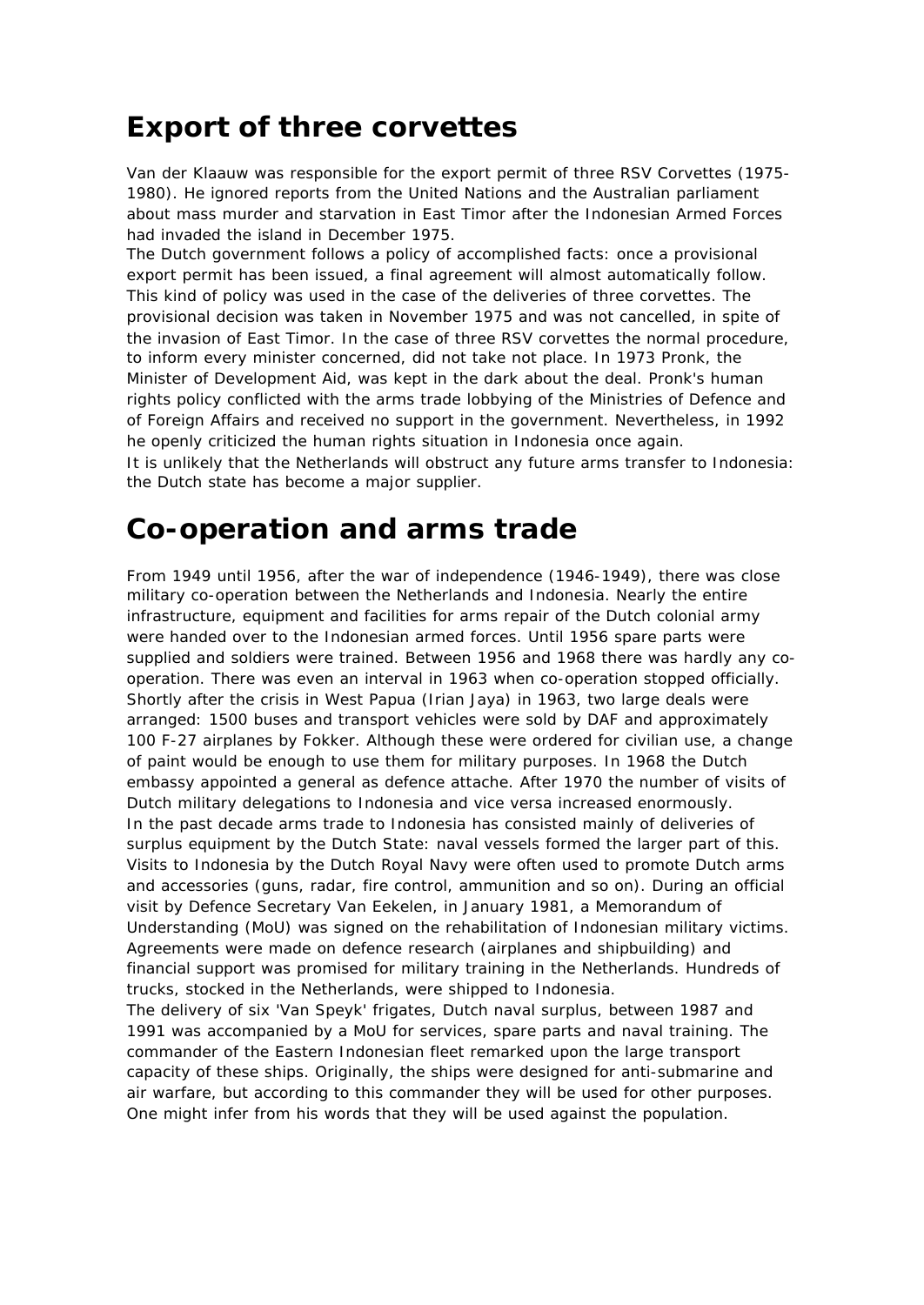## **Visits strengthen relations**

Early in 1992, the Dutch Minister of Development Aid, Pronk, created a sensation by pointing at the human rights situation in Indonesia. The Indonesian government responded by putting an end to all aid programmes in March of that year. IGGI (the Inter Governmental Group for Indonesia) changed its name and continued without the Netherlands as a result of this decision. Meanwhile, the Dutch government tried to disassociate itself from Pronk's criticism. A series of visits by important Dutch officials tightened trade relations once again. Naval Commander Buis visited Indonesia in July 1993, followed by the Minister of Finance in October and the commander of the armed forces in November. A delegation including all the major Dutch political parties visited in January 1994, paving the way for a visit by Prime Minister Lubbers and his Minister of Foreign Affairs Kooijmans in March. Kooijmans said in Jakarta: 'It is the right of every country to buy arms ' Though he is known for his human rights records in the UN, during this visit Kooijmans seemed to be more concerned with the balance of power in the region: ' it will create a very dangerous situation if Indonesia is arming at such a rate. Other neighbouring countries may see that as a threat to their own security.'

Indonesian delegations have also been visiting the Netherlands. Minister of Trade Arifin Siregar opened the Indonesian Trade and Distribution Centre (IDTC) in Rotterdam in May 1992. Habibie, Minister of Technology, visited the Dutch Fokker plant in Amsterdam in August 1993 and was brought up to date on transfers of space technology and production under licence in Indonesia. Fokker has close relations with the Indonesian aircraft industry and co-operates with IPTN in the production under licence of Fokker 50 and 100 airplanes. According to Major Satijn, a government official specialising in international material relations, it is desirable to create licenced production in Indonesia in the near future.

| <b>ITYPE</b>                                    | <b>DELIVERED BY</b>                                 | PERI<br>OD    |
|-------------------------------------------------|-----------------------------------------------------|---------------|
| 8 F-27 Transport aircraft                       | Fokker                                              | 1976-<br>1977 |
| 3 F-28M 400 M Troopship                         |                                                     |               |
| 23 F-28 Fellowship Civil                        | Fokker                                              | 1976-         |
| M 8 firecontrol SINBADS on 2 209-<br>submarines | <b>HSA</b>                                          | 1977-<br>1981 |
| 3 Corvettes                                     | Wilton Fijenoord/(RSV consortium) Hfl<br>466 milion | 1979-<br>1980 |
| 3 x SEWACO, sensor weapon &<br>Command systems  | <b>HSA</b>                                          | 1979-<br>1980 |

#### **DUTCH ARMS EXPORTS TO INDONESIA AFTER 1975**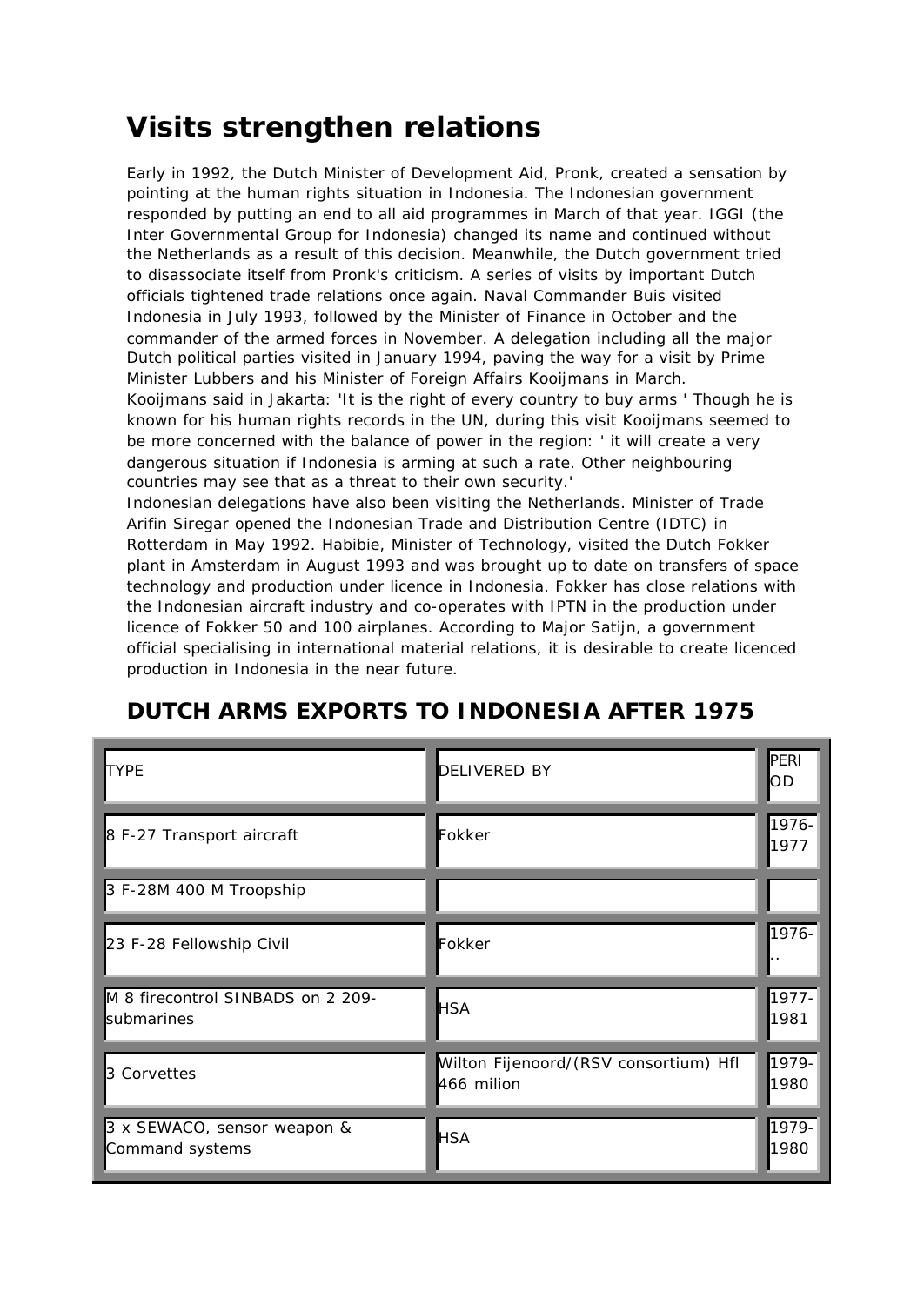| AMX-PRI reconnaissance vehicles                                       | NL-State                                                                                     | 1976-<br>1978 |
|-----------------------------------------------------------------------|----------------------------------------------------------------------------------------------|---------------|
| Windtunnel project for Puspiptec<br>research centra in Serpong        | NLR & NL-State                                                                               | 1981          |
| 6 Bailey bridge sections                                              | <b>NL State</b>                                                                              | 1981          |
| 100 jeeps                                                             | <b>NL-State</b>                                                                              | 1981          |
| 100 1 ton trailers<br>130 3 ton trucks<br>385 AMX-LTI 105 light tanks | <b>NL-State</b>                                                                              | 1979-<br>1985 |
| 55 AMX-PRA armoured vehicles                                          | <b>NL-State</b>                                                                              | 1981-<br>1983 |
| 10 WASP Helicopters (ASW)                                             | NL- state                                                                                    | 1981          |
| 150 AMX-PRA 105mm Houwitsers                                          | NL-State, revision by RDM & Wilton<br>Fijenoord Hfl 160 milion                               | 1983-<br>1985 |
|                                                                       |                                                                                              |               |
|                                                                       |                                                                                              |               |
| 2 Minehunters Tripartipe type                                         | v d Giesen de noord                                                                          | 1988          |
| 7 tugs + 4 tugs                                                       | built at Pt Galange Kodje Yard & Wilton<br>Fijenoord Prattje,<br>Baan Hoffmann Hfl 70 milion | 1987-         |
| 2 Propulsion for two Indonesian<br>government tugs                    | Stork-Wärtsilä                                                                               | 1991          |
| 1 Survey ship for maritiem research                                   | Amels Makkum                                                                                 | 1985          |
| fire controll & radar on Lürssen patrol<br>boats FPB-57               | <b>HSA</b>                                                                                   |               |
| 6 frigates Van Speyk type                                             | <b>NL-State</b>                                                                              | 1987-<br>1991 |
| Overhaul                                                              | NL-State & HSA                                                                               | 1987-<br>1996 |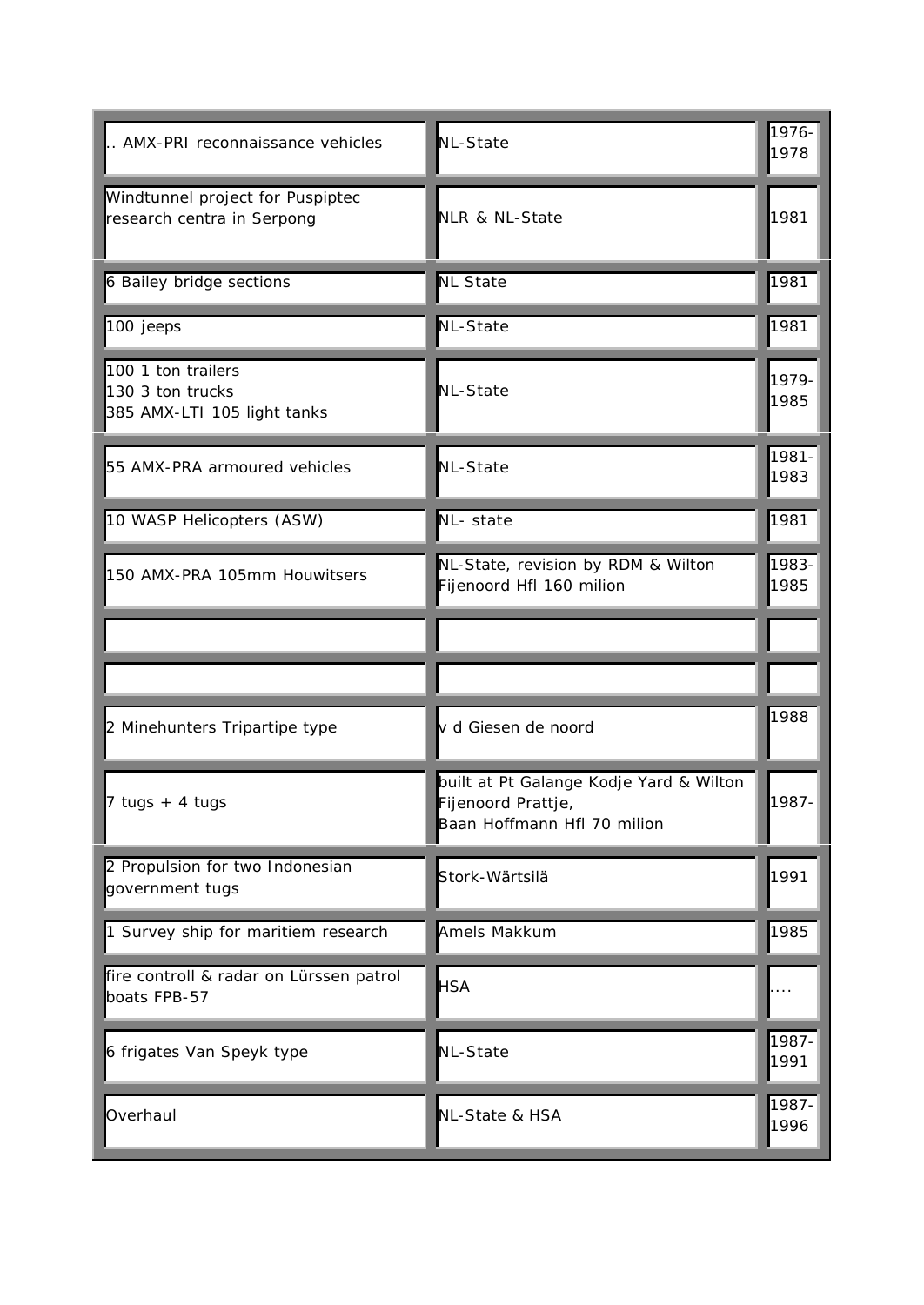#### **EXPECTED DUTCH ARMS EXPORTS TO INDONESIA**

| <b>TYPE</b>                                   | <b>DELIVERED BY</b>                                                                                 | PERI<br>OD    |
|-----------------------------------------------|-----------------------------------------------------------------------------------------------------|---------------|
| up to 7 F-27 transport<br>aircraft (sur-plus) | NL-State                                                                                            | 1994<br>-     |
| 23 fregates (corvettes)                       | Speculative licence production at PT Pal Shipyard<br>Surabaya KMS de Schelde or Blohm & Voss (Ger.) |               |
| Modernisation fregates<br>van Speyk type      | Rijkswerf, KMS                                                                                      |               |
| Offer to train Indonesian<br>commando's       | <b>I</b> NL-State                                                                                   | since<br>1985 |
| 2 Zwaardvis submarines                        | <b>NL-State</b>                                                                                     | 1997          |
| 2 Moray class<br>submarines                   | <b>RDM</b>                                                                                          | .             |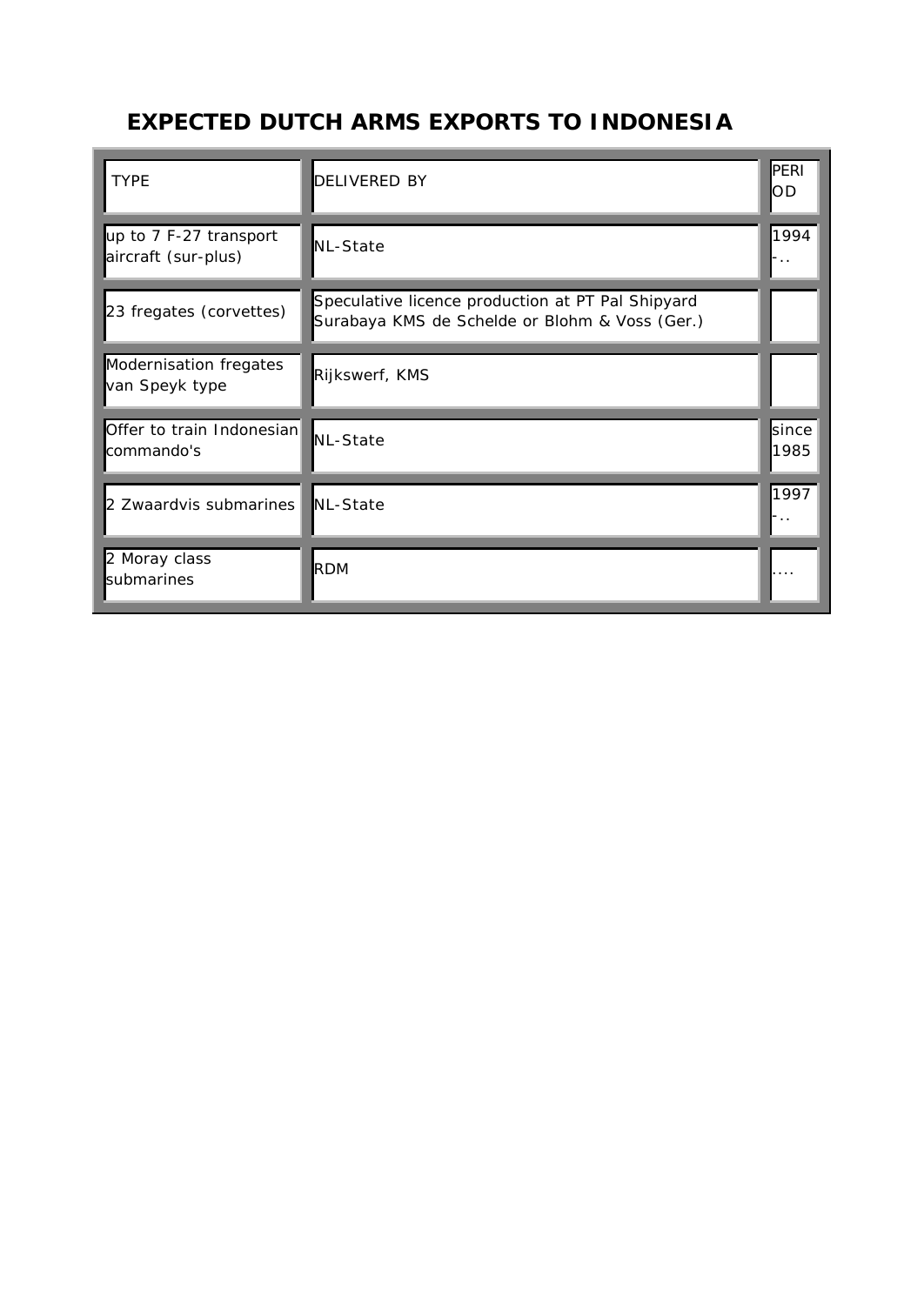# **Spain: Interests in the region**

#### **Arcadi Oliveres, Campanya Contra el Comerc d'Armes (C3A)**

*Since the beginning of the 1980s South East Asia has been an area of special interest for Spanish arms exporters. There have been arms transactions with several countries in the region including the Philippines, Singapore, Malaysia, and especially Indonesia and Thailand. Thailand, for instance, bought a helicopter carrier from the Spanish firm Bazan which will be used in practice as a small aircraft carrier equipped with Harrier fighter jets.*

*A number of South East Asian countries acted as intermediaries during the war between Iran and Iraq (1980-1987), and were staging posts for Spanish arms exports. The Philippines, Indonesia, Singapore and Thailand became the official destinations of explosives which were later turned over to Iran.*

*Thirdly, Spain is actively promoting its military equipment in the area. It participated, for example, in the 'Asian Aerospace' fair held in Singapore in 1992 and 1994. Spanish businessmen and officials regularly travel to Asian capitals, while official trade organisations provide active support and advice. The focus of these efforts is especially on Indonesia, which is seen as harbouring a potentially vast market, due to its political and demographical situation.*

## **Privileged relationship**

The importance of trade with Indonesia is evident if you consider that in the 1980s this country received 80 per cent of Spanish arms exports to Asia (the Middle East excluded). The lion's share of contracts with Indonesia were established by one company: Construcciones Aeronauticas, SA. (CASA). Since 1975 it has collaborated closely with the Indonesian company Industri Pesawat Terban Nusantara (IPTN), also known as NUSANTARA Aircraft Industries or NUTRANIO.

This co-operation consists mainly of contracts in which Spanish technology is granted to Indonesia for the production of C-212 Aviocar transport planes, and the CN-235 modernized version assembly, using parts supplied by CASA. The CN-235, of which Indonesia uses the transport version, is also called CN-235 MPA (Maritime Patrol Aircraft) and is being used by the Indonesian armed forces. The contract amounts to 117 units, 40 of which have already been supplied.

Spanish companies in other product sectors also sell to Indonesia. CESELSA, which is now owned by INDRA, for example, is developing a flight simulator for the CN-235. Small arms producers exported more than \$1 million worth of goods to the Asian country between1988 and1992. BAZAN has offered to supply corvettes and frigates. Finally, the recent offer of SESA to supply telephone communications to Indonesia may have military implications in future for the companies represented by SESA (the Spanish subsidiaries of ALCATEL and ATT).

Indonesia's position as a major target for Spanish exports is underlined by the fact that it has become, after Mexico and China, the third most privileged country for the Fondo de Ayuda al Dessarollo (Development Aid Fund, FAD), according to the last statement sent to parliament by the Ministry of Commerce and Tourism. In accordance with the trend of recent years, during 1992 Indonesia received \$90,4 million of development aid. 55 per cent of this was earmarked to finance telephone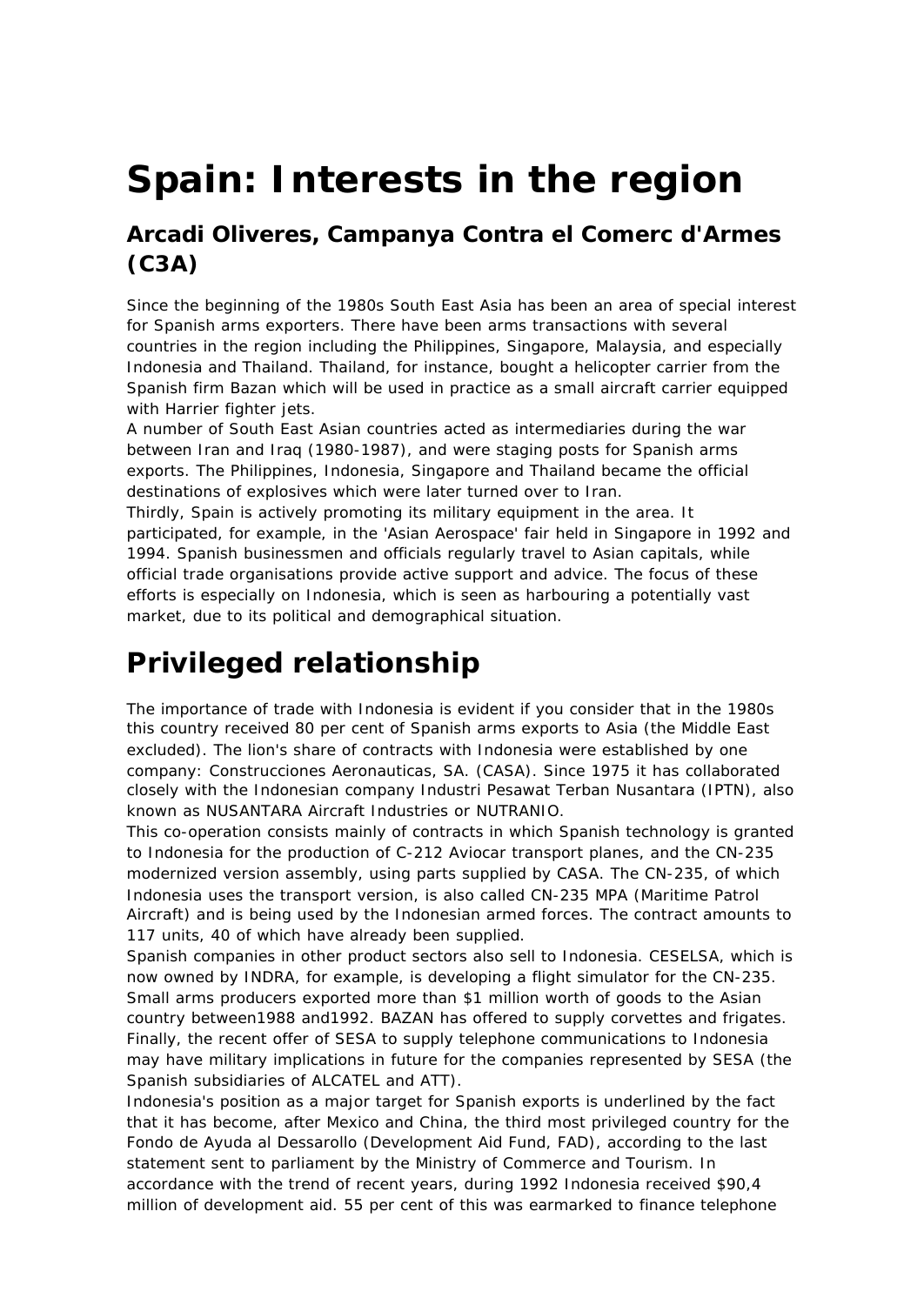lines, 18 per cent for maritime navigation signals, 11 per cent to improve telecommunication systems, and 16 per cent for education equipment. It is not clear whether any of this money could be used for military purposes.

## **Exports to Indonesia**

It is not easy to obtain accurate data on Spanish arms exports, as they do not appear separately in the figures provided by the Ministries. Yet, there are accurate data on the aeronautic sector, which is the most important supplier, as noted before.

#### **Military aeronautic export to Indonesia 1980-1992**

| Years | Military Aeronautic sales | Total Spanish exports to<br>Indonesia % Aeronautic | <b>Total Millions Ptas.</b><br>in 1992 (*) |
|-------|---------------------------|----------------------------------------------------|--------------------------------------------|
| 1980  | 2.103                     | 9.629                                              | 21,8                                       |
| 1981  | 3.336                     | 18.686                                             | $\overline{1}$ 7,8                         |
| 1982  | 7.207                     | 32.953                                             | 21,9                                       |
| 1983  | 3.976                     | 41.006                                             | 9,7                                        |
| 1984  | 4.239                     | 20.672                                             | 20,5                                       |
| 1985  | 3.633                     | 23.285                                             | 15,6                                       |
| 1986  | 1.424                     | 8.167                                              | $\overline{17,4}$                          |
| 1987  | 803                       | 6.524                                              | $\overline{12,3}$                          |
| 1988  | 1.272                     | 9.203                                              | 13,8                                       |
| 1989  | 907                       | 14.008                                             | 6, 5                                       |
| 1990  | 1.090                     | 12.649                                             | 8,6                                        |
|       |                           |                                                    |                                            |
| 1991  | 1.389                     | 9.655                                              | 14,4                                       |
| 1992  | 1.490                     | 16.800                                             | 8,9                                        |
| Total | 32.869                    | 223.237                                            | $\overline{14}$ , 7                        |

(\*) The rate of exchange is 1 US\$ =  $102,12$  Ptas. in 1992 Sources: V. Fisas, Las armas de la democracia, Ed, Critica: Barcelona 1989 Instituto Espa¤ol de Comercia Exterior (ICEX), Indonesia, Madrid 1989 Ministerio de Economia y Hacienda, Estadicas del Comercio Exterior de Espa¤a, years 1989, 1990, 1991 and 1992.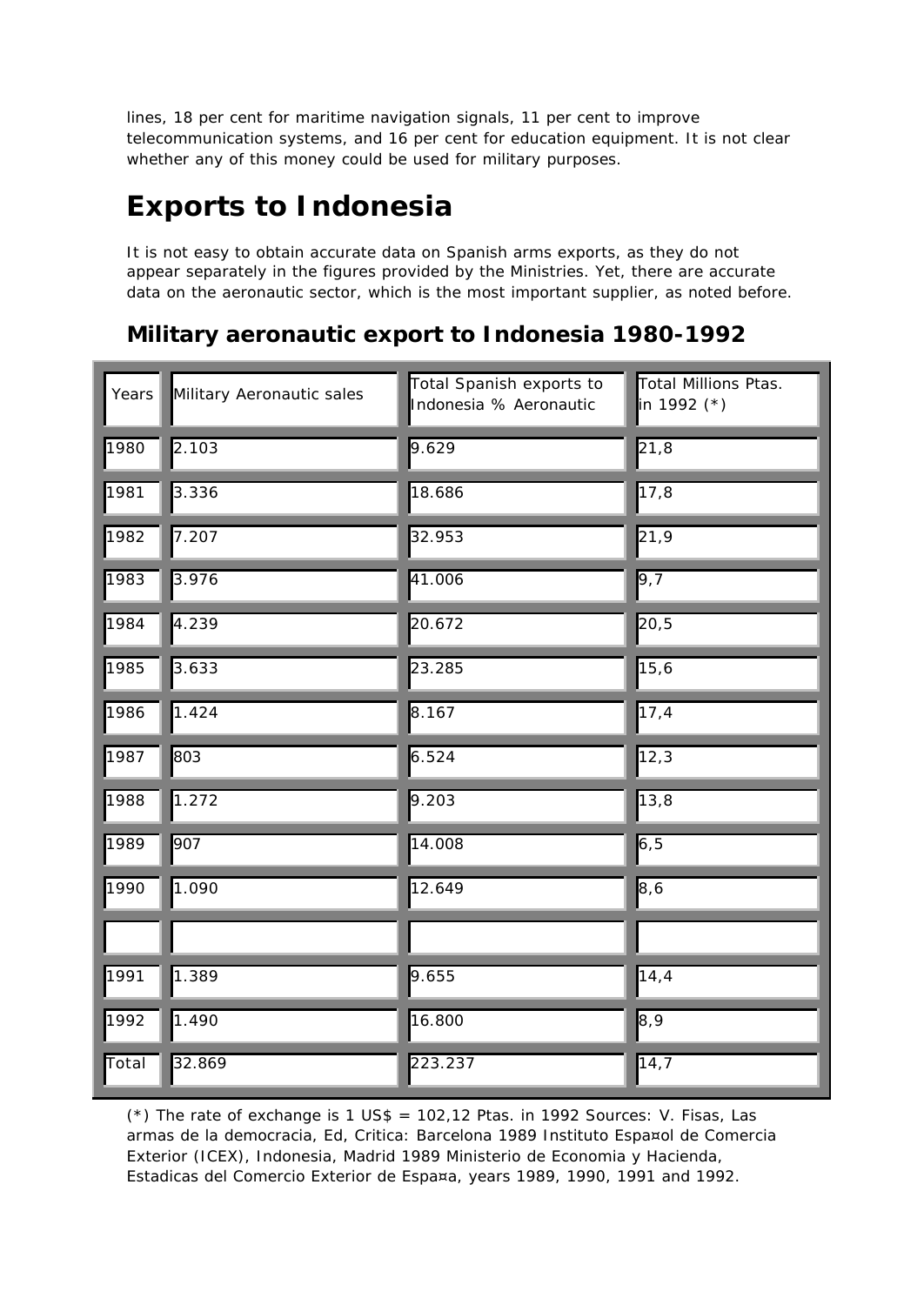### **Reluctance to control the arms trade**

Spanish legislation on arms sales is generally liberal. One exception to this is the Royal Decree 824 of 28th March 1993 which approves the 'Regulation of Defence Material and Dual Purpose Material in External Commerce', points out that exports will not be authorized if, for instance, "there are objective signs of the possibility of using defence or dual purpose material in actions which disturb global and regional peace and stability or security."

We think it evident that this phrase covers the Indonesian government's treatment of its civilian population (especially in East Timor, Irian Jaya (New Guinea) and Aceh in the northern zone of Sumatra) and that, consequently, Spanish sales of arms and dual purpose equipment to Indonesia should be stopped. However, this has not happened so far. Indeed, the recent creation of the 'Markets and Supports Promotion Office' by the Spanish Ministry of Defence seems to point in a very different direction. None of which is surprising if one takes into account that there is no parliamentary commission in Spain to monitor the arms trade. The 'Interministerial Committee of Regulation of Defence and Dual Purpose Material in External Commerce' has five members from the economic ministries, three from the Ministries of Interior Affairs and Defence and just one from the Ministry of Foreign Affairs. Naturally, these members will not take measures which are considered to be contrary to military and industrial interests. Under these circumstances, the current international campaign against exporting arms to South East Asia, together with any restrictive measures that can be achieved at a supranational level, have a vital role to play in restraining exports from Spain.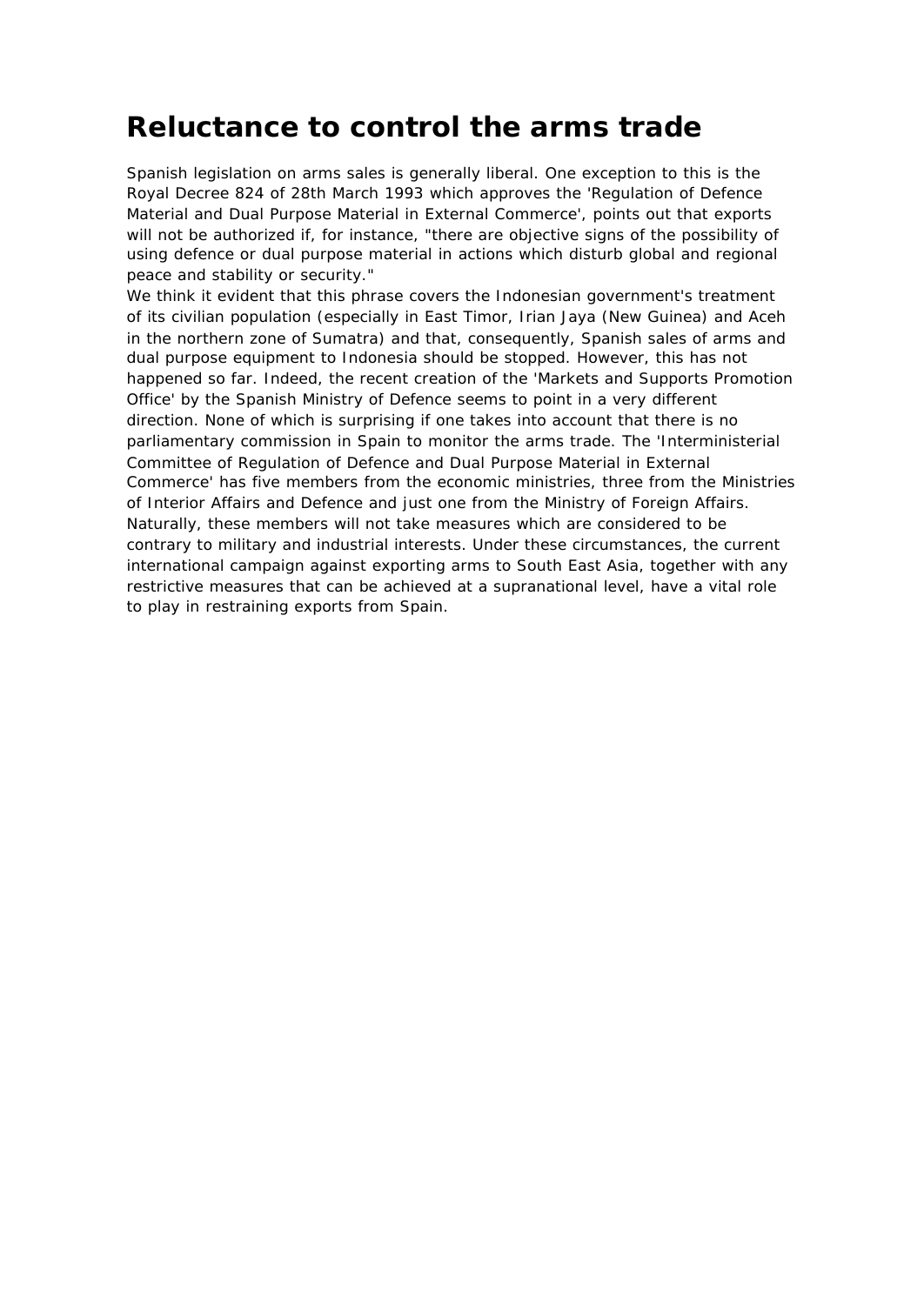# **Swedish Arms exports to Indonesia**

#### **Swedish Peace and Arbitration Society (SPAS) July 1994**

The Swedish companies FFV and Bofors already exported arms to the Dutch colonial forces on Java well before Indonesia became an independent state in 1949. Deliveries continued to the newly-found republic. Between 1951 and 1957, FFV had permission to export machine guns and ammunition to Indonesia. During the 1950s Indonesia was a major buyer of Swedish arms and ammunition in the Third World; during the end of this decade and the early 1960s, Bofors exported both naval and field anti-aircraft guns. However, all arms exports to Indonesia stopped during the war between Indonesia and Malaysia (1963-1966), and apart from the sale of a small consignment of spare parts by Bofors in 1968, Indonesia remained closed for Swedish arms exports for many years.

In 1972 the arms industry complained repeatedly that their applications for export licences were always turned down. Two years later, however, the Swedish government gave Bofors the green light to start cultivating the Indonesian market, and in1975 the Minister of Trade gave Bofors the go-ahead to sign a contract for naval anti-aircraft guns.

In December of the same year Indonesia invaded East Timor. The Social Democrat government advised Bofors not to sign deals with Indonesia. Bofors, however, anticipating a right wing government, ignored this warning and went ahead with the signing of a contract. The company also made use of the government's earlier permission to enter into the first of a long series of contracts with the Indonesian navy in February 1976.

Subsequently, the War Material Inspectorate advised Bofors against making new deals, an advice Bofors ignored. The government repeatedly gave in after much soulsearching, and granted approval for new arms exports to the occupying power, Indonesia. The Social Democrats, then in opposition, were highly critical of these sales. But the right wing government, which was in power from 1978 till September 1982, approved sales of sixteen 40mm guns, three 120mm guns and three 375mm anti- submarine mortars.

The Social Democrats, especially Mats Hellstršm (Minister of Foreign Trade) and Pierre Schori (Secretary of International Relations), were very critical of these sales. Yet, in November 1982, immediately after winning the elections, the Social Democrat government approved the sale of four new 40mm guns to Indonesia. The Prime Minister Olof Palme stated in 1982 that 'according to reliable sources, there is no fighting in East Timor at this moment'.

In January 1983 Mats Hellstršm was appointed Minister of Foreign Trade, and became responsible for the arms export. He stated categorically that he would not approve any new arms deals with Indonesia. At the same time, however, the Minister of Finance Kjell-Olog Feldt, wished Bofors 'Good Luck' in their negotiations in Jakarta to obtain new contracts for deliveries of guns. The first new contract was signed in 1983, the same year in which Indonesia launched a major offensive against East Timor.

For a long time Hellstršm refused to approve the deal, but in February 1986 the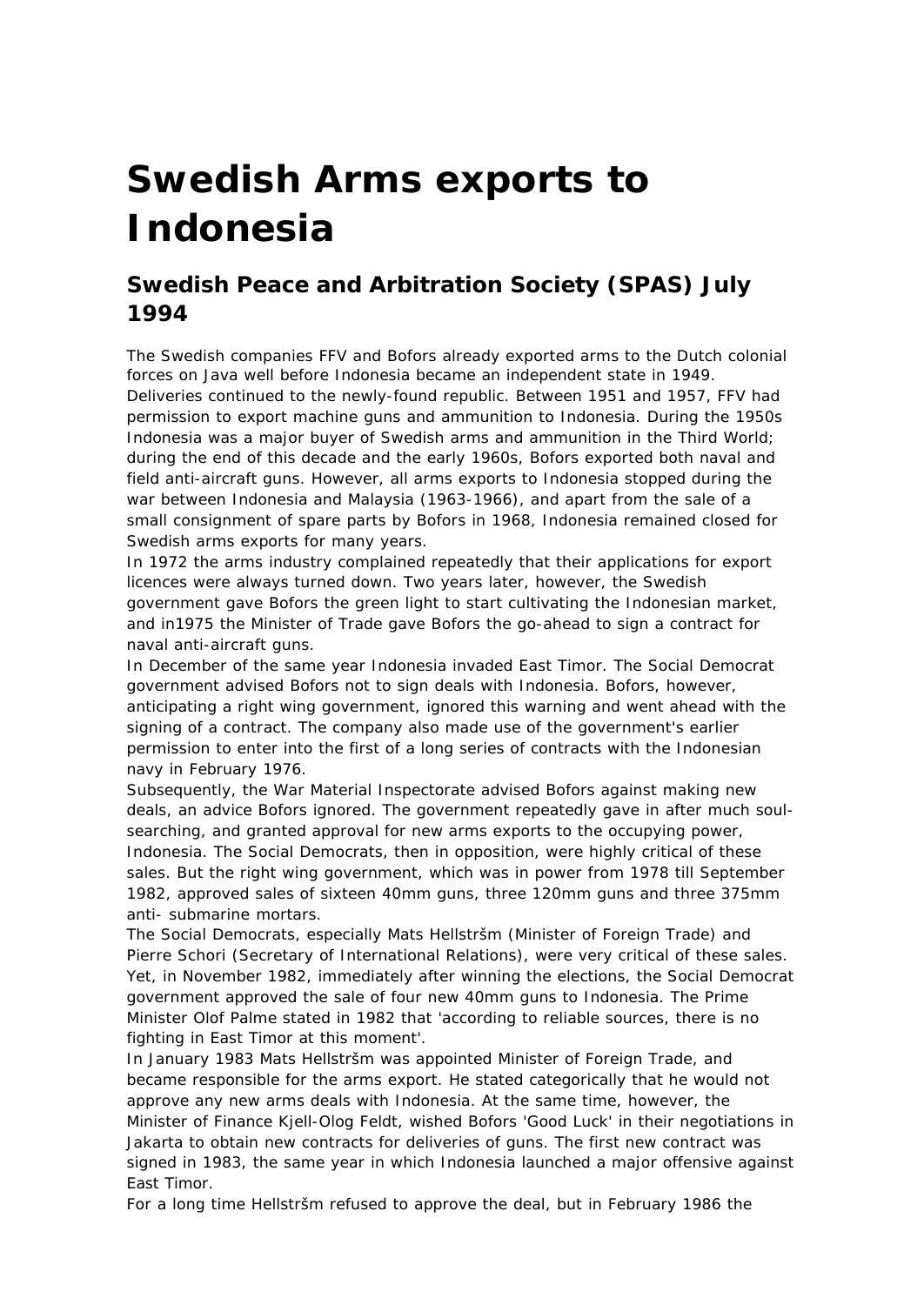Government overruled him and gave the go-ahead. Hellstršm did his best to cover up the deal, but it was revealed and he was strongly criticized. As a result, he resigned in October 1986 and was appointed as Minister of Agriculture. The new Minister of Foreign Trade, Anita Gradin, stated that there would be no more arms deals with Indonesia. In September 1991 the Social Democrats lost the elections, and a new right-wing coalition formed the government.

In November 1991 a massacre by the Indonesian armed forces in Dili, the capital of East Timor, was filmed by a television team and pictures were spread worldwide. In January the following year, the Social Democrats responded to the massacre by tabling a motion in Parliament demanding a stop to all exports of war material to Indonesia.

The Social Democrats could have stopped the deliveries of spare parts. In all controversial arms deals the government informs the 'advisory parliamentary commitee', and each of the five parties represented has a right of veto. But in practice, nothing changed. The deliveries of spare parts continued, as the new conservative Minister of Foreign Trade, Ulf Dinkelspiel, confirmed in Parliament on December 8th 1992.

Between 1990 and 1992 Bofors exported naval guns to a value of six million Swedish crowns to Indonesia. There were no other exports. Then Bofors signed contracts for the supply of training ammunition. The government gave permission for export. They could still say that these were merely follow-up deliveries.

On October 6th 1993, however, SPAS (the Swedish Peace and Arbitration Society) revealed that Kockums was marketing submarines to Indonesia. The War Material Inspectorate stated that 'Indonesia fulfills the conditions in the guidelines for export of war equipment.' But the Minister for Foreign Trade Ulf Dinkelspiel (a Conservative) stated in reply to a question in Parliament: 'The government follows the guidlines. Therefore, only spare parts are exported at present.' In other words, the policy of the preceding years stood fast.

SPAS was critical of Sture Ericson, the Defence and Security spokesman for the Social Democratic Party, who, as a member of the advisory parliamentary committee, had acted against the Party's official policy. This fact and other controversial arms deals with the Middle East which SPAS revealed, contributed to the end of his political career: the local members of the party did not nominate Sture Ericson for parliament again.

Another result was that Pierre Schori, the Social Democratic spokesman for Foreign Affairs, publicly stated that the party will block new arms deals with Indonesia. But at the same time, the companies concerned have obtained permission from the government to sign new contracts.

If the Social Democrats win the September 1994 election and form a government, Mats Hellstršm will probably be Minister of Trade and Pierre Schori Minister of Foreign Affairs. Despite promises and past experience, it is unclear how the Social Democrats will act. Much depends on the support we can mobilize to put pressure on the government.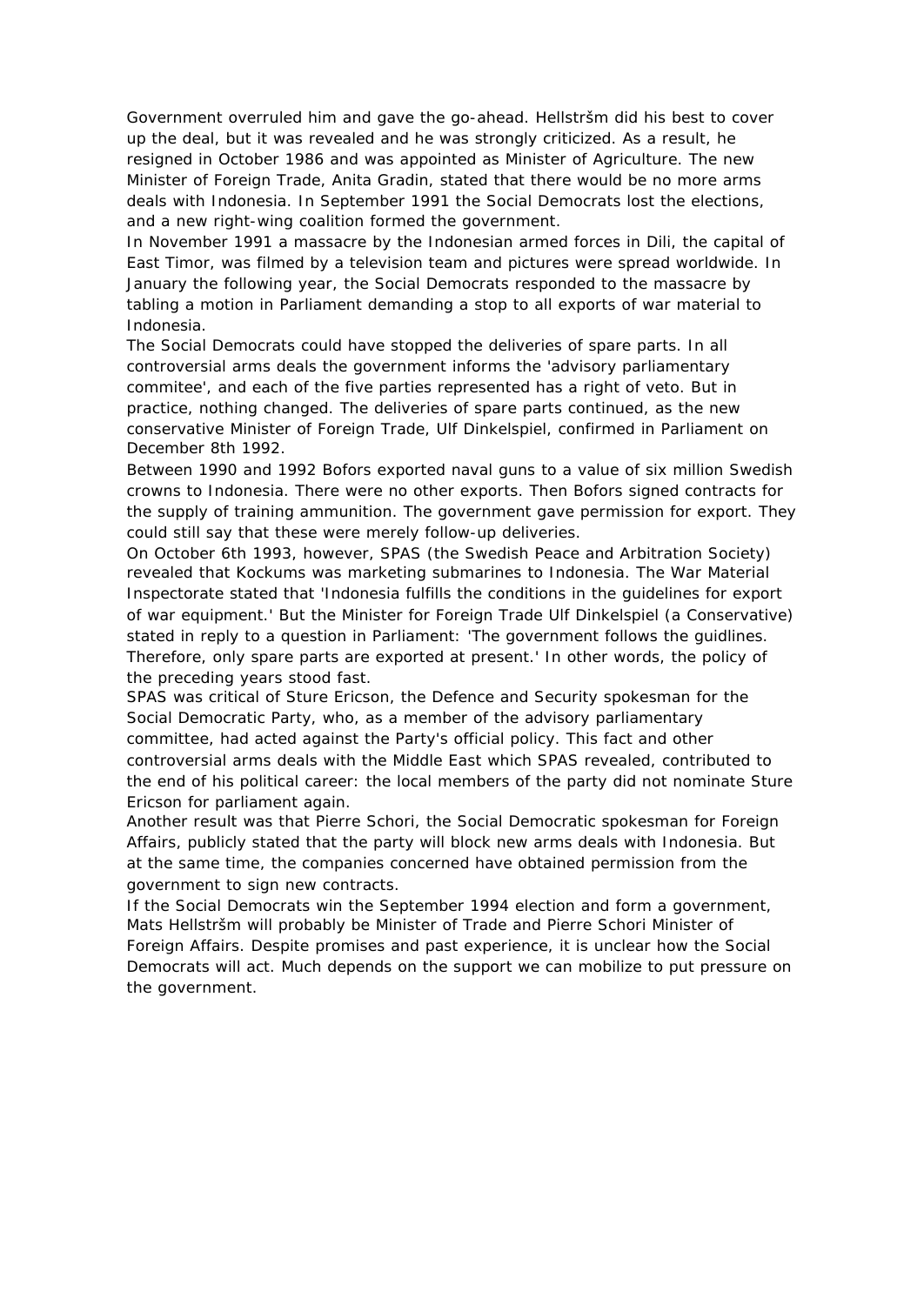| 1950                                | 0,7   | 1960                                | 6, 8 |                               |      | 1980                          | 26,4               | 1990                        | 0, 0 |
|-------------------------------------|-------|-------------------------------------|------|-------------------------------|------|-------------------------------|--------------------|-----------------------------|------|
| 1951                                | 4,6   | 1961                                | 6, 2 |                               |      | 1981                          | 44,8               | 1991                        | 1,8  |
| 1952                                | 16, 6 | 1962                                | 26,5 |                               |      | 1982                          | 92,5               | 1992                        | 4,0  |
| 1953                                | 18,1  | 1963                                | 0,4  |                               |      | 1983                          | $\overline{2}$ 4,7 |                             |      |
| 1954                                | 14,9  | 1964                                | 0,4  |                               |      | 1984                          | 69,1               |                             |      |
| 1955                                | 3,2   |                                     |      |                               |      | 1985                          | 26,8               |                             |      |
| 1956                                | 3,4   |                                     |      | 1976                          | 0, 5 | 1986                          | 104,4              |                             |      |
| 1957                                | 5,7   |                                     |      | 1977                          | 0, 5 | 1987                          | 51,3               |                             |      |
| 1958                                | 0,7   |                                     |      | 1978                          | 38,2 | 1988                          | 17,7               |                             |      |
| 1959                                | 0,2   |                                     |      | 1979                          | 72,1 | 1989                          | 49,8               |                             |      |
|                                     |       |                                     |      |                               |      |                               |                    |                             |      |
| <b>Total 68,1</b><br>million crowns |       | <b>Total 40,3</b><br>million crowns |      | Total 111,3<br>million crowns |      | Total 507,5<br>million crowns |                    | Total 5,8<br>million crowns |      |

#### **Export of arms and ammunition to Indonesia 1950- 1992 in million Swedish crowns**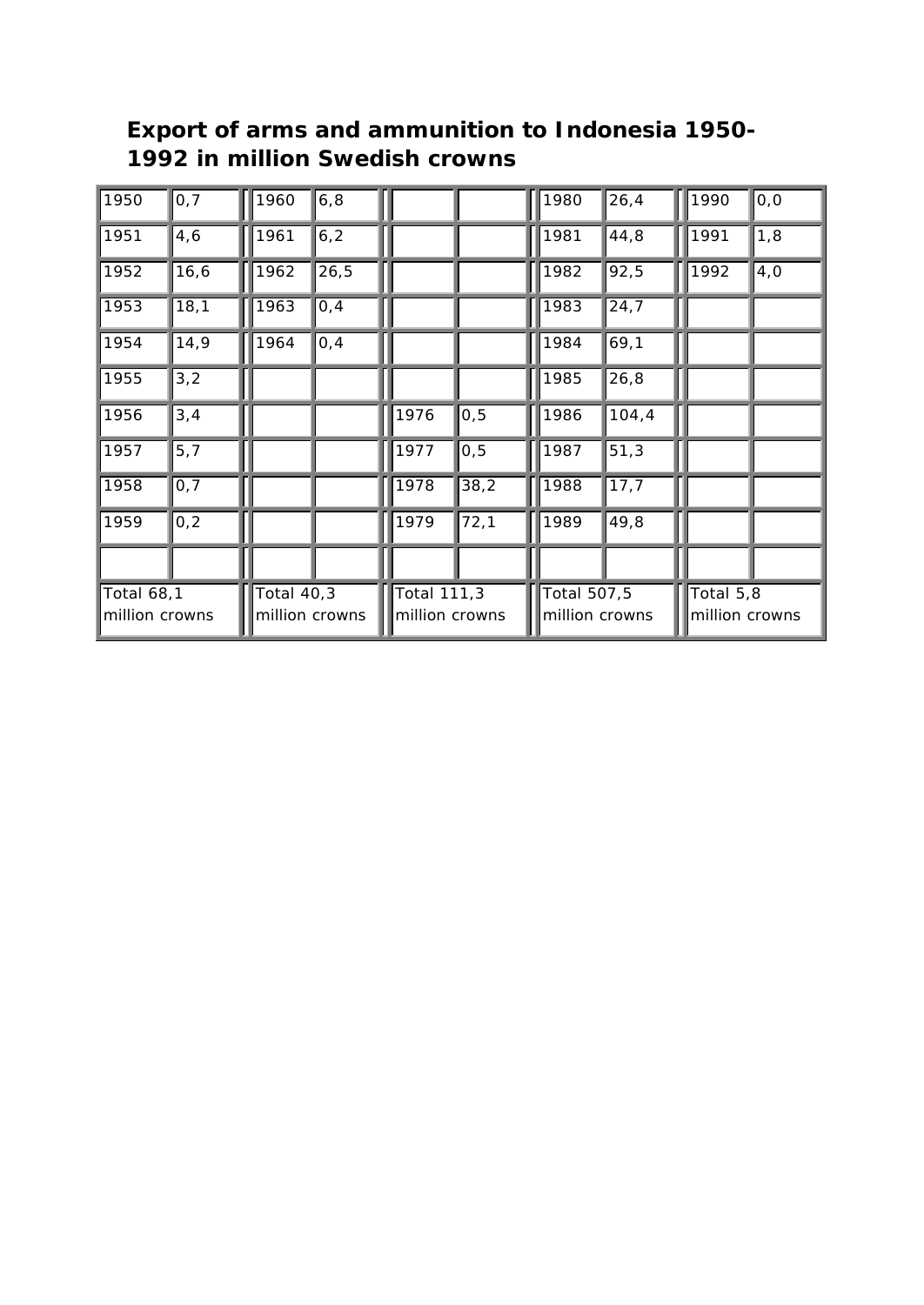# **Switzerland**

#### **Thomas Gass, Arbeitsgemeinschaft für Rüstungskontrolle und ein Waffenausfuhrverbot (ARW), Bern, Switzerland**

Arms have frequently been sold to Indonesia via subsidiary companies and the granting of manufacturing licences. In this way, Indonesia has acquired Swiss assault rifles, rockets and air defence guns, which are now being used by the Indonesian armed forces, without the Swiss government having to take political responsibility for these supplies. In addition, in June 1993 the government gave the company Oerlikon-Contraves permission to export arms to Indonesia directly from **Switzerland** 

According to official data, Switzerland has exported arms to Indonesia to the value of 1,8 million Swiss francs between 1982 and 1993. This figure consists mainly of small quantities of accessories and ammunition for the air defence guns produced by Oerlikon Bührle. Indonesia acquired these guns (20mm and 35mm) through the French firm CMN and foreign subsidiary companies of Oerlikon Bührle. The guns are intended for use in German patrol vessels and mine-sweepers which are being built at the Indonesian shipyard PT Pal under a license issued by Lürssen. Sura rockets designed by Oerlikon-Contraves are made under licence in Indonesia for the German BO-105 helicopters. The first test rounds were fired in 1978 and since that time the helicopters have been equipped with these rockets, which originally came from Switzerland.

## **The constitution**

The Swiss parliament amended the country's constitution on June 23rd 1993, making it possible to lift the existing arms embargo against Indonesia. Oerlikon-Contraves, from Zürich, asked for permission to deliver parts and ammunition for air defence guns, worth 10 million Swiss francs. Though the government admitted that the human rights situation in Indonesia is precarious, it sought to justify the deal on the grounds that air defence guns are defensive and unsuitable for internal use and would therefore not affect the human rights situation. The Swiss government decided that further supplies should be decided on a case by case basis.

Deliveries of air defence guns by subsidiary companies, which did not need the permission the constitution requires, have led through the years to a large number of orders for spare parts and ammunition. Demand for such items grew to such a level that the Swiss government felt obliged to abandon export control, even though its permission ran counter to the Swiss Arms Export regulations. These regulations forbid arms exports to regions with tension and to countries in which human rights are systematically violated. Yet the constitution does not make any distinction between offensive and defensive arms.

Originally, the government wanted to keep its decision secret, and it only became public after the anti-arms trade group ARW, which had been tipped off by an